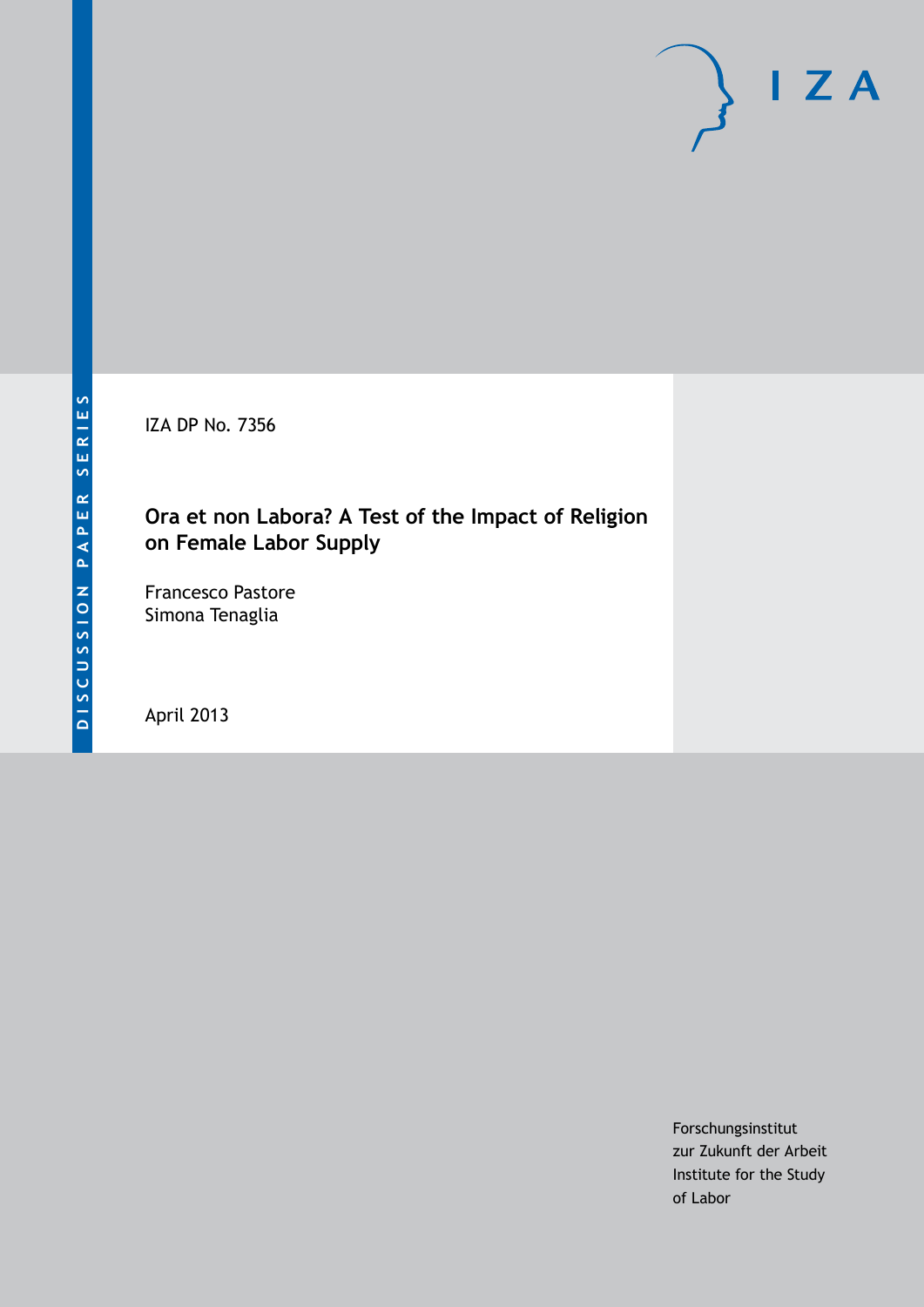# **Ora et non Labora? A Test of the Impact of Religion on Female Labor Supply**

## **Francesco Pastore**

*Seconda Università di Napoli, IZA and AIEL*

## **Simona Tenaglia**

*ISFOL*

Discussion Paper No. 7356 April 2013

IZA

P.O. Box 7240 53072 Bonn Germany

Phone: +49-228-3894-0 Fax: +49-228-3894-180 E-mail: [iza@iza.org](mailto:iza@iza.org)

Any opinions expressed here are those of the author(s) and not those of IZA. Research published in this series may include views on policy, but the institute itself takes no institutional policy positions. The IZA research network is committed to the IZA Guiding Principles of Research Integrity.

The Institute for the Study of Labor (IZA) in Bonn is a local and virtual international research center and a place of communication between science, politics and business. IZA is an independent nonprofit organization supported by Deutsche Post Foundation. The center is associated with the University of Bonn and offers a stimulating research environment through its international network, workshops and conferences, data service, project support, research visits and doctoral program. IZA engages in (i) original and internationally competitive research in all fields of labor economics, (ii) development of policy concepts, and (iii) dissemination of research results and concepts to the interested public.

<span id="page-1-0"></span>IZA Discussion Papers often represent preliminary work and are circulated to encourage discussion. Citation of such a paper should account for its provisional character. A revised version may be available directly from the author.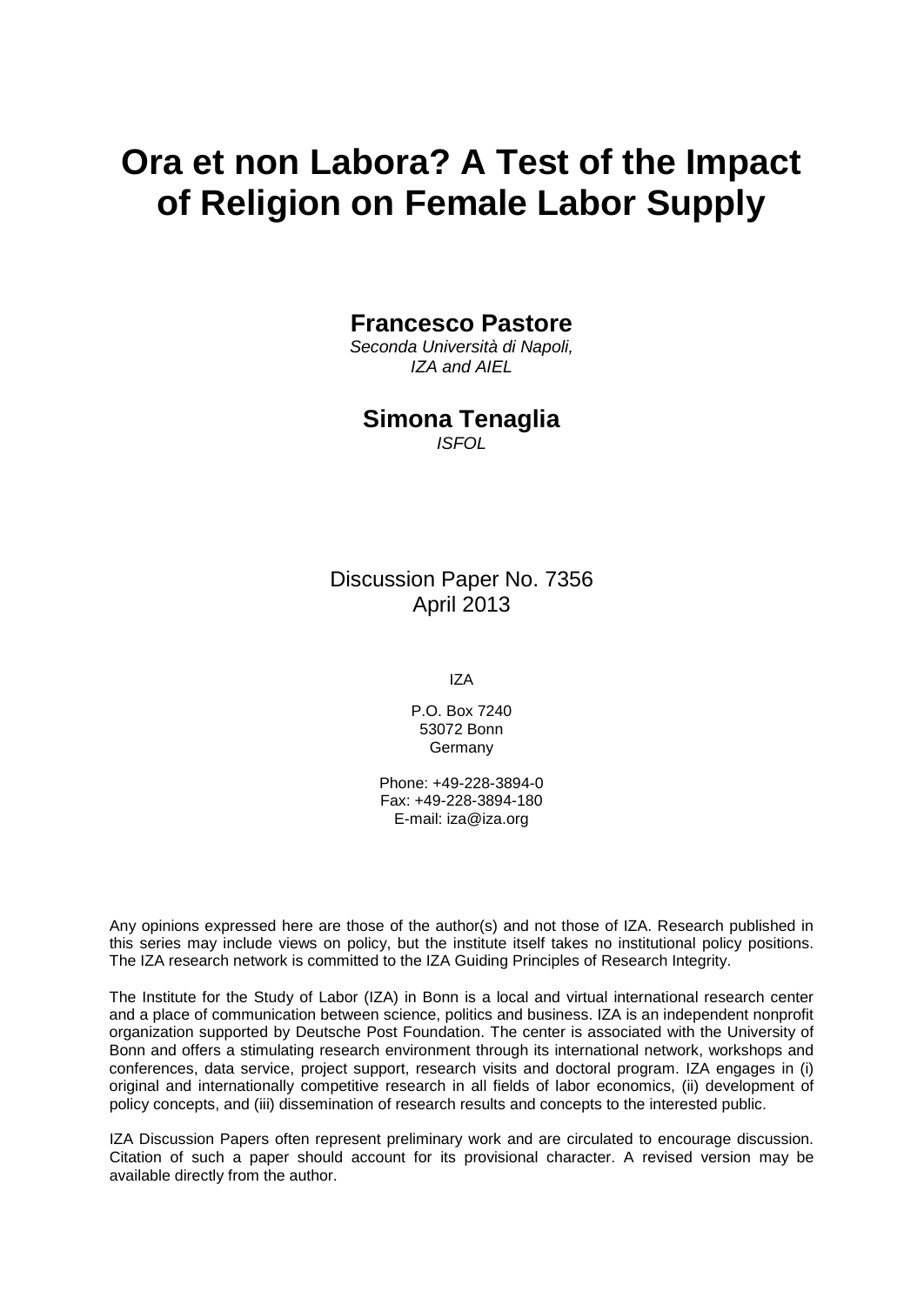IZA Discussion Paper No. 7356 April 2013

## **ABSTRACT**

## **Ora et non Labora? A Test of the Impact of Religion on Female Labor Supply[\\*](#page-1-0)**

This paper examines the influence of religion on female participation to the labor market using data relative to women aged between 18 and 60 years in 47 European countries drawn from the European Values Study (EVS). We investigate the determinants of the probability of being employed rather than jobless in a LOGIT framework. The results show that women belonging to the Orthodox and, even more, Muslim denominations present a higher risk of non-employment than the agnostics, while being a Protestant increases the probability for a woman to be employed. Although its intensity is slightly weakening, the association between religious affiliation and female labor supply is robust to different sets of controls for individual and household heterogeneity as well as for welfare regimes and country specificities. Once disentangling religiously active and non-active women, we find that there are small differences between them in the case of the Orthodox and Muslim women, while active Catholic women tend to work less and non-active Protestant women tend to work more than average.

JEL Classification: D1, H75, J13, J16, J22, N30, Z12

Keywords: female labor supply, religion, welfare state regimes, child care

Corresponding author:

Francesco Pastore Seconda Università di Napoli via Mazzocchi 5 Santa Maria Capua Vetere (CE) 81055 Naples Italy E-mail: [fpastore@unina.it](mailto:fpastore@unina.it)

\* This paper has been presented at seminars at the World Interfaith Harmony Week, *Seconda Università di Napoli* (22-24 March 2012), the XXVII AIEL Conference (27-28 September 2012) and the 53rd Annual Conference of the Italian Economic Society (18-20 October 2012). We thank all seminar participants and especially Tindara Addabbo, Francine Blau, Maria Rosaria Carillo, Justina Fischer, Lawrence Kahn, Peter Nijkamp and Annie Tubadji for valuable comments. Nonetheless, the usual disclaimer applies.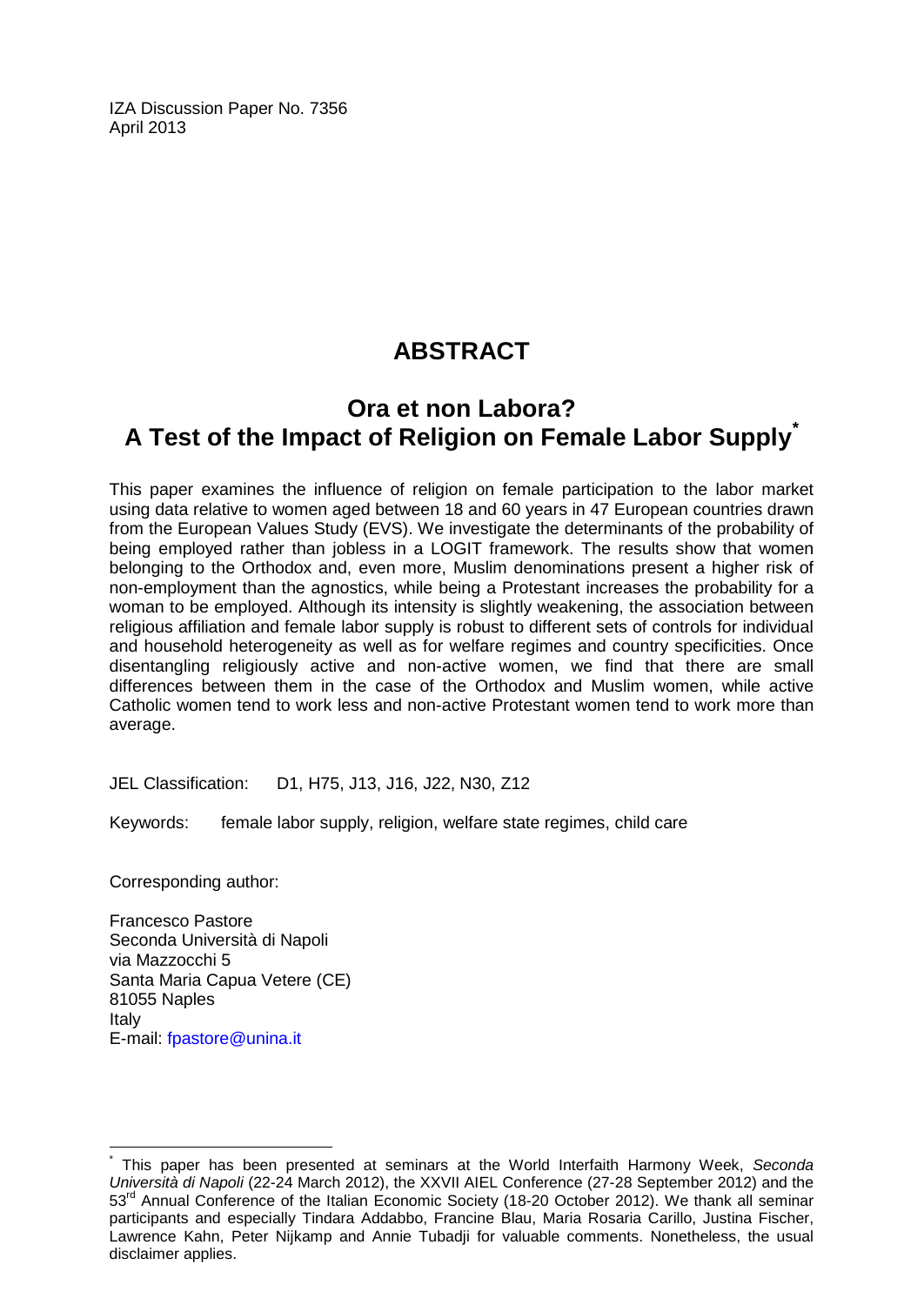## **Introduction**

Economists are generally reluctant to admit the influence of cultural, and, in particular, religious beliefs on the economic behavior of individuals. This moves away economists from the common sense, while bringing their theories at odds with the "orthodoxy", so to say, of other social sciences and also the facts of real life. News stories are full of examples among which to choose. Large anecdotal evidence suggests that the female behavior in life and specifically in the labor market is dramatically affected by their religious beliefs, by the religious beliefs of their parents and their husbands. On the one hand, a common accusation of EU citizens on immigrants, for instance, or on the countries belonging to the neighboring region of North Africa, is that their religion might be seen as an obstacle on the way to integration with the EU and to the path that should lead to democracy. The attitude of the Muslim religion on women' work is often mentioned as evidence of this. On the other hand, women in the Nordic Protestant countries often seem to believe that their pairs in the Southern Catholic and Orthodox countries are impeded to work by their religious beliefs.

Is there statistical evidence to support these claims? We find an astonishingly neat negative association between the share of individuals belonging to the catholic (and orthodox) religion in the population of European countries and that of active women in the labor market. Is this unconditional relationship robust to controls for individual and environmental heterogeneity? What is the role of childbearing policy and how is itself affected by religious beliefs?

This study examines the influence of religion on women's decision to enter the labor market in a cross-country dimension by using data from the European Values Study (EVS) relative to 47 European countries. We use a LOGIT framework to understand the determinants of being employed rather than jobless and focus on women aged between 18 and 60 years. The results show that women belonging to the Orthodox and, even more, Muslim denomination present a higher risk of non-employment than the agnostics, while being a Protestant increases the probability for a woman to be employed. Although its intensity is slightly weakening, the association between religious affiliation and female labor supply is robust to different sets of controls, such as a number of individual, household and demographic characteristics as well as the type of welfare regimes and country specificities.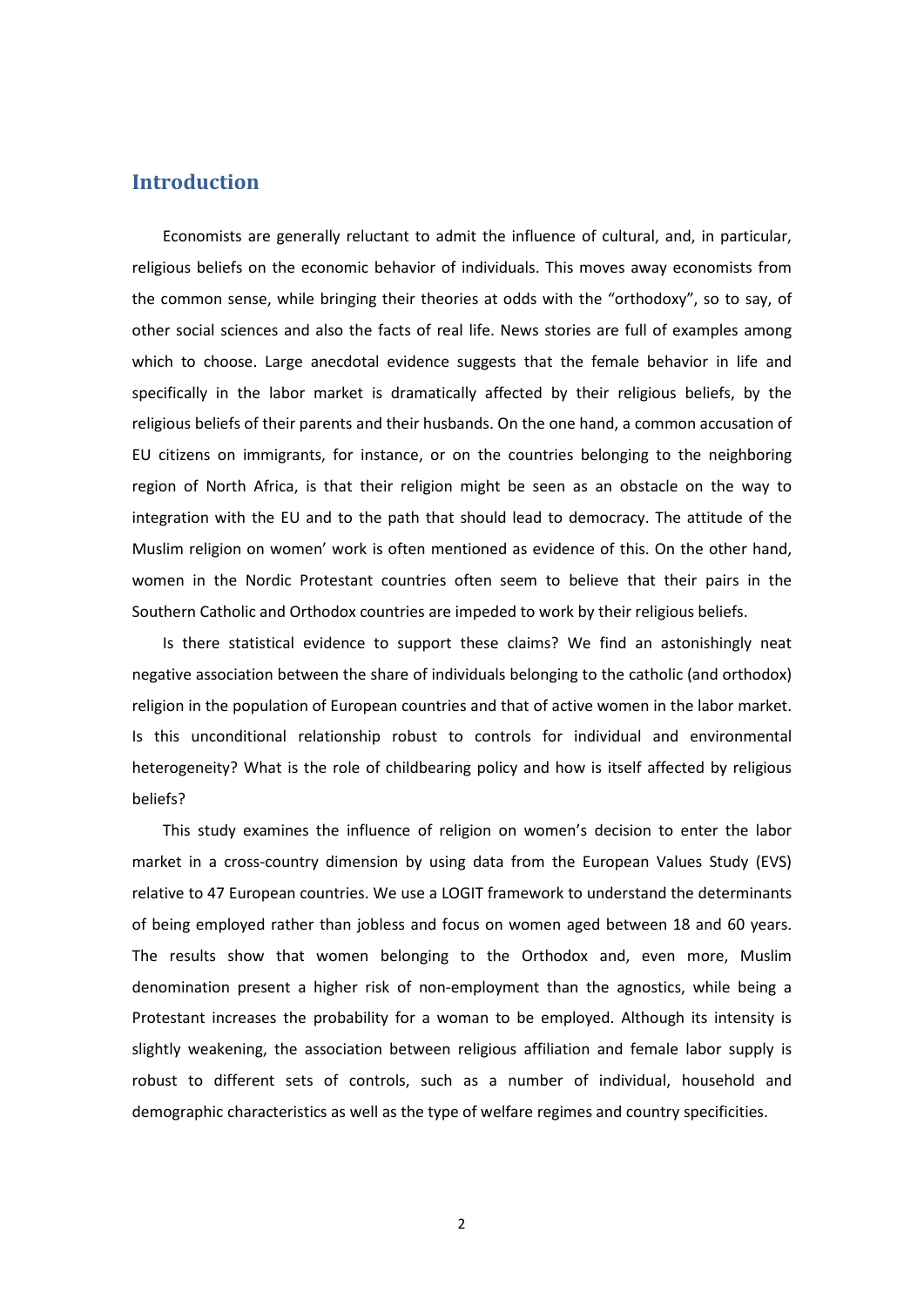The main novelties of this paper are as follows. First, while several recent studies have been focusing on the role of religion on cultural beliefs about some aspects of the economic and social life and such events as maternity (see the seminal contribution of Guiso et al. 2003), this is the first paper to focus on the impact of religion on female labor market participation in a cross-country perspective. Previous analyses of the impact of religious principles on female participation related to a single nation (Heineck 2004, Maneschiold and Haraldsonn 2007, Bau and Kahn 2012). The specific nature of the European countries considered, which is quite homogeneous from a geographical, historical and political point of view, allows us to look more specifically at the role of religious denominations. In the meantime, a large literature suggests that European countries belong to several well identified macro clusters of welfare state regimes which should allow further reducing the degree of heterogeneity in the data, therefore contributing to identify the actual impact of different religious affiliations on the probability of women to participate to the labor market. Moreover, the EVS allows us distinguishing between individuals who actively participate to religious life from the rest, by using a wealth of different definitions of being religiously active, such as: a) frequency of attendance of religious services; b) self-reported declaration of the extent to which the respondents feels to believe in god; c) the extent to which god is important in the respondent's life; d) the time destined to prayer; e) how often the respondent prays outside of religious places. Last but not least, our database allows identifying natives and immigrants of first and of second generation to take into account the possible impact of assimilation.

The outline of this paper is as follows. Section one motivates the paper by showing its starting hypothesis and by discussing its relevance. Section two surveys the existing literature on the link between religious beliefs and female labor market participation. Section three discusses the methodology adopted in this study. Section four introduces several features of the data used to carry out the econometric analysis. Section five presents the results of the econometric analysis. Some concluding remarks follow.

## **1. Motivation**

In all EU27 countries, there is a gender gap in employment rates, with the only exception of Latvia and Lithuania where gender differences are irrelevant. The EU27 average female to male employment ratio equals 83% in 2010, as based on Eurostat data. Only in Denmark, Finland and Sweden the ratio is between 90% and 98.5%. Thirteen out of twenty-seven nations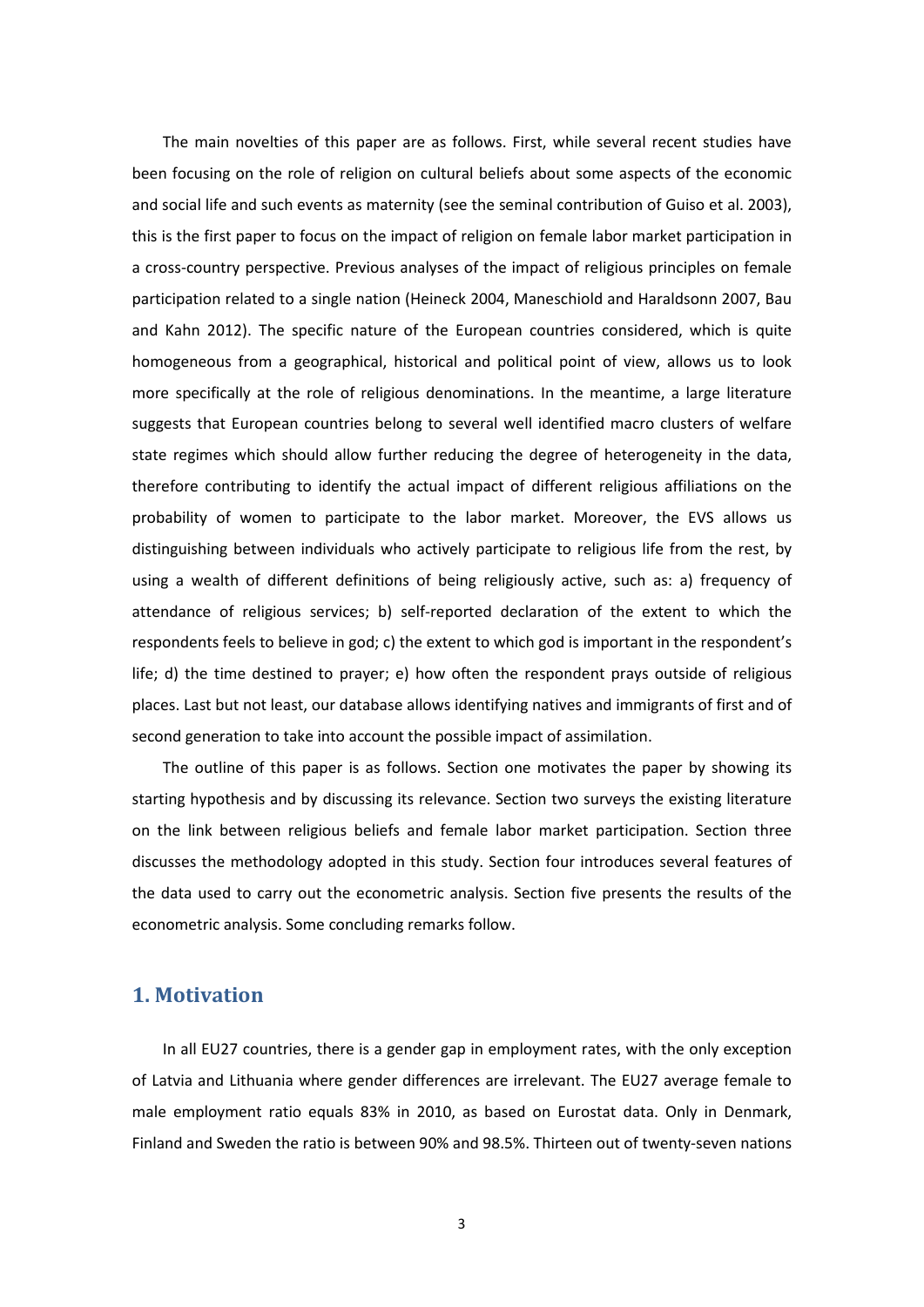show female employment rates that are lower than male employment rates by between 10 and 20 percentage points. There is also a group of Mediterranean countries where the difference between the two rates is much higher, reaching 48% in the case of Malta and 32% in the case of Italy and Greece.

Apparently related to this evidence is that relative to the share of individuals that declare to belong to the Catholic and Orthodox (in the case of Romania, Bulgaria, Cyprus, Estonia and Greece) denominations, as they result from the questions asked in the European Values Survey. Figure 1 shows how in countries with higher Catholic or Orthodox presence there is less participation of women in the labor market. Italy, Greece, Poland, Romania and Hungary are part of this group. By contrast, in countries with shares of Catholics lower than 40%, the female participation rates reach values between 65% and 75% (Denmark, United Kingdom, Finland and Sweden).

#### **[Figure 1 about here]**

Obviously, religion is just one among many factors that influence women's participation in the labor market, and it cannot be hence satisfactory just to compare mean values. High rates of female participation of European Catholic countries, like Austria for example, are also due to different welfare state traditions that result in policies promoting the female participation rate. It's worth noting that in many countries work gives access to a range of social rights that people would otherwise lose, such as welfare and health rights.

However, the negative relationship between religious denominations and female participation rates is so clear and strong that we naturally wonder if the statistical association reveals the possible existence of a causal link between the phenomena of female labor market participation and belonging to one or another denomination. Our goal is to carry out a crosscountry analysis to assess the extent to which religion explains the low participation rates of women in the labor market. We also ask ourselves if, in addition to the policy factors, also cultural and religious specificities of a nation are able to explain not only the low female participation in the labor market. In fact, by influencing individual attitudes and behaviors, cultural and religious values necessarily have a role also in the formation of women's career choices. Undoubtedly, the entry of women into the labor market depends also on men's attitude towards female work. Such men's attitude has an effect on decisions that are taken within the family. In this sense, male religious values have a role in determining the female participation rate.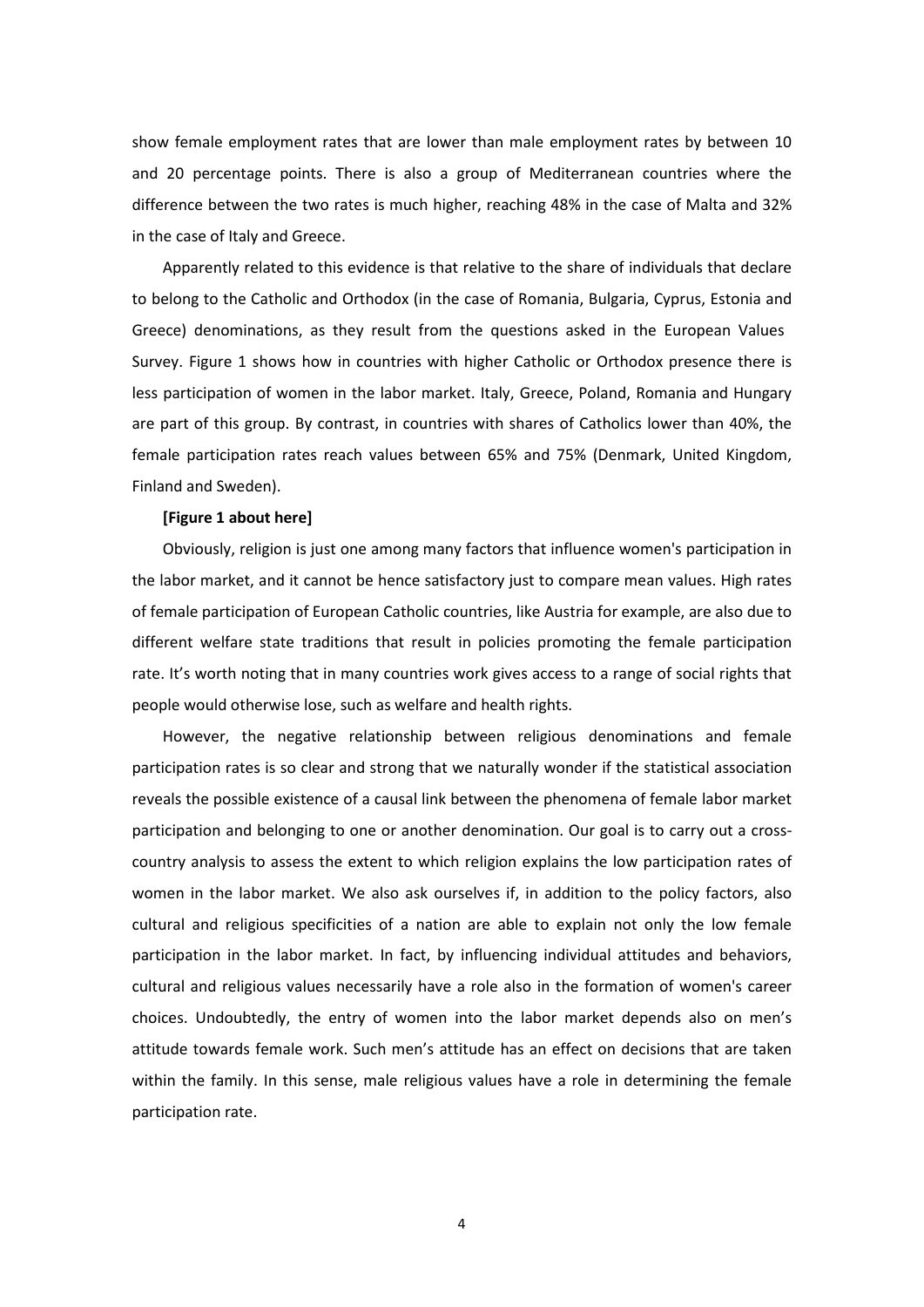We base our hypothesis on the division of roles proposed by the social Catholic doctrine. In the Apostolic Letter *Mulieris Dignitatem* the Catholic doctrine reaffirms full equality between men and women within marriage. However, women are considered to be the most suitable to the roles of care and to reproduction activities which must take precedence over other forms of employment. Pope John Paul II was one of the strongest supporters of this argument, pointing out to the specific "feminine genius" in performing caring roles.

If these are the premises, one may wonder whether a significant percentage of women, that were educated on the basis of these values, can reject the idea of seeking work, not to mention the ambition to be business leaders or politicians.

Moreover, even if the argument proposed by Guiso et al. (2003) – who note that "…religious teaching do not necessarily reflect the authentic message contained in the sacred texts. They simply represent the way certain religious beliefs became crystallized over time…" – is to be fully shared, nevertheless it is reasonable to think that the effect of religious teaching on women economic decision to enter the labor market might possibly be still detrimental, after all.

Last but not least, we aim to understand whether the catholic and orthodox faiths have a greater or smaller impact than others, such as the Muslim, Jewish, Evangelical, Hindu and so on. To such an end, we compare the labor market behavior of women belonging to different denominations. In fact, the data set used provides information not only on the European Union, but on Europe at large, which allows us considering the role also of other religions but the catholic and orthodox.

In other words, we aim to understand the influence of religion in general on women's decision to enter the labor market, controlling for a number of socio-demographic, economic and cultural factors. In the doctrines of all religious denominations, women are considered to be particularly good in performing care activities. One could say that they are assigned a sort of "competitive advantage" in childcare and other reproductive activities, while having a "competitive disadvantage" in productive activities. Therefore, they must give priority to work within, rather than outside the family. The consequence of this division of roles is that women educated on the basis of religious values may reject the idea of entering the labor market, not to mention the ambition of being managers or leaders of political parties. According to the way different religious doctrines have been formulated, the effect on women may be possibly different.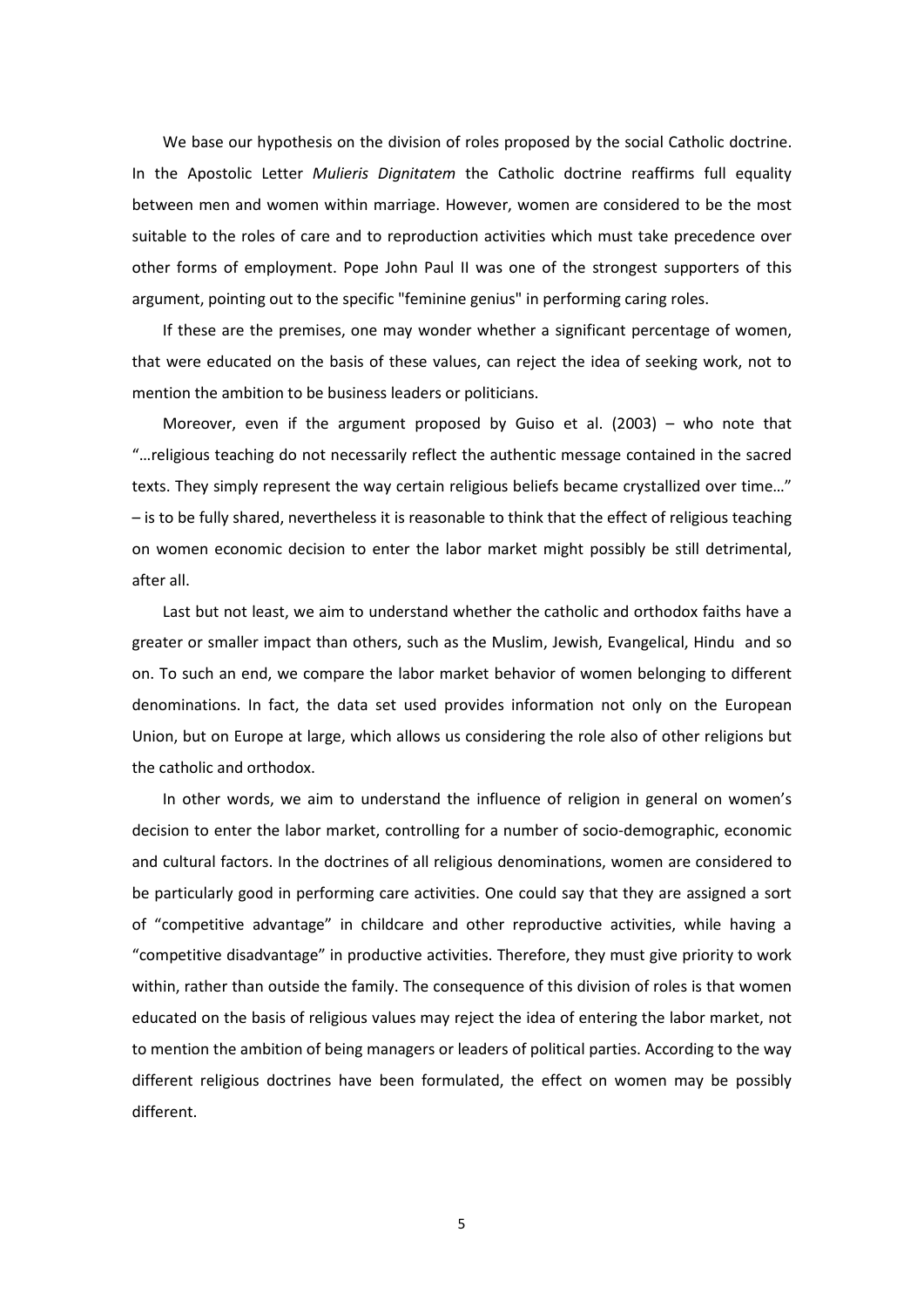Also based on the survey of the literature contained in the next section, the questions to ask are many. Is there any difference among religious denominations in the way of conceiving female productive labor? Which religion is less favorable to women' work? Which is more? Is it religion itself or the level of development the country has reached that matters? What is the role of secularization? Is it the fact itself of belonging to a given religious denomination that matters or how actively women (and/or their family members) attend religious activities or accept religious dogma? What is the influence of religion vis à vis other cultural, social and political factors? Considering that religions tend to shape the welfare system, is it the type of childbearing policy implemented in a country that matters or religion itself?

## **2. The state of the art**

The recent literature, and not just the economic one, is investigating on the relationship between female participation rates, on the one hand, and cultural and religious values, on the other hand.

Several studies show how different cultures and institutional structures affect the formation of individual attitudes and behaviors. Inglehart and Norris (2003), for example, argue that the process of modernization has produced increasing gender equality. In particular the shift from agricultural societies, which reflect traditional values, to post-industrial societies has generated more egalitarian attitudes. According to the authors, during the modernization process, it is not income anymore to ensure gender equality, but the cultural change and the adaptation of religious values. Another important factor is represented by the role of the state through the promotion of women's agency and social rights. Heather Antecol (2003) analyzes the determinants of female participation rates in Europe, Middle East, Asia, Oceania and North America, using the International Social Survey Program (ISSP) dataset. Cultural aspects are taken into account through proxies that measure men's attitude towards family and the distribution of gender roles. The results show that it is more likely that women enter the labor market when their partners agree with their choice.

Fernández and Fogli (2009) investigated the influence of culture on married women's work behavior, using a sample of women born in the USA but whose parents were born elsewhere. They found a positive and significant effect of cultural factors on women's work behavior even after controlling for individual and spousal characteristics.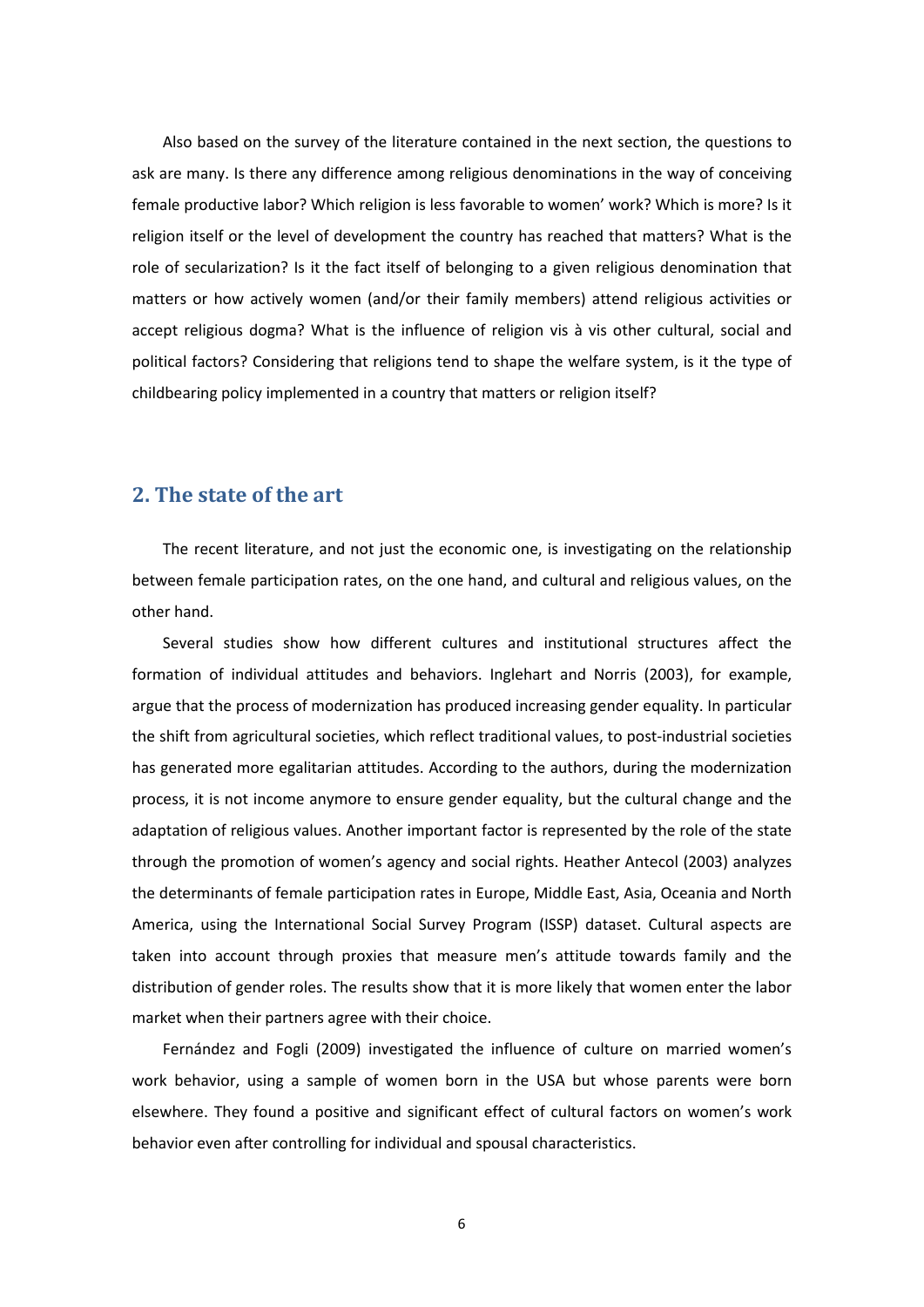In a research about Chile, a country with a rooted Catholic tradition, Contreras and Plaza (2010) tested the hypothesis that in the short term cultural attitudes influence women's participation rate. In particular, more conservative women participate less to the labor market.

It is worth underlining that in this type of analysis there is a problem of causality direction, so that the results presented by the authors have a value of short-term effect or just association between variables. If on the one hand it is possible that cultural attitudes determine female participation in the labor market, on the other hand it is well plausible also that women's participation in the labor market influence their cultural norms.

Stephanie Seguino (2007) shows that the entry of women into the labor market has produced an effect on social norms and stereotypes, albeit with a lag of five years. This time is necessary for women in order to perceive a change in their status.

Another difficulty of these studies is trying to separate out cultural and religious values. However, there are some works that analyze the effects that religion produces on women's decision to enter the labor market. Esping-Andersen (1990) analyses how religious denominations are likely to influence the employment patterns by shaping subjective values. He classifies nations into social-democratic, liberal and conservative-corporatist countries and associates the latter with the Catholic countries in Continental and Mediterranean Europe. His conclusion is that conservative-corporatism promotes the male breadwinner conception by implementing welfare and family rights detrimental to women labor market participation. However, Esping-Andersen does not provide quantitative evidence.

Some recent microeconomic works have focused on the influence exerted by religion on several aspects of life and not least on such economic and social choices as participation to the labor market. These studies argue that formal religious institutions exert a strong influence, through the definition of social norms and behaviors, on the division of roles between men and women (Inglehart and Norris, 2003).

Guiso et al. (2003) use three waves of the World Values Survey (1981-4, 1990-3 and 1995- 7). Respondents come from 66 independent countries. These countries include almost 80 percent of the world's population. The authors focus on questions that might influence women's propensity to work. Their dependent variables are answers to a variety of questions ranging from: 1) Who should get a job first, a man or a woman, when jobs are scarce?; 2) Who should have priority in obtaining university education within the household, a men or a women?; 3) Who should contribute more to household income, a men or a women? They run OLS regressions analysis controlling for demographic characteristics (health status, male, age,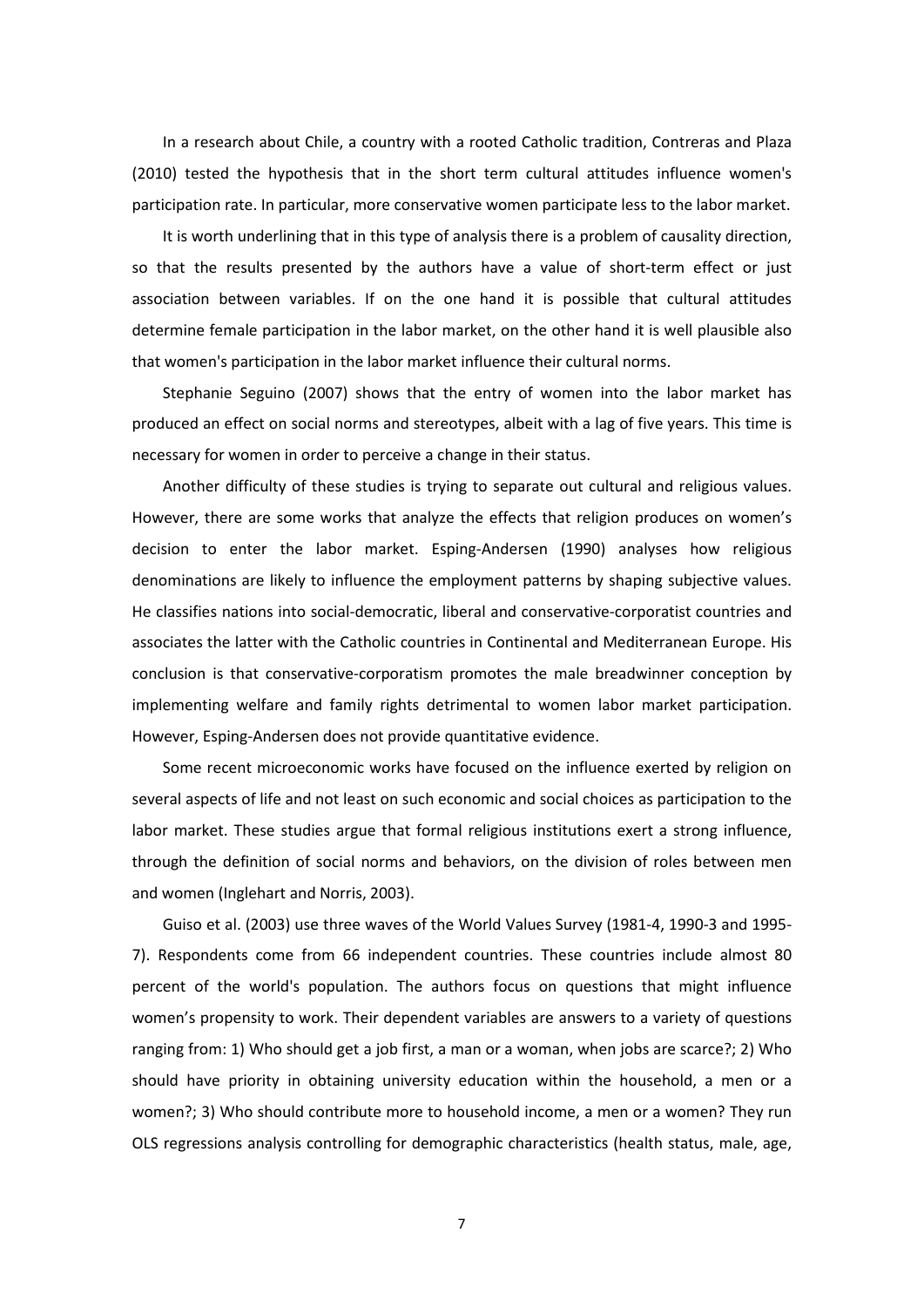education, social class, income), and several indicators of religiosity. They find that the lower tolerance of individuals most involved in religious activities towards women's work is not a specific attribute of Catholicism or Islam, but is widespread across many religions, including Protestantism. This result would seem to comfort the conclusions reached by Knudsen and Waerness (1999), who claim that women's participation in the labor market is rather the consequence of the secularization process, which has led to different attitudes and behaviors in Western industrialized countries. In particular, two major components of this process would be represented by the struggle for gender equality and the process of women personal growth.

In a later work, Knudsen and Waerness (2001) construct an indicator that summarizes the attitude towards gender roles and mothers' work using ISSP (International Social Survey Programme) data. The result obtained is that people who attend religious places with more diligence and study the doctrine show a less liberal attitude. The work of Sjoberg (2004) confirms this result: individuals with less liberal attitudes are those who more frequently attend religious services and study the doctrine. The author uses multilevel regression techniques on data from the 1994 ISSP module 'Family and Changing Gender Roles II', relative to 13 industrialized countries. Dependent variable in the estimated models is the "Attitudes towards female labor force participation Index", that includes five items on which respondents have been asked to indicate their degree of agreement or disagreement: 1) "A preschool child is likely to suffer if his or her mother works"; 2) "All in all, family life suffers when the woman has a full-time job"; 3) "Being a housewife is just as fulfilling as working for pay"; 4) "A man's job is to earn money; a women's job is to look after the home and family"; 5) "It is not good if the man stays at home and cares for the children and the woman goes out to work". Dependent variables are sex, age, level of education, religiosity combined with religious belonging. These variables have the expected sign: women have a significantly higher coefficient than men; the level of educational attainment has a significantly positive effect; and age has a significantly negative effect. What matters more is the attendance of religious services, rather than belonging to a religious denomination itself.

H'madoun (2010) presents an empirical analysis of the influence of religiosity on women's decision to enter the labor market. The author employs the 2005 wave of the World Value Survey to check whether the decision of women aged 18 to 55 to work is influenced by individual religiosity. H'madoun estimates a labor force participation equation by employing a probit technique, given that the dependent variable equals 1 if individuals are in full-time /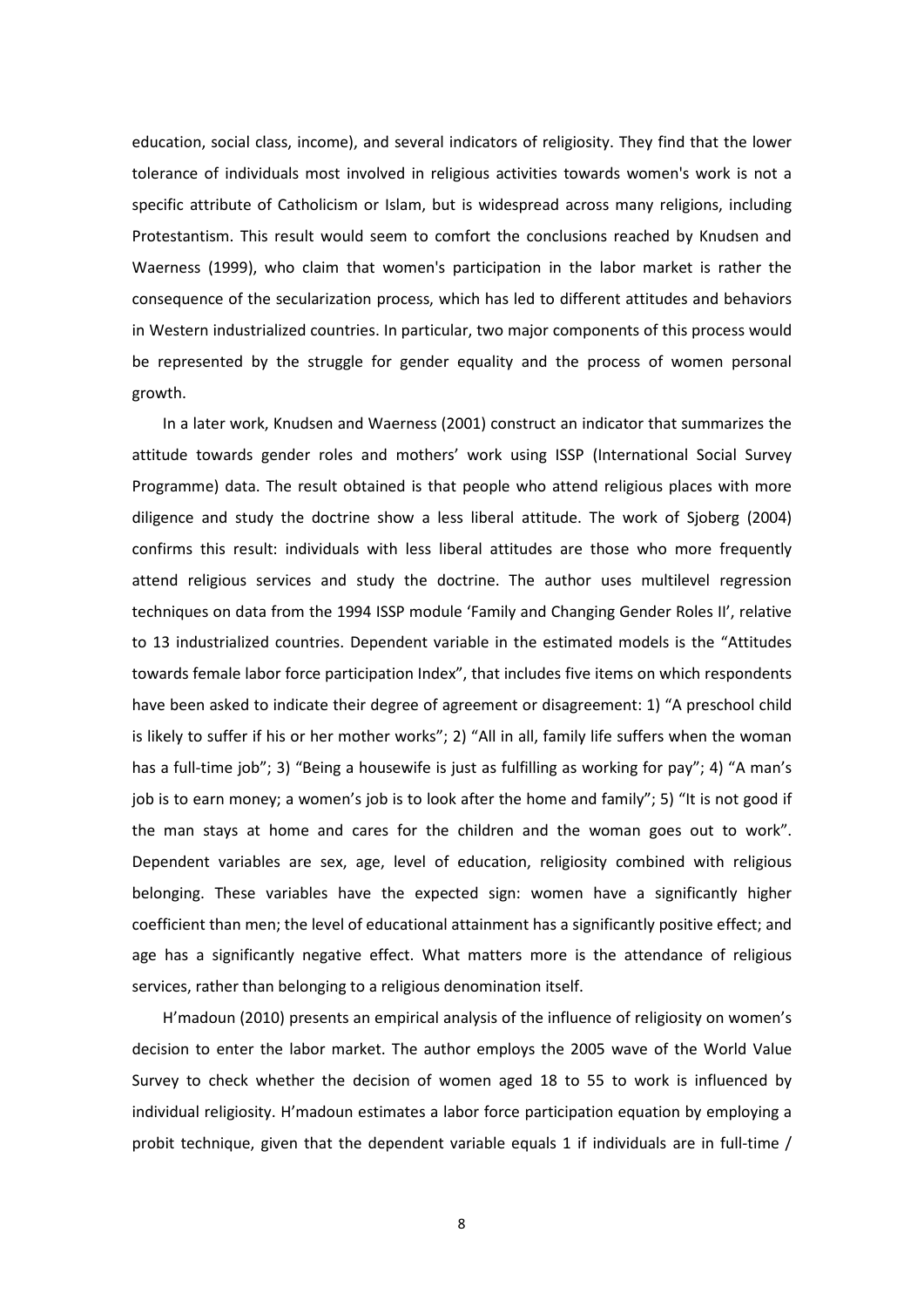part-time jobs or self-employed, and 0 for other conditions. In addition to the usual dependent variables (age, education, marital status, health and children), the author introduces religious variables such as religious affiliation, intensity of belief and attendance of religious services. The analysis confirms the hypothesis of a significant difference between religious and nonreligious female decisions see employment: religious women enter the labor market less than non-religious women. Taking as reference category nonaffiliated women, almost all religious affiliations have a negative impact on female participation. Moreover, as individual's intensity of beliefs increases, the likelihood of employment decreases, confirming that what matters more is religiosity rather than the religious affiliation itself (Iannaccone 1998).

Heinek (2004) analyses decisions of married women to divide their time between the participation in the labor market and non-market activities. The author uses data drawn from the German Socio-Economic Panel (GSOEP), providing information on all household members. The author estimates a multinomial LOGIT model, where the dependent variable is the employment status of married women in Germany in 1997 (full-time employment, part-time employment, not employed), while the independent variables are age, years of education, children up to age of 6 and children aged 7 through 16, health status, religious affiliation combined with religiosity level, residence's municipal size. The main result is that married women's decisions are influenced by both the role division prescribed by their religion and their level of religiosity. The same result is obtained by Maneschiold and Haraldsson (2007), who uses data drawn from the Swedish Level of living Survey (LNU), selecting only married women. They use a multinomial LOGIT framework, where the employment status of married women represent the dependent variable, while controlling for family and individual background (age, education, age of children, health, main responsibility for the household, size of the city where the woman is living) and the importance women attach to a religious faith who is very strict towards female labor participation. The authors find that married women who belong to a religious denomination which is very strict towards female work tend to participate less in the labor market with respect to married women who are less strict in their religious convictions.

Few analyses focus on the differences among religious denominations and the results are not homogeneous: while the work of Gomilshack et al (2000) show greater aversion to the work of Catholic women, Sjoberg (2004) argues that the Catholic and Protestant doctrines in part share the same vision of the traditional roles in family. This can be explained thanks to the political institutionalization of religious values and traditions within the party system in some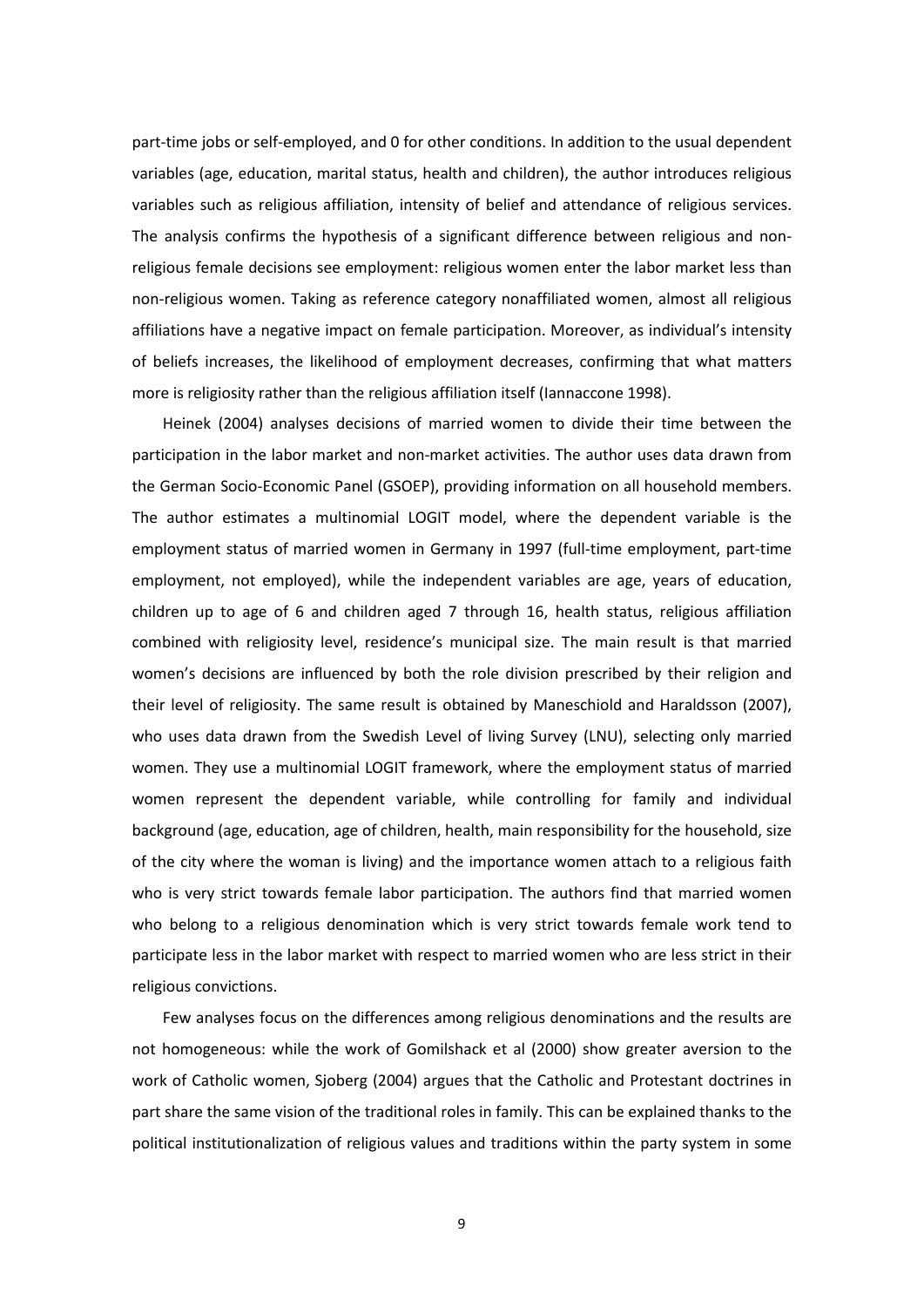Protestant countries such as Norway and the United States. By paying particular attention in teaching women's care obligations, Catholicism, however, yields a more traditional distribution of roles. Interestingly, Blau and Kahn (2012) find a negative effect of belonging to a religious denomination on the labor supply of women who migrated to the United States with respect to the omitted category of no religion, but controlling for religion did not affect the main results of the paper for pre-migration and source country female labor supply.

Another aspect considered in the literature is the influence religious denominations have on the development of laws and national institutions (Algan and Gauch, 2006). If in a nation there is a common notion that man is the family breadwinner, probably the policies will reflect this concept. Italy is among the countries belonging to the Latin Rim in which the household is the main provider of welfare services and in which the emancipation of family members takes place "within", rather than "from" the family (Bettio and Villa, 1998). Women have to take care of their children, parents and the disabled family member during all their life cycle. Policies that encourage the creation of a market for occupations related to care services (such as in-kind services or tied cash transfers) would undoubtedly produce positive effects on women labor market participation.

## **3. Methodology**

Following a standard approach in the literature, we estimate the following labor force participation equation:

$$
FP_i = \beta_0 + \sum_{i=1}^n \beta_i X_i + \sum_{j=1}^8 \gamma_j R_j + \sum_{m=1}^9 \delta_m W_m \tag{1}
$$

whereas the dependent variables is a binary choice outcome:

$$
FP_i \begin{cases} 1 & \text{if the woman is employed} \\ 0 & \text{if the woman is non-emptyed} \end{cases}
$$
 (2)

 $FP_i$  is the i<sub>th</sub> individual's employment status, including wage employment, permanent or temporary, full-time or part-time, and self-employment. We group in non-employment both the unemployed and the inactive individuals.

 $X_i$  is a vector of socio-demographic variables that are expected to influence labor supply. We think of three groups of control variables: individual variables, household variables, migration status, social status and, so to say, social variables. The individual and household level variables include age, educational attainment, marital status, the overall number of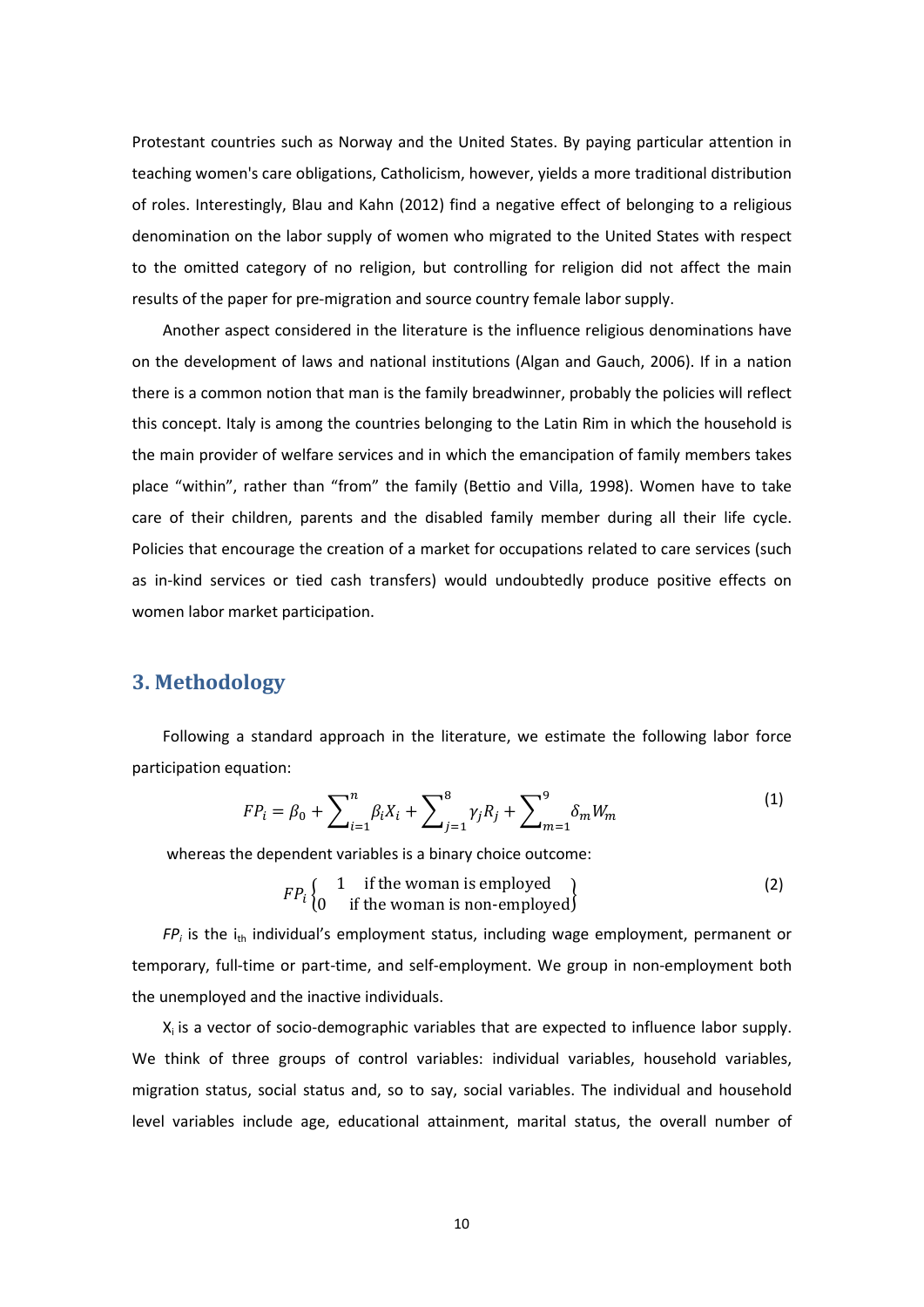children, having one or more children under the age of 10 years, co-residence of parents and grandparents in the household.

To catch the migration status, first of all, we distinguish among natives, immigrants of first generation and immigrants of second generation, based on the place of birth of parents. Both parents of a native were born in the country. An immigrant of first generation is resident in the given country, but was born abroad. An immigrant of second generation was born in the country from foreign parents. We also control for the case of individuals with at least one parent (father or mother) who was born abroad and individuals with a foreign partner.

Information on some important household characteristics should allow controlling for the possibility, ventilated in the literature, that the influence of religion might pass through the educational, social and economic background of the family in which the individual is living. We expect that women living in a family holding a high standard of living or with a high educational background are less affected by religious prescriptions than their pairs living in poor families. To such an end, we then control for the case of women living in a family whose income is below the poverty line. We also control for parents' educational background.

To control for the level of development / degree of secularization of religion, we adopt different strategies. First of all, we use the population size of the place of residence to distinguish urban from rural areas, where the impact of religion might itself mix up with that of a different level of social development. In addition, we use the educational level of parents to catch the educational background of individuals and their social status. The social status of respondents is also expectedly caught by the fact of living under the poverty line.

Equation [1] also includes a set of W*<sup>m</sup>* variables that describe the welfare state regimes of each country. The childbearing policy might affect female labor supply decisions. It may be that women seek employment in some countries less than in others because of the welfare regime existing in the country. Although the religious denomination variables are defined individually, it is clear that the countries characteristics matter, since in most European countries there is one prevailing religion. First, we use a vector *Wi* of 9 dummy variables, each one representing a group of homogeneous countries for the type of welfare state organization and management. Second, in some of the estimates, as an alternative, we use a variable measuring the country level of per capita social expenditure. In other specifications, we use country dummies.

The religious variables are included in *Ri*. As better detailed in the data section and in Table A1 in the Appendix, the data allows distinguishing 9 religious denominations, which have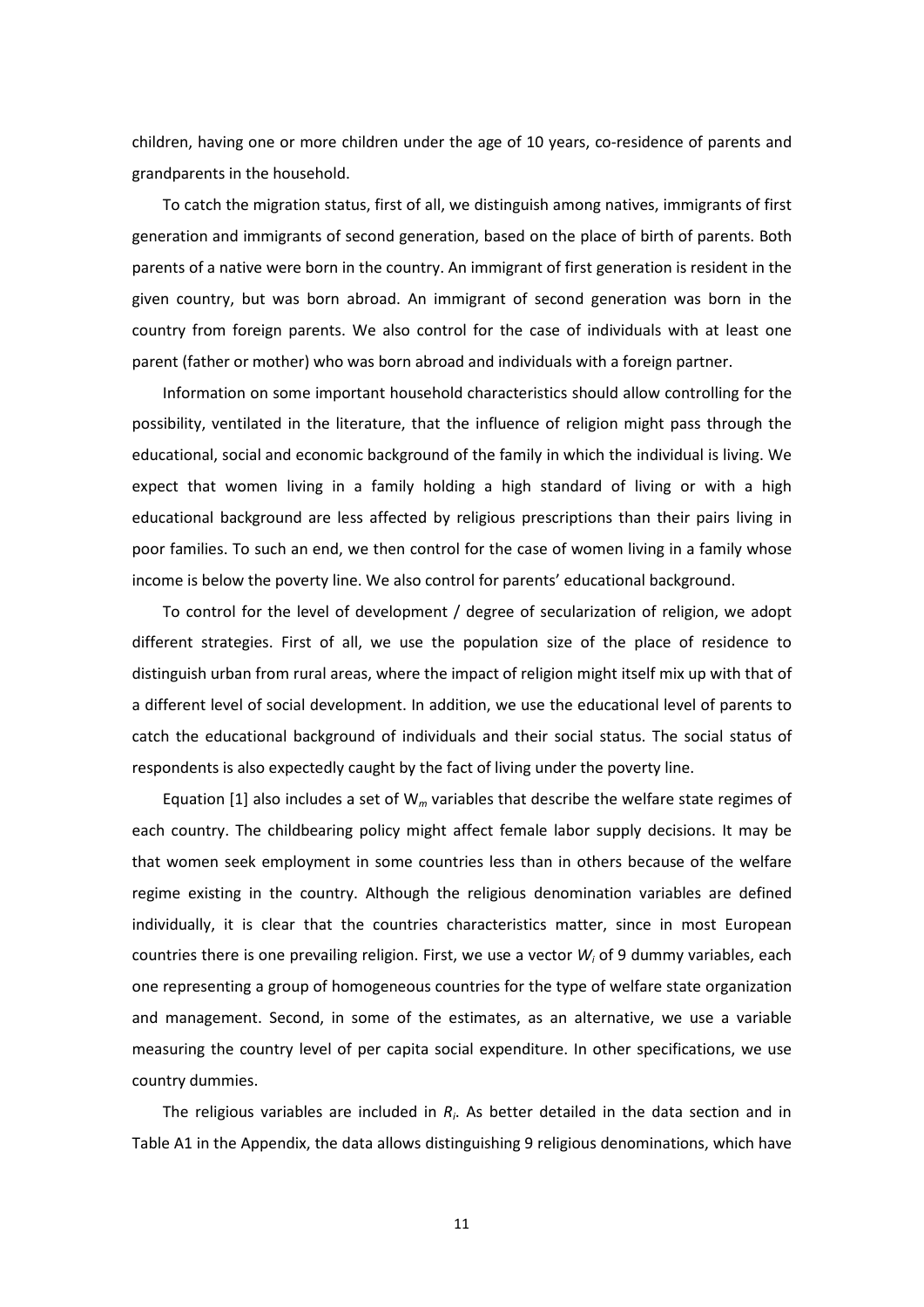been grouped in 6 because of the small cells relative to some denominations (Jewish, Hindu, Buddhists and others), plus the agnostics and the atheists, used in the estimates as baseline. In addition, in some specifications, to take into account the importance of active participation to religious life, two separate dummy variables are included for each religious denomination, of which the former regards active participation. Third, for each religion, we have separate dummies for natives, first generation immigrants and second generation immigrants.

Since the dependent variable is a binary outcome, we estimate the following probability by LOGIT:

$$
Pr\left(FP=1|\sum_{i=1}^{n}X_{i}+\sum_{j=1}^{8}R_{j}+\sum_{m=1}^{9}W_{m}\right)=
$$
\n
$$
=\frac{e^{\beta_{0}+\sum_{i=1}^{n}\beta_{i}X_{i}+\sum_{j=1}^{8}\gamma_{j}R_{j}+\sum_{m=1}^{9}\delta_{m}W_{m}}}{1+e^{\beta_{0}+\sum_{i=1}^{n}\beta_{i}X_{i}+\sum_{j=1}^{8}\gamma_{j}R_{j}+\sum_{m=1}^{9}\delta_{m}W_{m}}}
$$
\n(3)

### **4. Data**

 $\overline{a}$ 

Our empirical analysis is based on the EVS, a large-scale, cross-national and longitudinal dataset on basic human values. It provides insights into the ideas, beliefs, preferences, attitudes, values and opinions of European citizens. The available variables are related to the following dimensions of life: Perceptions of Life; Politics and Society; Work; Religion and Morale; Family; National Identity; Environment; Life experiences; Respondent's parents; Respondent's partner Socio Demographics Characteristics<sup>1</sup>. We use the fourth wave relative to 2008 that covers 47 European countries/regions. The sample is composed by almost 68000 individuals, of which 36800 are women. Table A1 in the Annex provides all the details relative to the variables' definition, showing for each variable the name and definition as based on the EVS.

Our sample is represented by women aged between 18 and 60 years. The question corresponding to the female labor force participation variable (employed\_notemployed) is the following one: "Are you yourself employed or not?". We codify it as a dichotomous variable that takes value 1 if the interviewed is employed, and value 0 if she is not employed, like in H'madoun (2010).

<span id="page-13-0"></span> $1$  For a description of all the available variables, see: [http://zacat.gesis.org/webview/index.jsp?object=http://zacat.gesis.org/obj/fCatalog/Catalog5.](http://zacat.gesis.org/webview/index.jsp?object=http://zacat.gesis.org/obj/fCatalog/Catalog5)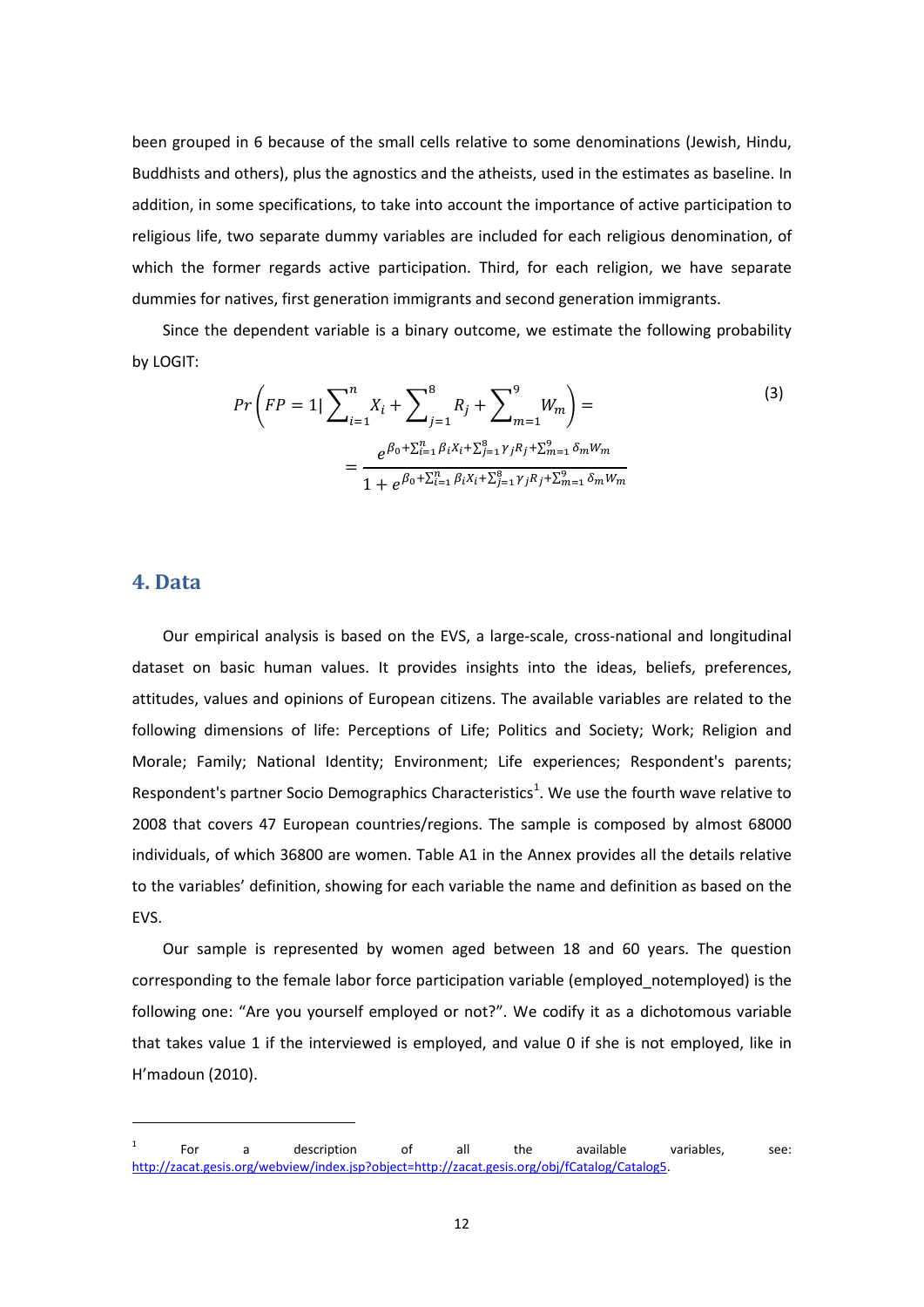Age is calculated by using the year of birth of respondents. Age squared tests for the existence of a U-shaped effect. Five dummy variables measure the level of education of respondents, as based on the ISCED classification, and the expected effect is that the higher is the level of education, the higher is also the level of participation.

We group together women who are married or involved into a registered partnership, the baseline being constituted by single women. We expect that a woman legal status should help understanding the different female behavior when women have to allocate their time among home domestic production, work outside the family and leisure time. Moreover, it should help appreciating the influence of the division of roles and of the husband preferences when women live in a household.

We then consider the presence of parents and grandparents in the household. Expected coefficients are not unambiguous, because parents and grandparents that live in the household may have a double effect on female labor force participation: if they are in good health, they can help with both children care and household management, facilitating the work of women. On the contrary, if they are not in good health and need assistance themselves, women may decide not to enter (or not to re-enter after giving birth) the labor market to carry out care activities within the household. Since in our data it is not possible to assess the health status of parents and grandparents, the relation between the presence of parents and grandparents in the household and women' s labor supply cannot be predicted *a priori*.

The presence of children in the household and, in particular, of a first child under the age of 10 years is expected to be another important factor able to affect a woman' decision to enter the labor market.

The variable "Being under the poverty line (poors\_Az1)" is a dichotomous one that equals 1 if the household income is lower than the poverty threshold, and 0 if it is higher<sup>[2](#page-13-0)</sup>. We expect that poorer households tend to be more traditional and therefore more strongly affected by religious principles.

<span id="page-14-0"></span>We consider different definitions of belonging to a religious denomination, of which two are the most important: i) religious belonging; ii) religiosity. The EVS allows different definitions of religiosity: a) frequency of attendance of religious services; b) self-reported declaration of the extent to which the respondents feels to believe in god; c) the extent to which god is important in the respondent's life; d) the time destined to prayer; e) how often

**.** 

<sup>&</sup>lt;sup>2</sup> The poverty line is defined having a household income below 2/3 of the median income in the data.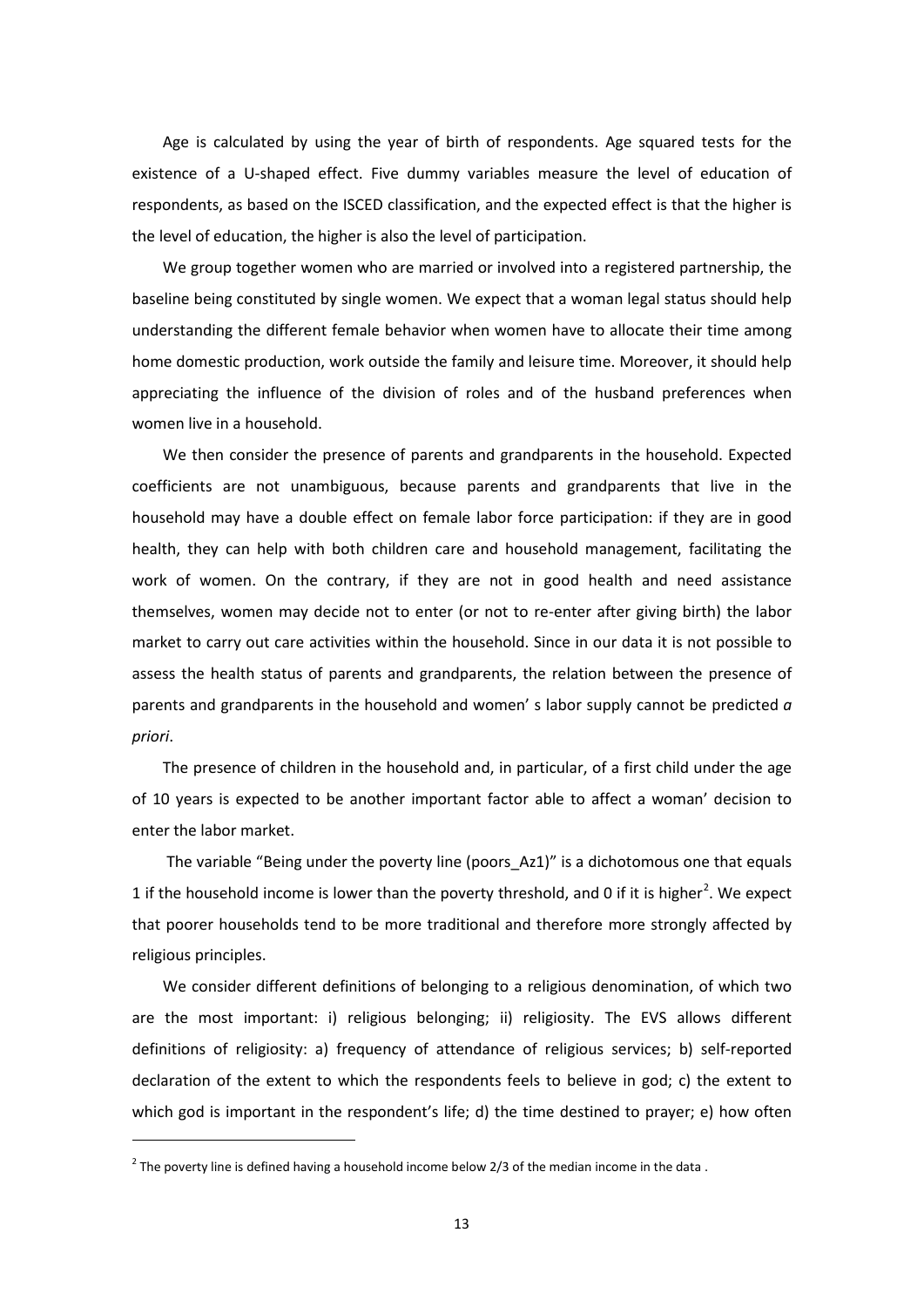the respondent prays outside of religious places. In what follows, for shortness' sake, we focus on the first two definitions.

As noted before, religions can influence women's decision to work through the support provided to a specific division of gender roles, where women are the ones with primary responsibility for the care of children and the family (Fortin, 2005). Other than the religious affiliation, an important aspect is represented by the religious capital accumulated through the attendance of religious services. The more respondents are involved in religious activities, the more they are exposed to religious precepts (Heinek 2004), the higher is the influence of religious doctrines on their preferences and decisions in life. To take this into account, for each religious denomination, we define a group of active believers and a group of non-active believers.

Moreover, following the definition given by, among others, Simonazzi (2008), in order to control for different welfare state regimes, we divided the 47 nations included in the EVS databank in eight groups: Scandinavian, Mediterranean, Central European, Anglo-Saxon, East European, which have been further subdivided in countries that entered the EU in 2004 and countries that entered the EU after 2004, former-Yugoslavian, former Soviet Union republics, and, finally, Turkey and North Cyprus.

A last control is for country fixed effects. H'madoun (2010) underlines how the introduction of country dummies determines an underestimation of the effect of religion given that the national culture also capture religion. The hypothesis we wish to test with this type of specification is exactly whether there is some specificity attached to religious beliefs that persists also after controlling for other national specificities, in addition to individual, environmental and cultural factors.

Last but not least, we control for the nationality of the interviewee and her migration status. We distinguish between natives, immigrants of first generation and immigrants of second generation. Furthermore, we generate dummies to identify the religion to which each group belongs to, by interacting religious affiliation and migration status. This should allow catching the impact of assimilation on religious prescriptions and their impact on female labor supply.

A dummy that captures whether at least one parent, or both, are foreigners is included in the estimates to control for parents' nationality. A dummy variable to describe the nationality of the spouse or partner, that we think can influence the decision of a woman to enter the labor market, is also included in the estimates as a further control.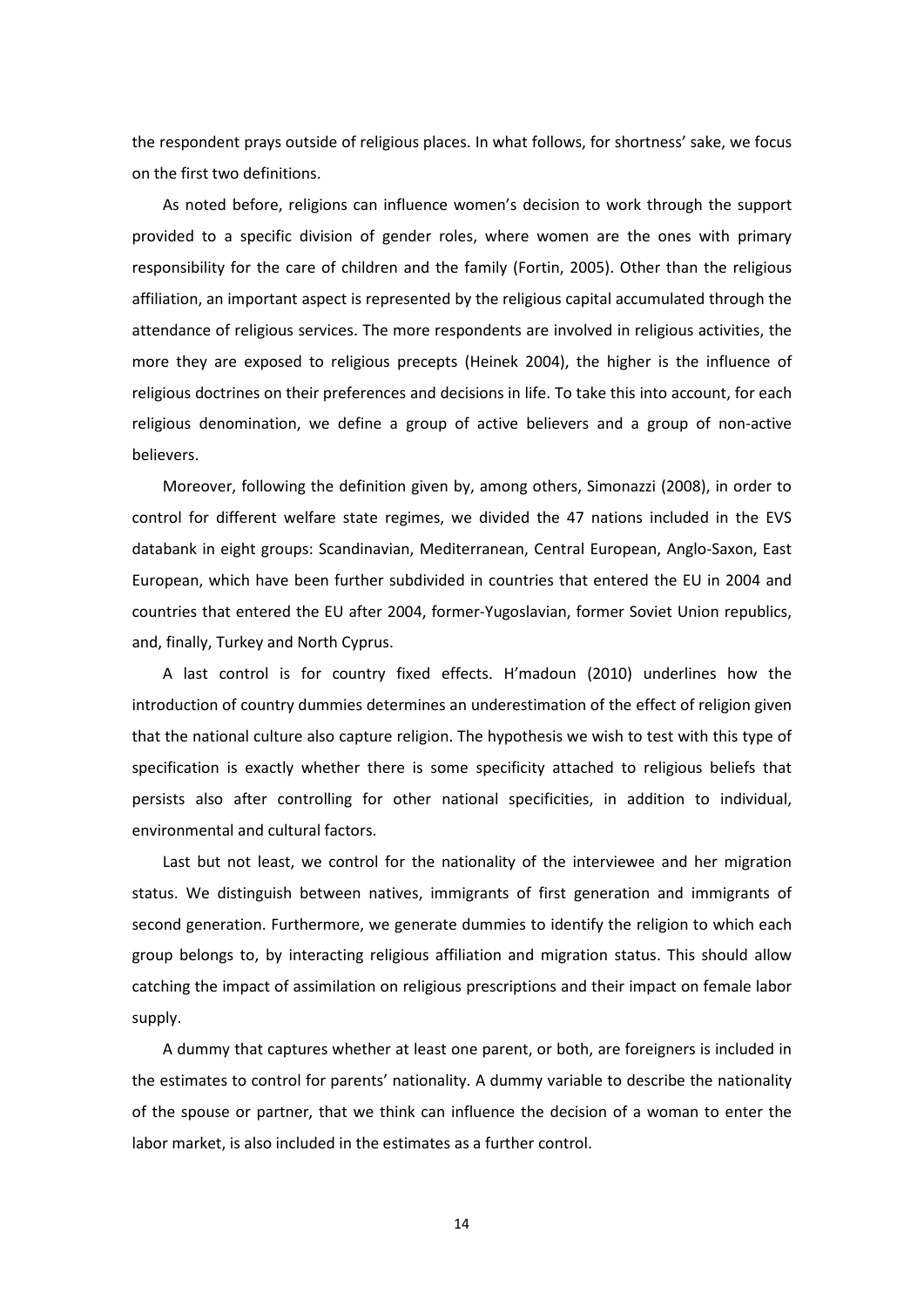Table A2 in the Annex reports the means of all the variables used in our regression analysis for the sample of women aged between 18 and 60 years. Table A3 shows the means of all the variables by religious denomination.

### **5. Results**

#### **5.1. Unconditional gap**

Table 1 displays the cross tabulation of religious denominations and the employment / non-employment variable. The last two rows regard the agnostics. It shows a large variation in female employment rates by religious denomination. Most religions perform worse than the average and of the agnostics in particular. Muslim women seem to be those with the lowest average employment probability (32.3%), followed by the Hindu (40%), Jewish (53.9%) and Orthodox (54.1%) women. Catholic and Buddhist women have a slightly higher participation, at about 65%. Protestant women are outstanding, at about 80.1%.

#### **[Table 1 about here]**

Table 2 reports the results of unconditional LOGIT estimates of the employment probability by religious denomination. It confirms the finding of the previous table, while allowing us also computing the odds ratio with respect to the agnostics, representing the baseline. Muslim women have about 80% lower probability than the agnostics to find employment. Orthodox women about 50% and the other religions about 40%. Catholic women tend to have about 25% less employment chances, which, quite surprisingly, is not far away from the atheists. Protestant women have 70% higher probability of being employed than the baseline.

#### **[Table 2 about here]**

What is the position of women relative to men? Looking at the relative disadvantage of women with respect to men in terms of employment probabilities might be important to understand whether their disadvantage is due to discrimination or, rather, to some country specific factor, as it is the case of the absolute disadvantage. In other words, the absolute employment rate might reflect the employment opportunities available to anyone in the country, whereas the ratio of the female to male employment rate might be a sign of factors that affect especially women. Figure 2 reports the relative female disadvantage in employment probabilities by religious denomination. It shows that all women, but the Jew ones, have a relative disadvantage with respect to men, as they lie below the bisector. Jew men and women have exactly the same employment chances. All the other religions seem to have the same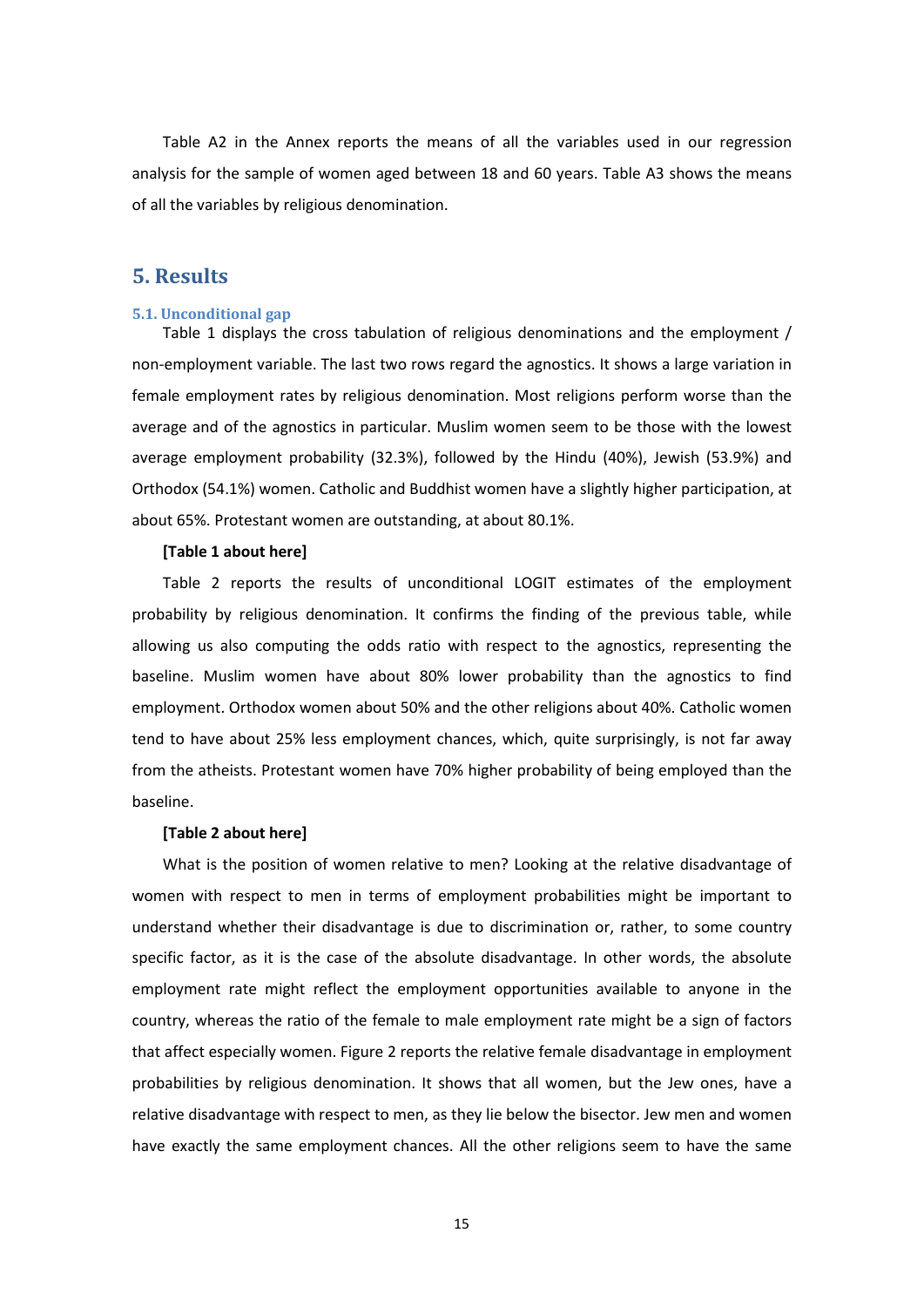relative disadvantage in favor of men, as their dot lies below the bisector at roughly the same distance from the bisector. It suggests that discrimination factors are similar across these religious denominations and the relative position of women in each religion in comparison with the others is affected by some external factors, such as the level of development of the areas where the religion is practiced. In other words, the fact that Catholic women have more employment chances than, say, the Orthodox, depends on the fact that Catholicism is practiced in countries where typically employment is higher.

Hindu and Muslim women are the exception. They lie much below the bisector: the data show, in fact, that they have an unconditional probability of employment that is half that of men.

#### **[Figure 2 about here]**

#### **5.2. Conditional estimates**

Table 3 presents results of different LOGIT models of the determinants of female labor supply, as based on equation [1]. These are our baseline estimates to which the following estimates will be compared, and, in fact, the simple declaration to belong to a given religious denomination is used in this specification to catch the impact of religion. We start from introducing only demographic and individual characteristics (Model A). In Model B we add also the simplest version of the religious variables. Model C augments the previous model by including also the total expenditure on social policy. In Model D, we control not only for percapita social expenditure, but also for different welfare state regimes, to see whether the impact of religious beliefs on female participation is influenced by the type of welfare regime adopted in the country. Model E presents the same estimates as in Model C, but including country dummies. For ease of interpretation, it is worth mentioning that the table reports odds ratios of the independent variables<sup>[3](#page-14-0)</sup>, rather than estimated coefficients.

Turning first to the results of Model A, the probability of female participation in the labor market increases with age, but the effect is concave, since the coefficient of the squared term

 $\overline{a}$ 

 $3$  The [odds](http://en.wikipedia.org/wiki/Odds) ratio is the ratio of the odds of an event occurring in one group to the odds of it occurring in another group. The term is also used to refer to sample-based estimates of this ratio. These groups might be men and women, an experimental group and a [control group,](http://en.wikipedia.org/wiki/Control_group) or any othe[r dichotomous](http://en.wikipedia.org/wiki/Dichotomy) classification. If the probabilities of the event in each of the groups are  $p_1$  (first group) and  $p_2$  (second group), then the odds ratio is:

 $\frac{p_1/(1-p_1)}{p_1/p_1} = \frac{p_1/q_1}{p_1/q_2} = \frac{p_1q_2}{p_1q_2}$ 

 $p_2/(1-p_2)$   $p_2/q_2$  $p_2q_1$ 

<span id="page-17-0"></span>where  $q_x = 1 - p_x$ . An odds ratio of 1 indicates that the condition or event under study is equally likely to occur in both groups. An odds ratio greater than 1 indicates that the condition or event is more likely to occur in the first group. And an odds ratio less than 1 indicates that the condition or event is less likely to occur in the first group.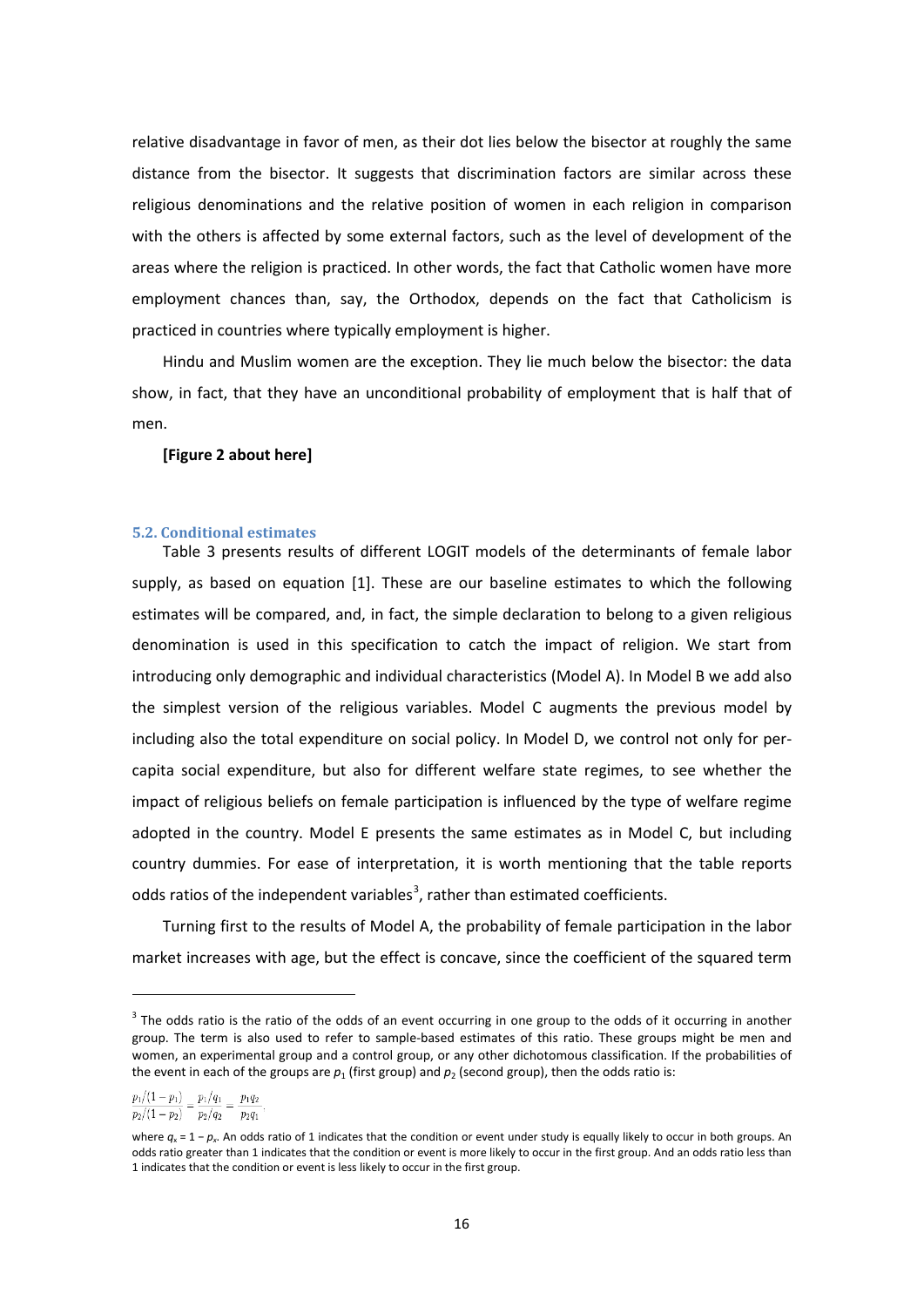is negative and statistically significant. It means that the probability of being employed increases but with degreasing returns the closer women get to the retirement age. The estimates confirm the typical inversely U-shaped pattern commonly found also in other papers (Lehrer 1995, Heineck 2004).

Women who have completed compulsory school are more likely to be employed with respect to women who have only primary education or no education. Employment chances go up with the level of education going up. Interestingly, there is an upsurge related to tertiary education, whose coefficient goes up more than proportionally with respect to lower educational qualifications.

Ceteris paribus having children reduces the probability of employment. The presence of a first child under the age of 10 years further reduces the probability of finding employment, by between 25 and 30%.

Being married or in a registered partnership reduces the probability to be employed by about 8% with respect to being a single, although the impact becomes statistically insignificant when adding controls for religion and social expenditure.

Having parents living in the households, and also grandparents, although to a lesser extent, increases the employment probability of women. This may be due to the help women receive from their parents, especially when children are young.

Turning to the economic conditions, women who are under the poverty threshold present a much higher risk to be unemployed / inactive, by about a half. This can be explained given the deprivation condition that features individuals living under the poverty line, not only in terms of income and consumption, but also in terms of social networks, levels of education, financial exclusion etc. All these factors make it harder looking for a job and, even more so, finding a job.

The migration status matters only among immigrants of the first generation: in fact, they experience a ceteris paribus lower probability of employment than the natives, by 25 probability points. Immigrants of second generation appear already to be assimilated to the natives: although negative, and not far away from the coefficient of first immigrants, in fact, the coefficient is not statistically significant. This might suggest that there is important heterogeneity among the immigrants of second generation. The fact of having one parent or a partner who is immigrant does not make a statistically significant difference.

Parental educational background, instead, seems to be strongly correlated to employment chances, although the impact is not statistically significant when we add other control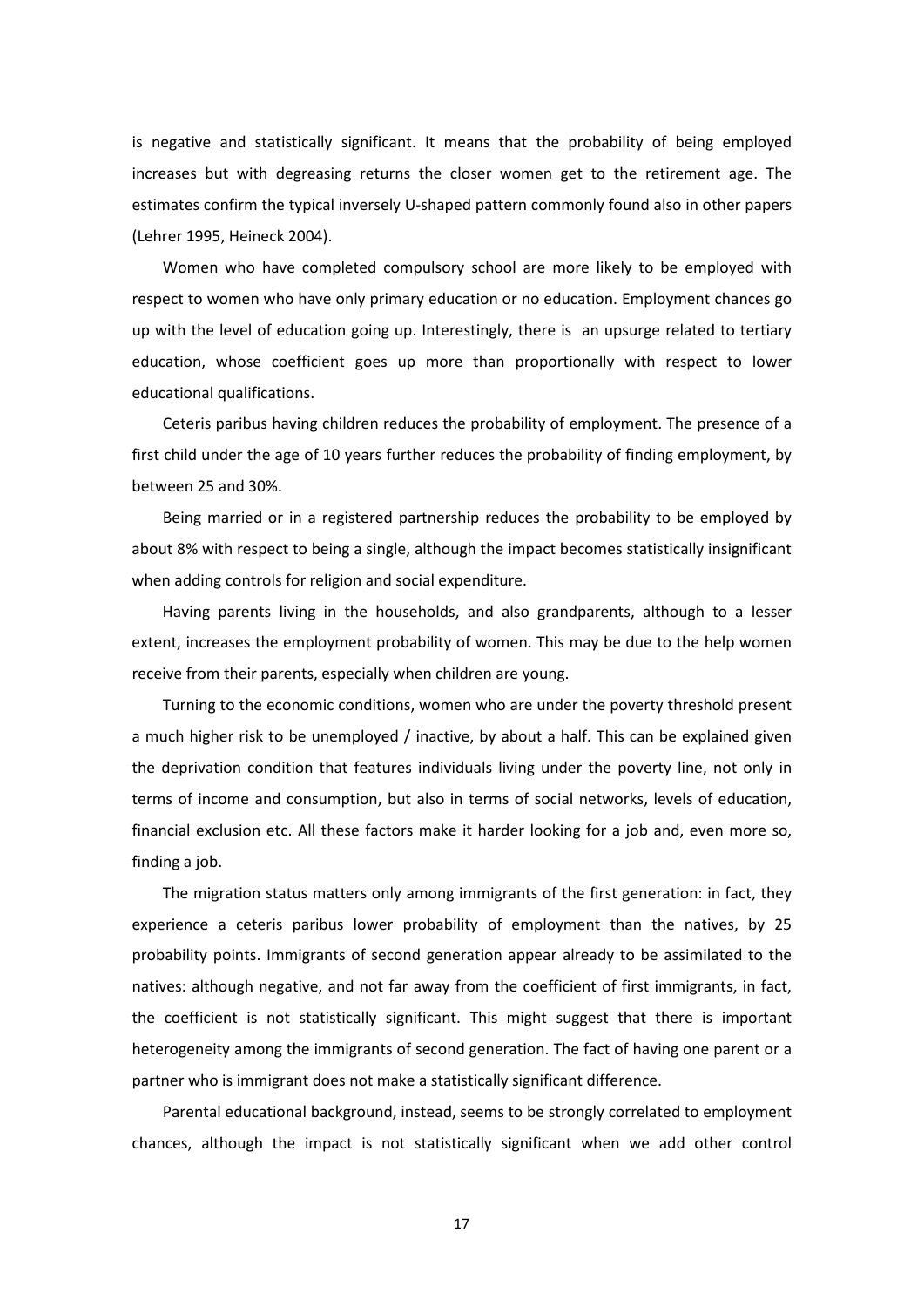variables, but for some educational qualification. Strangely enough, the impact of parental education tends to reduce with education increasing, but this is likely to depend on the strong correlation existing among the educational level of parents and their children.

The same conclusion applies to the population size of the place of residence. Although statistically significant in some specification, the coefficient is very close to zero.

As expected, the per capita social expenditure has a positive impact on female labor supply decisions, since it yields a greater supply of social services, including maternity services.

These results are confirmed for all regressions in Table 1, independent of the other regressor added to the basic specification.

Model B includes also controls for religious affiliation and the odds ratios seem to confirm some of the theoretical expectations, although interestingly some of the unconditional gaps among religions tend to already disappear at this stage. Women belonging to the Orthodox and, even more so, the Muslim denomination present a ceteris paribus higher risk of nonemployment than the agnostics, while, interestingly, being a Protestant increases the probability for a woman to be employed. Orthodox and Muslim women have about 40% and about 62% less chances than the agnostic to be employed. Protestant women, instead, have ceteris paribus about 60% more chances of employment than agnostic women.

The women who belong to other denominations (Catholics, Jew, Buddhist, Hindu, others) have the same employment chances as the baseline group of the agnostics. More specifically, Catholic women have about 6% lower chances of finding employment than an agnostic woman, but the difference is not statistically significant. This finding is already rather surprising, considering the unconditional result reported above and the evidence contained in Figure 1. Just adding individual characteristics to the group of control variables importantly reduces the impact of religion on the employment probability. In other words, Catholic women have characteristics, in terms of age, education and so on that explain their lower employment probability more than religion itself.

Model C does not change much the previous conclusions on differences among religious denominations despite the addition of per capita social expenditure to quantify the possible impact on female labor supply decisions of the social services supplied in each country. We find that social expenditure is still statistically significant. It partly explains the religious gap, suggesting that there is some correlation between each religion and the model of welfare regime existing in the country.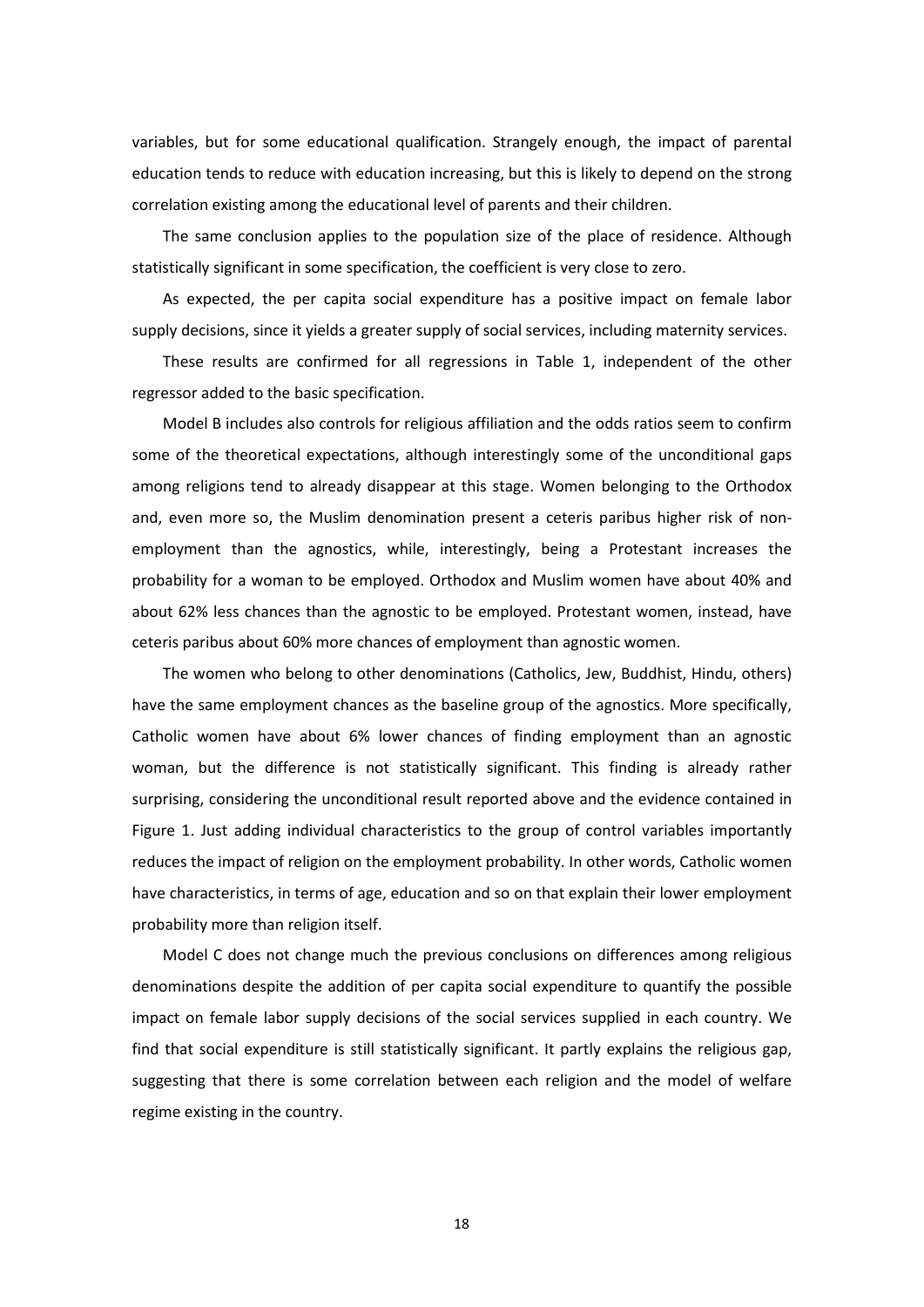Model D incorporates controls for different European regimes of welfare state, in order to capture institutional characteristics that may influence women' decision to work, other than religion. Still, per capita social expenditure is statistically significant. As expected, all welfare regimes, but the former socialist ones, show a lower than average probability of female employment than the Scandinavian one, which is in the baseline. As well known, in fact, Scandinavian countries typically exhibit an enviably high degree of gender equality. The former Socialist countries have a now long tradition of gender equality, which might explain why there women experience greater employment chances that in the Scandinavian countries (for a reconstruction of the literature on the outcomes of transition from plan to market on the gender wage gap, see, among others, Brainerd 2000; Pastore and Verashchagina 2011, and the references therein).

Also taking into account welfare state regimes variables does not dramatically change the results about religious affiliation: Orthodox and Muslim women present a higher than average risk to be unemployed / inactive with respect to the agnostics, while for Protestant women there is always a higher probability to be employed. The only difference is in the intensity of the association, which is slightly lower in this specification of the model.

The greatest effect of policy regimes variables is found in the case of Muslim women whose chances of finding a job are almost double those without controls: considering the impact of policy variables the probability of a Muslim woman to find employment reduces to just 33% less than average. For the Orthodox women, the effect is reduced by much less, to about 38%. The effect of belonging to the Protestant religion is reduced down by about 20%. For Catholic women, there is only a small impact.

Model E suggests that the impact of religious differences are robust to controls for country fixed effects in the case of the Muslim and Protestant religion, but not the Orthodox religion, whose coefficient becomes statistically insignificant. In other words, there seems to be a specificity in the Muslim and Protestant religions impact on female labor supply that is not captured by other cultural and policy country specificities. In the extreme view that considers as "religion specific" only the factors that go beyond other confounding factors, this is in our data the most important sign of the role of religion.

Overall, these findings confirm those of previous research according to which the impact of religious denominations on female participation is robust to the inclusion of controls for different welfare regimes and, in some cases, also national specificities, although the religious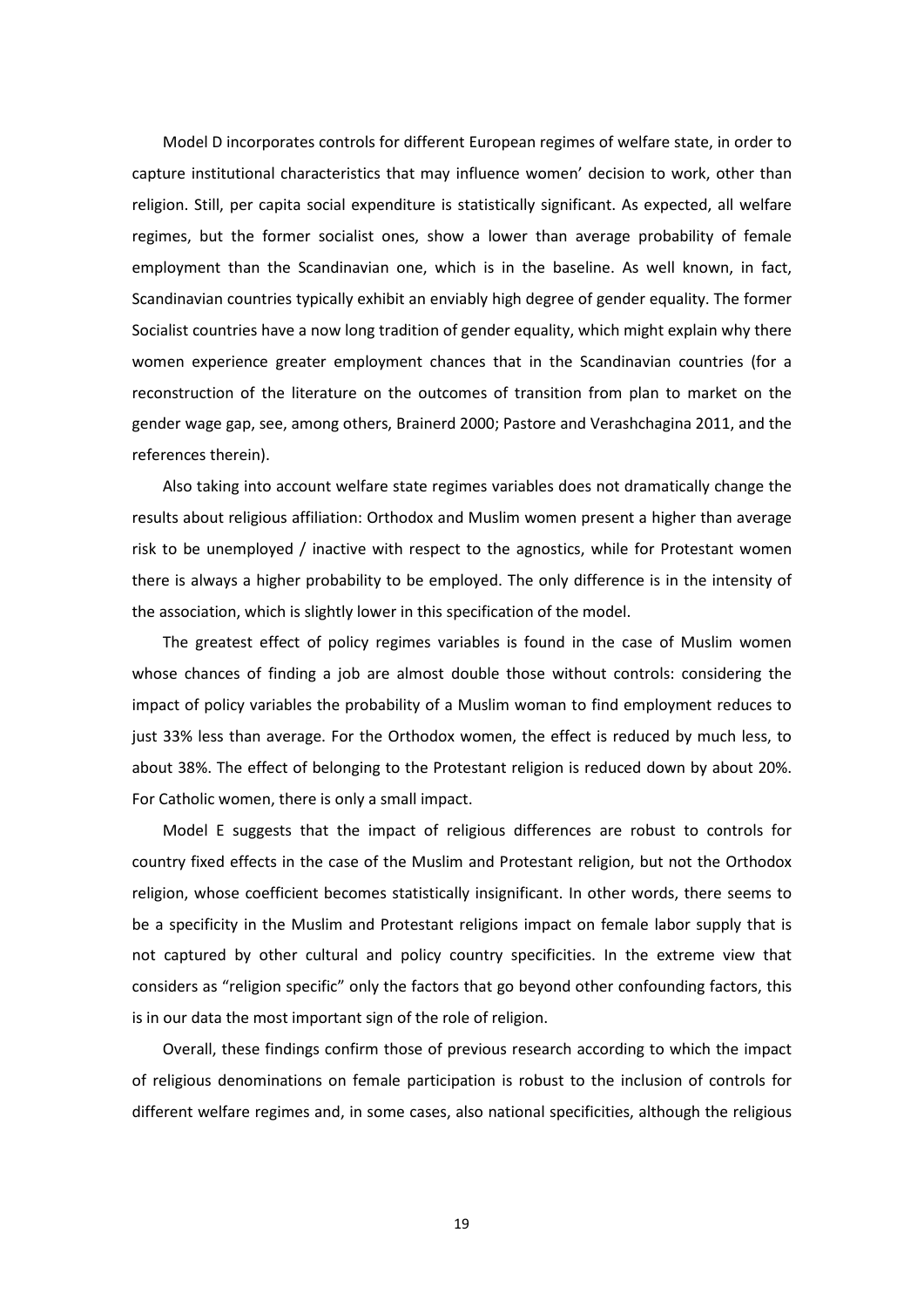influence on the labor market behavior of women seems to reduce as a consequence of controlling for other national and cultural specificities.

#### **[Table 3 about here]**

#### **5.3. Religiosity and secularization**

Table 4 focuses on the effect of religiosity on female labor force participation. Control variables are the same as in Table 3. For each religious affiliation we consider two groups of individuals: the religiously active and the non-active. Religiosity is measured in this case with the intensity of religious services attendance: in fact, are considered to be religiously active those women who attend religious services more than or at least once a week. Comparison of model B of Table 3 and 4 shows some interesting results. First, Catholic women turn again to exhibit a lower than average employment probability. The estimate suggests that the overall (unconditional) impact of religion on female participation is essentially due to those individuals who live more actively their religiosity. The non-employment risk of religiously active Catholic women is statistically higher than average by 22% in Model B and slightly less in Model C and D. The coefficient becomes again not statistically significant in Model E, once controlling for country fixed effects, like in the Orthodox case. Catholic women who do not live actively their religion have the same employment chances as the baseline group of agnostic women. This finding can be taken as evidence confirming that a process of secularization has taken place among Catholic women.

Differences among religiously active and non-active women can be found also for other religious denominations, though such differences are less marked and of different nature. Muslim and Orthodox women are confirmed to have a higher than average risk to be jobless, and a higher level of religiosity increases the risk to remain jobless. Nonetheless, the impact of the Orthodox and Muslim religion is statistically significant also among the non-active religious women. In the case of Protestant women, living actively their religiosity tends to slightly reduce the employment chances, but not in a statistically significant way. Not religiously active Protestant women have higher than average probability to be employed. It's this component that explains the positive coefficient found in Table 3 for Protestant women.

In general, country fixed effects reduce to statistical insignificance the difference from the baseline of Catholic and Orthodox women, suggesting that some country differences might explain the different labor market behavior of women belonging to these groups.

#### **[Table 4 about here]**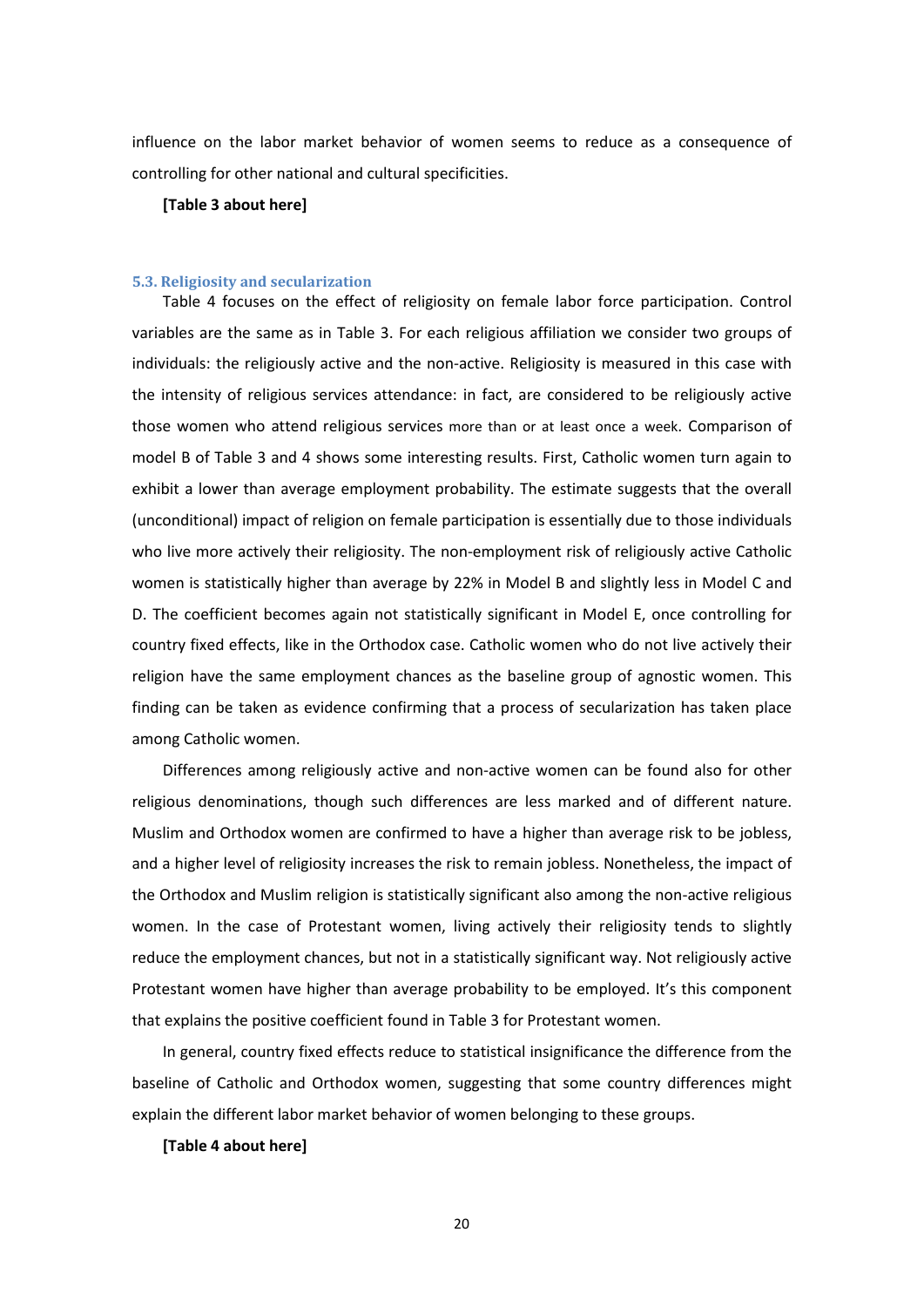Table 5 is based on a different measure of religiosity, namely the answer to the question whether the respondent feels to be a religious person, beyond his declared affiliation to a given denomination. One would expect this definition to generate little differences in the coefficients of the estimates. However, this is the case only for the Protestant and Muslim women. The greatest difference is found in the case of the Orthodox. The religiously active have a lower than average employment probability, whereas the religiously non-active have higher than average employment probability. No difference is found for Catholic women or the other religions

#### **[Table 5 about here]**

#### **5.4. Migration, religion and assimilation**

Unreported estimates of the type presented in Table 3 and 4 have been run separately for native and immigrant women<sup>[4](#page-17-0)</sup>. In the case of native women, there are essentially no remarkable differences from the overall sample. This is not surprising considering that they are the large majority of the sample. European countries still feature a low proportion of immigrants, about 9.5% in our data.

Among the immigrants, interestingly, the Orthodox women do not seem to be statistically different from the baseline of agnostic women anymore. This can be taken as evidence of the fact that immigrant women of Orthodox religion tend to assimilate easily with the employment characteristics of the host country. Protestant women continue to have a risk of joblessness smaller than the baseline, by about two times, in all specifications. Muslim women confirm to have a greater risk of joblessness, also when migrating, although the coefficient becomes not statistically significant when we control for welfare state regimes of the host country and for country fixed effects. This may be taken as some evidence of their assimilation or of the fact that they are in some way affected by the welfare state regime of the host country.

When we take into account the degree of religiosity for immigrant women, we find again that only Protestant and Muslim women are statistically different from the agnostics. Again it is the group of non-active Protestant women who have higher than average employment probability. For the Muslim women, we find, interestingly, that the religiously active have a much lower than average employment probability, but also the religiously non-active have a lower than average employment probability.

**.** 

 $4$  Estimates are available on request from the authors.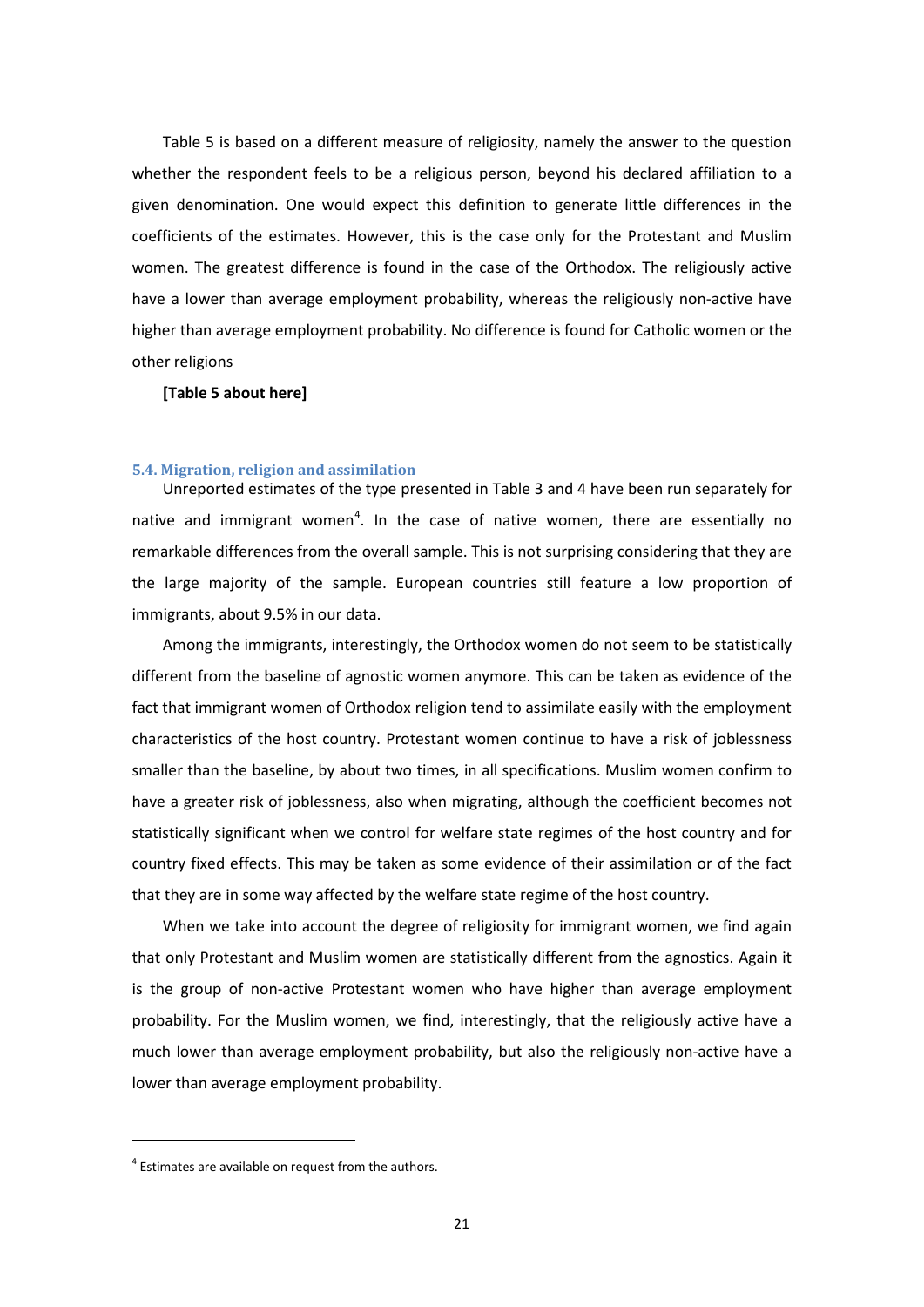Table 6 presents the same estimates as in Table 3, but interacts the religious affiliation with the migration status. For each religious denomination, we define whether the individual is a native, a first generation immigrant or a second generation immigrant. We attain some interesting findings. Strangely enough, second generation immigrant women with a Catholic affiliation tend to have a statistically significant lower employment probability. For some reason, religious dogmas re-emerge after one generation, the opposite to the process of assimilation. Native Protestant women should be held responsible for the higher than average probability of employment of Protestant women in general. When migrating, Protestant women probably assimilate to the habits of women in the host country and therefore have average employment probability. Native Muslim women tend to have almost identical(-ly low) employment probabilities than first generation immigrant ones. Second generation Muslim women tend, instead, to exhibit an employment probability that although still lower than that of the omitted category of the agnostics, loses in statistical significance. In fact, when controlling for per capita social expenditure and the type of welfare state regime, Muslim women of second immigration tend to have an employment probability not statistically different from the baseline, probably as a consequence of the assimilation process. The Orthodox women tend to assimilate when migrating already when they are first generation immigrants, although, similar to the Catholic women, they tend to follow again religious beliefs when they are second generation immigrants.

Women belonging to other religious affiliations behave quite strangely: the first generation immigrants have lower than average probability, whereas the second generation immigrant have a much higher than average employment probably. This finding could be also due to the fact of catching the very specific behavior of some small group of migrants (see Table A1 in the Annex).

**[Table 6 about here]**

## **Concluding Remarks**

This paper has attempted to empirically assess the common belief, neglected in the economic literature, according to which religious affiliations may possibly affect female labor market participation. We present several types of participation equations of women belonging to 47 different countries of the European continent where the European Values Study databank has been collected in 2008. We control not only for individual and household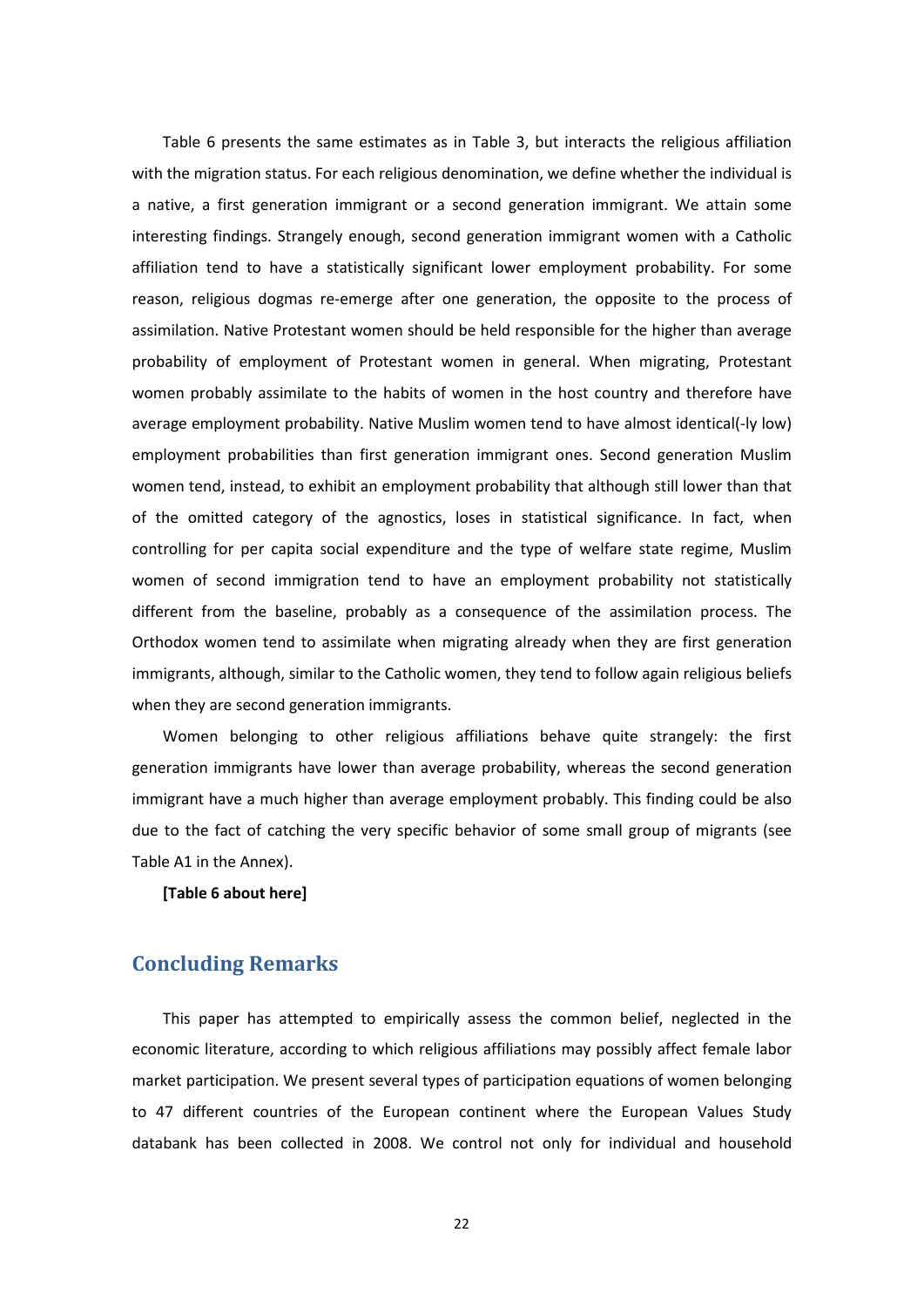heterogeneity of women – education attainment, civil status, having children, presence of parents and grand-parents in the household, migration status, family educational background –, but also for such characteristics as making their living out of an income that is below the poverty line, having own parents and / or partners of a different nationality, living their religious feeling with a different intensity. We also control for the role of policy variables, here represented by the amount of per capita social expenditure and the fact of belonging to one of nine different welfare regimes. In our final estimate we control for country fixed effects.

Our enquiry finds strong evidence of the role that the beliefs of some religious denominations exert on the labor supply decisions of women. Women belonging to the Orthodox and, even more, Muslim denominations present a higher risk of non-employment than the agnostics. The impact is the greatest among the Muslim believers. In the estimates that control for the type of welfare regime adopted in the country, the Orthodox and Muslim women have a probability of employment between about 30 and 40% lower than average. Conversely and interestingly, belonging to the Protestant church increases the probability for a woman to be employed by about 50% with respect to the average.

The findings relative to the Muslim and Protestant religions hold also after controlling for country fixed effects, which confirms the importance of these types of religious denominations as factors able to importantly affect female labor supply.

Other religions, such as the Catholic, Evangelical and others are not statistically significant in conditional terms, although they are statistically significant in unconditional LOGIT estimates. It suggests that the negative unconditional correlation found between the share of women with a Catholic affiliation and the employment probability depend in fact on individual and household heterogeneity of Catholic women.

There are non-trivial differences between religiously active and non-active women. The greatest part of the religious effect is due to the groups that live their religious beliefs more intensively. When distinguishing between women who attend religious services at least once or more per week, we find that the Catholic women who are more active in their religious life have a statistically lower than average probability to work. In the case of Protestant women, instead, the positive impact on female participation depends essentially on the role of women who do not live much intensively their religious feelings. Protestant women who live actively their religions tend to have a higher than average probability of joblessness, although differences are not statistically significant. In the case of the women who belong to the Orthodox and Muslim denominations, we find little differences in the risk of joblessness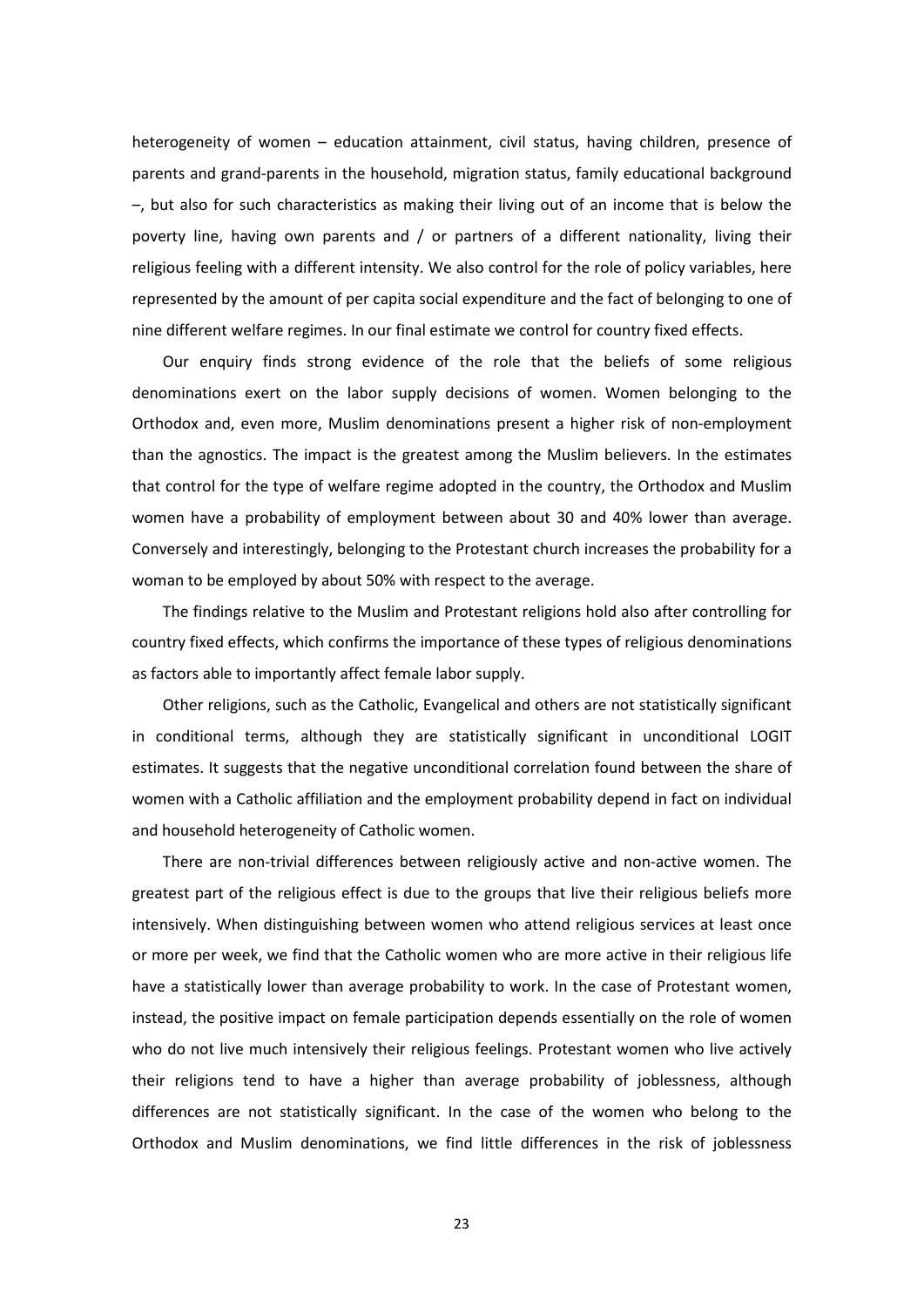between the religiously active and non-active women. These results are robust to the use of different sets of control variables, although the coefficient of Orthodox women turns not statistically significant when controlling for country fixed effects.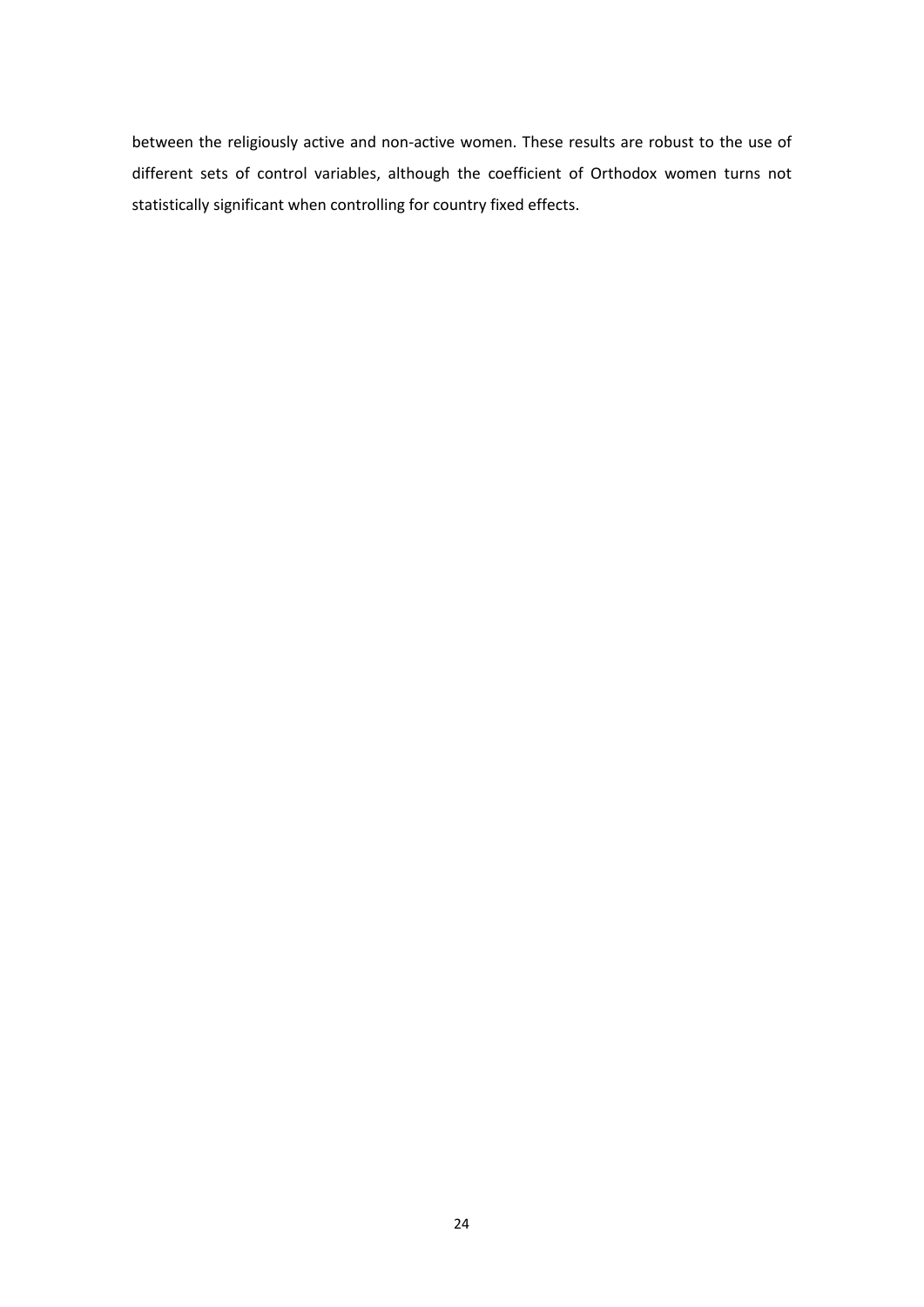## **References**

- Algan Y. and P. Cahuc, (2006), "Job protection: the Macho hypothesis", Oxford Review of Economic Policy, 22(3): 390-410.
- Antecol, H., (2003), "Why is there cross-country variation in female labor force participation rates? The role of male attitudes toward family and sex roles", Claremont McKenna College Morking Paper No. 3, [http://www.claremontmckenna.edu/berger/pdf/sexroles.pdf.](http://www.claremontmckenna.edu/berger/pdf/sexroles.pdf)
- Bettio F. and P. Villa, (1998), "A Mediterranean perspective on the breakdown of the relationship between participation and fertility", Cambridge Journal of Economics, 22(2): 137-171.
- Blau, F. and L. Kahn (2012), "Substitution between Individual and Source Country Characteristics: Social Capital, Culture, and US Labor Market Outcomes among Immigrant Women", Cornell University, August 2012.
- Brainerd, E. (2000). 'Women in Transition: Change in Gender Wage Differentials in Eastern Europe and FSU', Industrial and Labor Relations Review, 54(1), pp. 139-162.
- Contreras D. and G. Plaza, (2010), "Cultural Factors in Women's Labor Force Participation in Chile", Feminist Economics, 16(2): 27-46.
- Esping-Andersen G., (1990), *The Three Worlds of Welfare Capitalism,* Cambridge: Polity Press
- Fernández R. and A. Fogli (2009) "Culture: An Empirical Investigation of Beliefs, Work, and Fertility", American Economic Journal: Macroeconomics, American Economic Association, 1(1): 146-77
- Fortin N.M., (2005), "*Gender* Role Attitudes and Women's Labour Market Outcomes across OECD countries", Oxford Review of Economic Policy, 21 (3): 416-438.
- Gomilschak, M., Haller, M., Höllinger, F., (2000), "Weibliche Erwerbstätigkeit und Einstellungen zur Rolle von Frauen", Österreichische Zeitschrift für Soziologie, 25(3): 65-78.
- Guiso L., P. Sapienza and L. Zingales, (2003), "People's opium? Religion and economic attitudes", Journal of Monetary Economics, 50(1): 225-282.
- H'madoun M., (2010), "Religion and labor force participation of women", [Working Papers](http://econpapers.repec.org/paper/antwpaper/) University of Antwerp, http://www.aiel.it/bacheca/PESCARA/papers/Hmadoun.pdf
- Heineck, G., (2004), "Does religion influence the labour supply of married women in Germany?", Journal of Socio-Economics, 33(3): 307-328.
- Iannaccone, L.R., (1998), "Introduction to the economics of religion", Journal of Economic Literature, 36(3): 1465-1495.
- Inglehart, R. and P. Norris, (2003), Rising Tide: Gender Equality and Cultural Change Around the World, Cambridge University Press.
- Knudsen, K., Waerness, K., (1999), "Reactions to global processes of change: Attitudes toward gender roles and marriage in modern nations", Comparative Social Research, 18: 161– 195.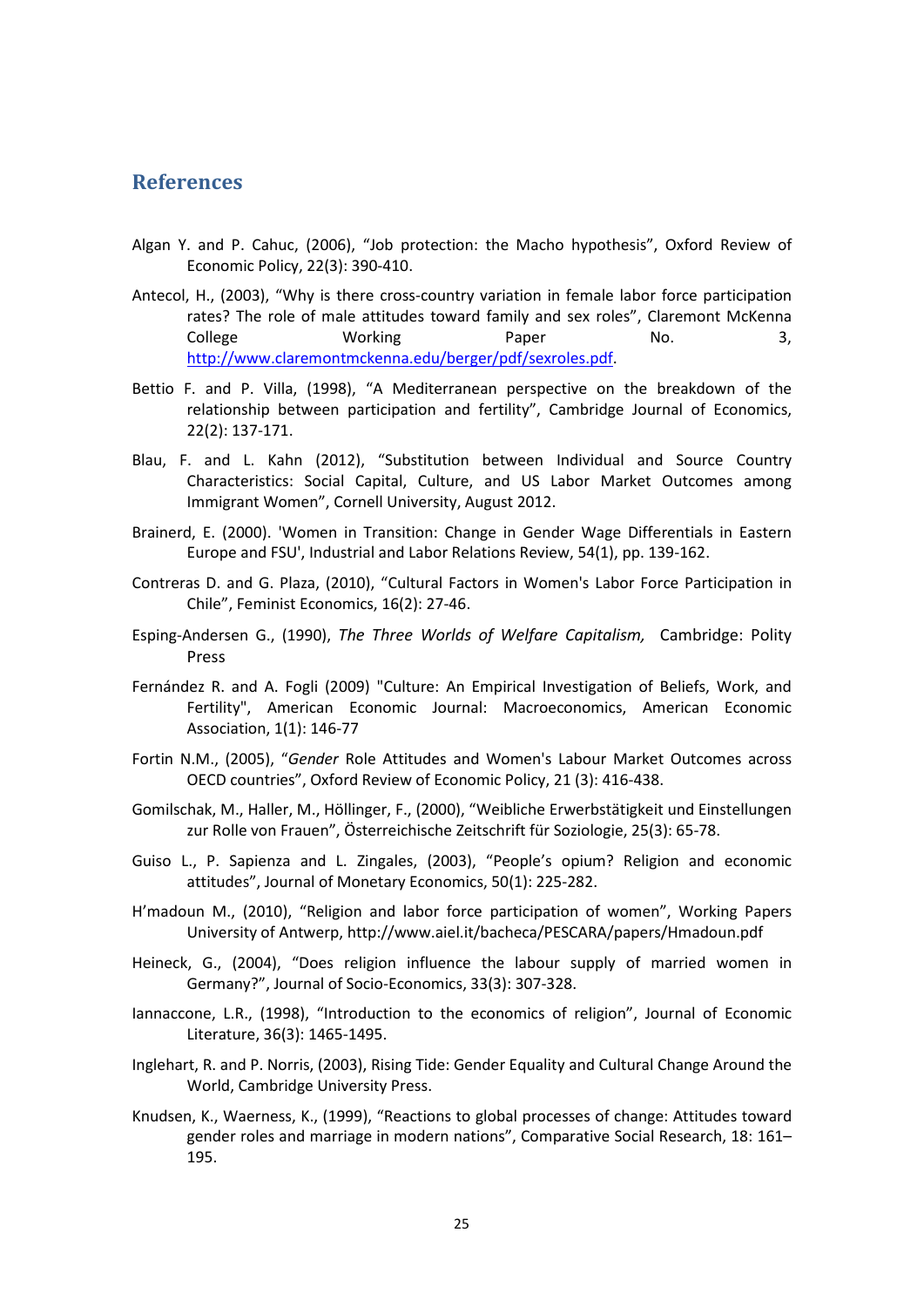- Knudsen, K., Waerness, K., (2001), "National context, individual characteristics and attitudes on mothers' employment: A comparative analysis of Great Britain, Sweden and Norway", Acta Sociologica, 44(1): 67-79.
- Lehrer E.L., (1995), "The Effects of Religion on the Labor Supply of Married Women" S*ocialScience Research* 24(3): 281-301
- Maneschiold P and B. Haraldsonn , (2007), "Religious Norms and Labour Supply of Married Women in Sweden"[, Finnish Economic Papers,](http://econpapers.repec.org/article/fepjournl/) 20(1): 41-56.
- Pastore, F. and A. Verashchagina (2011), "When Does Transition Increase the Gender Wage Gap? An Application to Belarus", *The Economics of Transition*, 19(2): 333-369
- Seguino S., (2007), ''Plus ça Change? Evidence on Global Trends in Gender Norms and Stereotypes'', Feminist Economics, 13(2): 1-28.
- Simonazzi A., (2008), "Care regimes and national employment models", Cambridge Journal of Economics, 33 (2): 211-232.
- Sjöberg, O., (2004), "The role of family policy institutions in explaining gender-role attitudes: a comparative multilevel analysis of thirteen industrialized countries", Journal of European Social Policy 14(2): 107-123.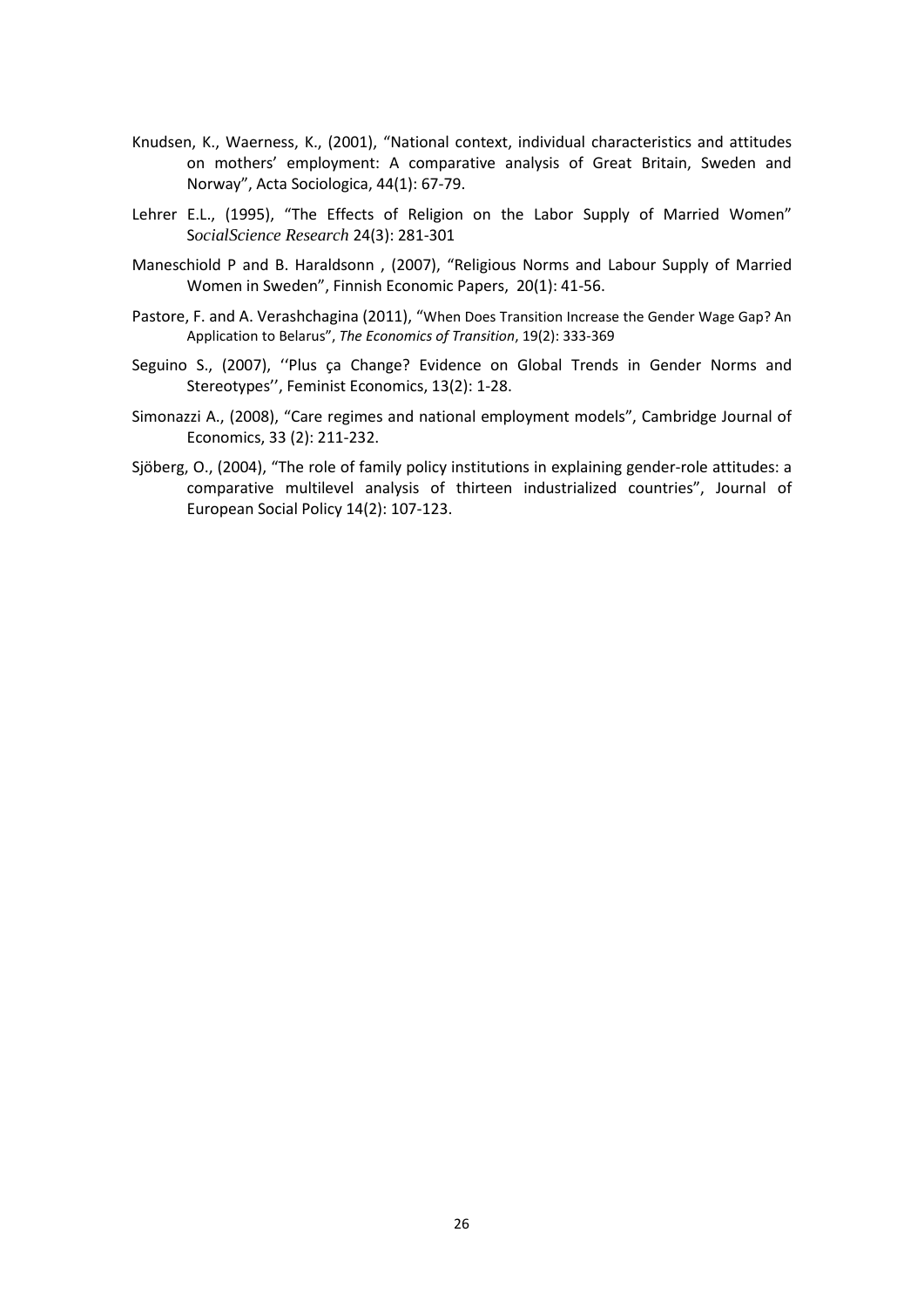## **Appendix of Tables and Figures**

## **Tables**

|                                               | All              |          | Men              |                | Women            |          |
|-----------------------------------------------|------------------|----------|------------------|----------------|------------------|----------|
|                                               | Non-<br>employed | Employed | Non-<br>employed | Employed       | Non-<br>employed | Employed |
| <b>Roman Catholic</b>                         | 3,346            | 8,008    | 973              | 3,832          | 2,373            | 4,176    |
| in %                                          | 29.47            | 70.53    | 20.25            | 79.75          | 36.23            | 63.77    |
| Protestant                                    | 751              | 3,548    | 281              | 1,651          | 470              | 1,897    |
| in %                                          | 17.47            | 82.53    | 14.54            | 85.46          | 19.86            | 80.14    |
| Free church / non-<br>conformist, Evangelical | 31               | 132      | 6                | 68             | 25               | 64       |
| in $%$                                        | 19.02            | 80.98    | 8.11             | 91.89          | 28.09            | 71.91    |
| Jewish                                        | 18               | 21       | 6                | $\overline{7}$ | 12               | 14       |
| in %                                          | 46.15            | 53.85    | 46.15            | 53.85          | 46.15            | 53.85    |
| <b>Muslim</b>                                 | 3,533            | 2,863    | 1,304            | 1,802          | 2,229            | 1,061    |
| in %                                          | 55.24            | 44.76    | 41.98            | 58.02          | 67.75            | 32.25    |
| Hindu                                         | 11               | 15       | $\overline{2}$   | 9              | 9                | 6        |
| in %                                          | 42.31            | 57.69    | 18.18            | 81.82          | 60               | 40       |
| <b>Buddhist</b>                               | 9                | 25       | 3                | 14             | 6                | 11       |
| in %                                          | 26.47            | 73.53    | 17.65            | 82.35          | 35.29            | 64.71    |
| <b>Orthodox</b>                               | 4,269            | 6,337    | 1,419            | 2,981          | 2,850            | 3,356    |
| in %                                          | 40.25            | 59.75    | 32.25            | 67.75          | 45.92            | 54.08    |
| Other                                         | 261              | 498      | 86               | 229            | 175              | 269      |
| in %                                          | 34.39            | 65.61    | 27.3             | 72.7           | 39.41            | 60.59    |
| <b>Total</b>                                  | 12,229           | 21,447   | 4,080            | 10,593         | 8,149            | 10,854   |
| in %                                          | 36.31            | 63.69    | 27.81            | 72.19          | 42.88            | 57.12    |
| <b>Agnostics</b>                              | 3,305            | 8,175    | 1,356            | 4,349          | 1,949            | 3,826    |
| in %                                          | 28.79            | 71.21    | 23.77            | 76.23          | 33.75            | 66.25    |

## **Table 1: Shares of employed / non-employed women by religious affiliation**

*Source: own elaboration on EVS data.*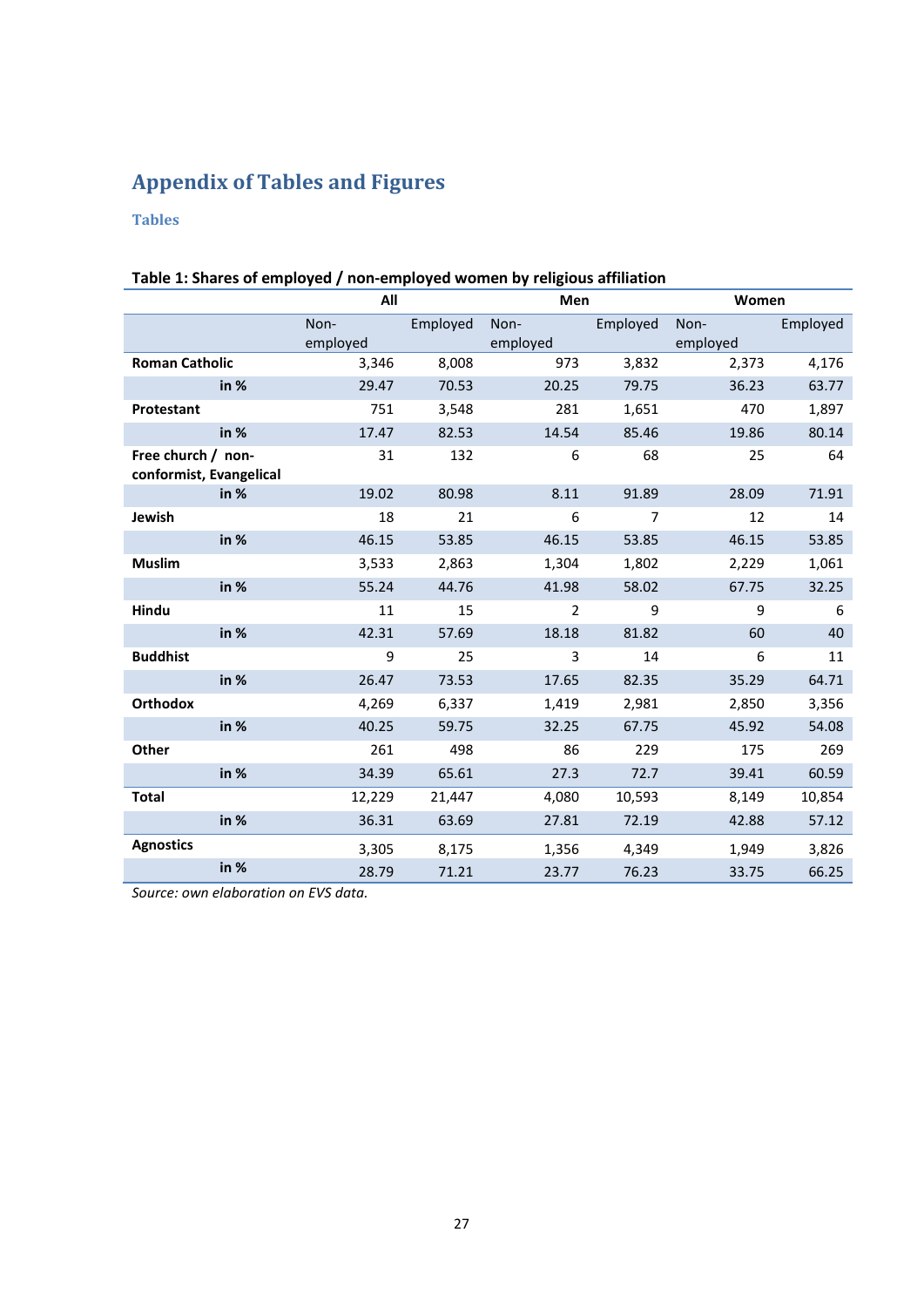| 1 auvoj                       |             |
|-------------------------------|-------------|
| Variable                      |             |
| Religion (baseline: agnostic) |             |
| Catholic                      | $0.7463***$ |
| <b>Protestant</b>             | $1.7116***$ |
| <b>Evangelical</b>            | 1.0856      |
| <b>Muslim</b>                 | $0.2019***$ |
| <b>Orthodox</b>               | $0.4994***$ |
| Other religion                | $0.6298***$ |
| <b>Atheists</b>               | $0.7658***$ |
| Constant                      | 2.3581 ***  |
| <b>Number of observations</b> | 25035       |

**Table 2. Unconditional LOGIT estimates of the religious gap in female labor supply (Odds ratios)**

*Source: own elaboration on EVS data.*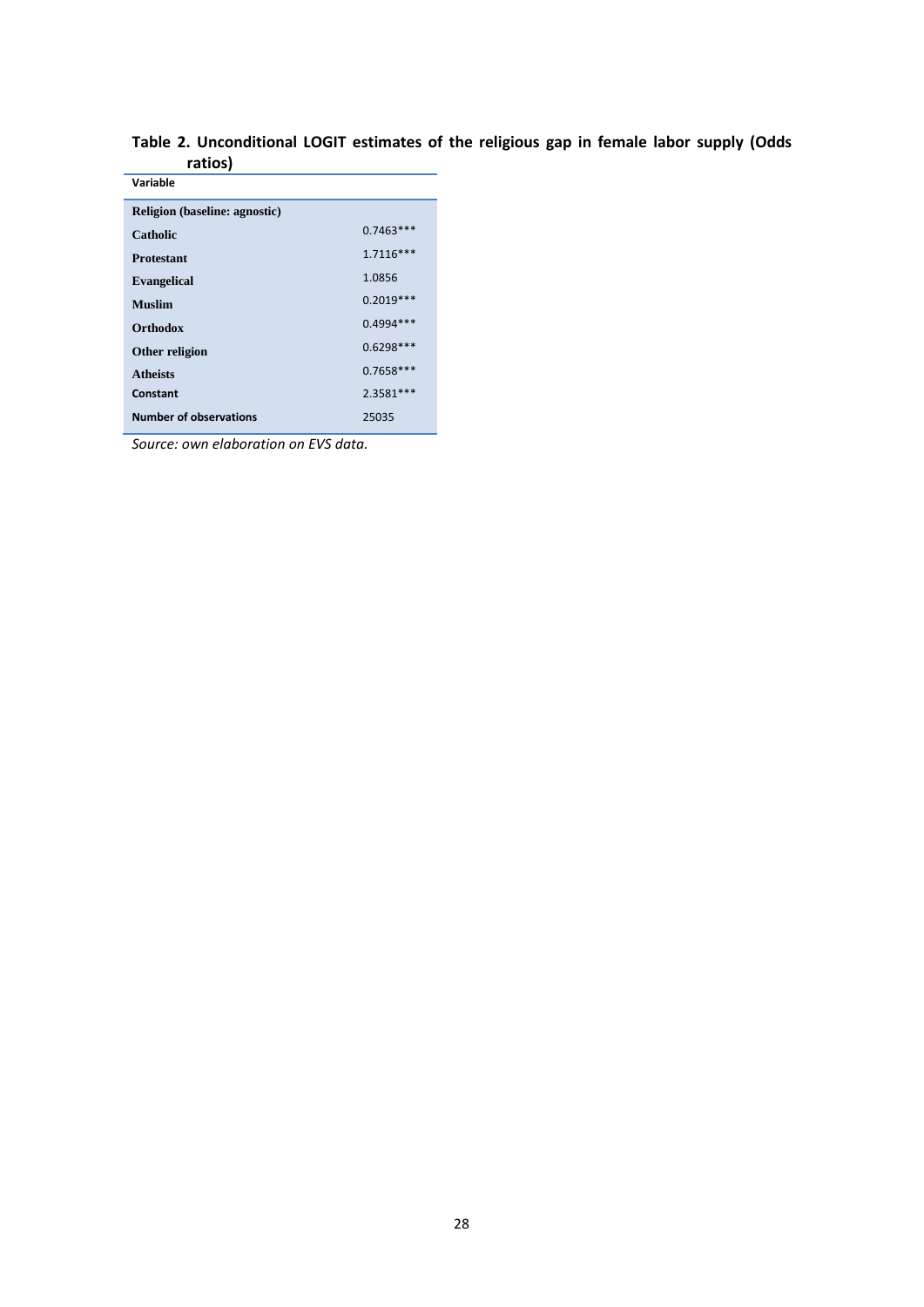| $\mathbf{y}$<br>Variable                                                         | Model A     | Model B     | Model C      | Model D      | Model E      |
|----------------------------------------------------------------------------------|-------------|-------------|--------------|--------------|--------------|
| Age                                                                              | $1.4556***$ | 1.4565***   | $1.4584***$  | 1.4668***    | $1.4908***$  |
| Age squared                                                                      | 0.9961***   | 0.9960***   | 0.9960***    | 0.9959***    | 0.9957***    |
| Education (baseline: primary education or                                        |             |             |              |              |              |
| below)<br>Low secondary (compulsory)                                             | $1.6191***$ | $1.3240***$ | 1.3477***    | 1.0831       | 1.1507       |
| High secondary                                                                   | 2.5699***   | 2.1534***   | 2.1929***    | 1.8570***    | 2.0257***    |
| Post-secondary                                                                   | 3.8627***   | 3.1838***   | 3.2599***    | 2.5391***    | 3.1108***    |
| Tertiary                                                                         | 6.3942***   | 5.3669***   | 5.4642***    | 4.5483***    | 5.1970 ***   |
| Civil status (baseline: married)                                                 |             |             |              |              |              |
| Single                                                                           | $1.0774**$  | 1.0597*     | 1.0471       | 1.0444       | 1.0007       |
| Number of children                                                               | $0.7577***$ | $0.7596***$ | $0.7606***$  | $0.7511***$  | $0.7592***$  |
| Presence of a first child under the age of                                       | $0.7510***$ | $0.7438***$ | $0.7402***$  | $0.7174***$  | $0.6978***$  |
| 10 years<br>Parents are co-resident                                              | 1.4898***   | 1.4236***   | $1.3940***$  | $1.4265***$  | 1.2765***    |
| Grandparents are co-resident                                                     | 1.0877      | 1.0121      | 1.3940***    | 1.0966       | 1.1980*      |
| Women living below the poverty line                                              | $0.4758***$ | 0.4724 ***  | $0.4867***$  | 0.4726***    | $0.5433***$  |
| Migration status (baseline: native)                                              |             |             |              |              |              |
| Immigrant of first generation                                                    | $0.7453**$  | 0.7833*     | $0.7759*$    | 0.8131       | $0.7862*$    |
| Immigrant of second generation                                                   | 0.7894      | 0.846       | 0.8293       | 0.8445       | 0.8781       |
| Father immigrant                                                                 | 1.0203      | 1.0648      | 1.0421       | 1.0539       | 0.9372       |
| Mother immigrant                                                                 | 1.0847      | 1.121       | 1.1035       | 1.1268       | 1.0872       |
| Foreign partner                                                                  | 1.0344      | 1.1248      | 1.091        | 1.0703       | 1.008        |
| Educational background (baseline:                                                |             |             |              |              |              |
| parents have primary education or below)<br>Parents with low secondary education | 1.4275***   | 1.3188***   | 1.3440***    | $1.2750***$  | 1.2413***    |
| Parents with high secondary education                                            | 1.4155***   | $1.2763***$ | 1.3079***    | $1.2707***$  | 1.3565***    |
| Parents with post-secondary education                                            | 1.2703**    | 1.1759      | 1.2047*      | 1.0517       | 1.13         |
| Parents with tertiary education                                                  | 1.1387*     | 1.0526      | 1.0779       | 0.9863       | 1.0159       |
| Population size of the place of residence                                        | 1.0000*     | 1.0000*     | $\mathbf{1}$ | $\mathbf{1}$ | $\mathbf{1}$ |
| Per capita social expenditure                                                    | 1.0069***   |             | 1.0030***    | 1.0038***    | 1.0034       |
| Religion (baseline: agnostic)                                                    |             |             |              |              |              |
| Catholic                                                                         |             | 0.9428      | 0.9645       | 0.9197       | 1.0116       |
| Protestant                                                                       |             | 1.5881 ***  | 1.5468***    | 1.3658**     | 1.2607*      |
| Evangelical                                                                      |             | 0.8375      | 0.7518       | 0.7547       | 0.6216       |
| Muslim                                                                           |             | $0.3811***$ | $0.4428***$  | $0.6706***$  | $0.7327**$   |
| Orthodox                                                                         |             | $0.6008***$ | $0.6759***$  | $0.6261***$  | 0.9747       |
| Other religion                                                                   |             | 0.816       | 0.8804       | 0.8097       | 0.9349       |
| Atheists                                                                         |             | 0.9694      | 1.0386       | 1.0105       | 0.9603       |
| Welfare regimes (baseline: Scandinavian)                                         |             |             |              |              |              |
| Mediterranean countries                                                          |             |             |              | $0.8421*$    |              |
| Centre European countries                                                        |             |             |              | $0.6458***$  |              |
| Anglo-Saxon countries                                                            |             |             |              | 0.8712       |              |
| East European countries, entered in<br>2004                                      |             |             |              | 1.1820*      |              |

### **Table 3: LOGIT estimates of the determinants of the employment status of women aged between 18 and 60 years (Odds ratios)**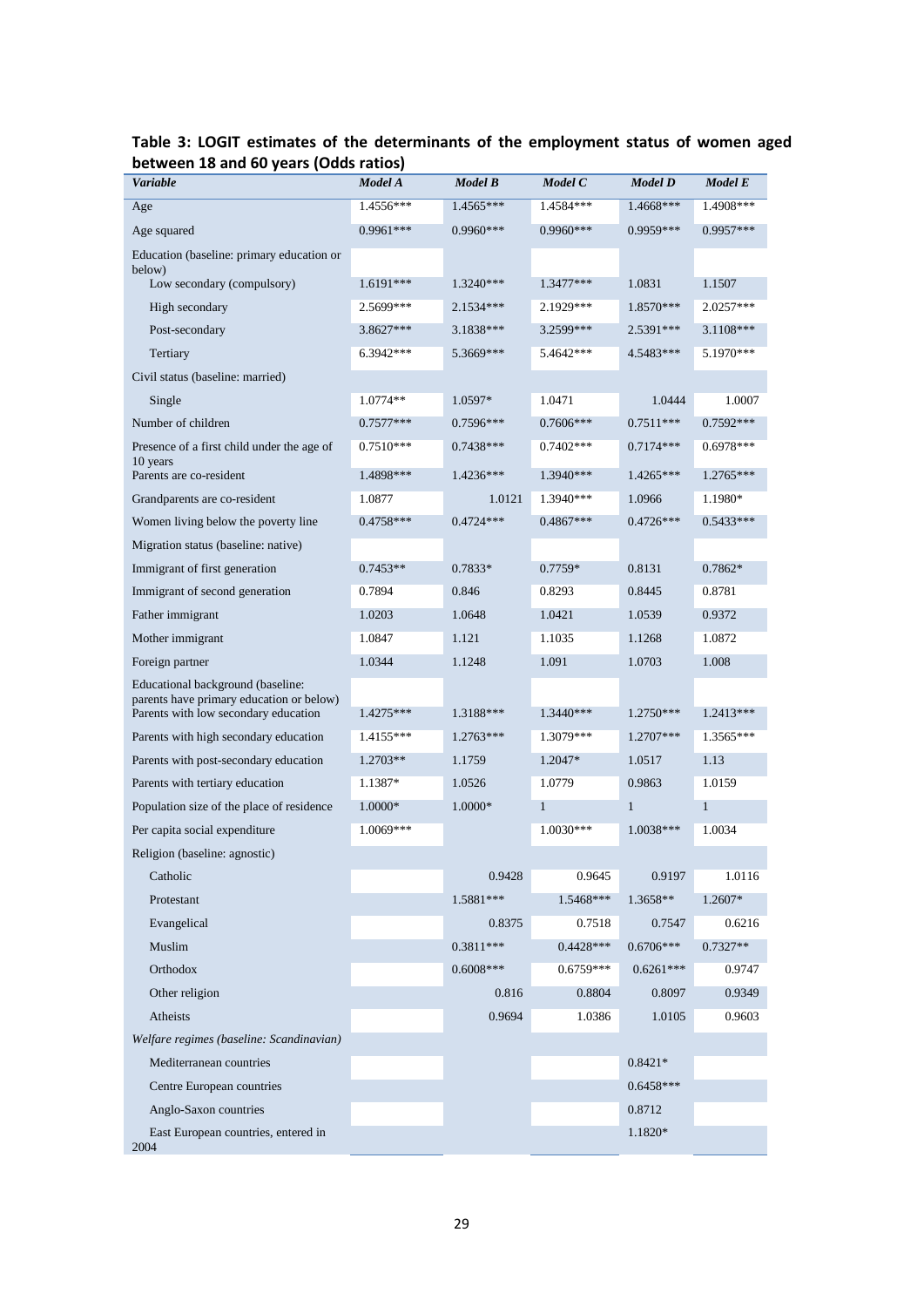| East European countries entered after<br>2004 |             |             |             | $1.4826***$ |             |
|-----------------------------------------------|-------------|-------------|-------------|-------------|-------------|
| Former Soviet Union republics                 |             |             |             | 0.996       |             |
| Former Yugoslavian countries                  |             |             |             | $0.6226***$ |             |
| Turkey                                        |             |             |             | $0.8421*$   |             |
| Country dummies                               |             |             |             |             | yes         |
| Constant                                      | $0.0001***$ | $0.0002***$ | $0.0002***$ | $0.0002***$ | $0.0001***$ |
| Number of observations                        | 22284       | 22284       | 22284       | 22284       | 22284       |

*Notes: \*significant at 10%; \*\*significant at5%; \*\*\* significant at 1%.*

*The figures in the Table represent odds ratios. The odds ratio associated to a characteristic j is the relative risk of female participation for individuals with a given characteristics in the reference group. E.g., if the estimated odds ratio equals 1.5, the woman with a characteristics j have a 50% higher probability of participating to the labor market than the reference group; if the odds ratio equals 0.5 the individual with characteristics j have 50% lower probability of participating to the labor market than the reference group.* 

*Source: own elaboration on EVS data.*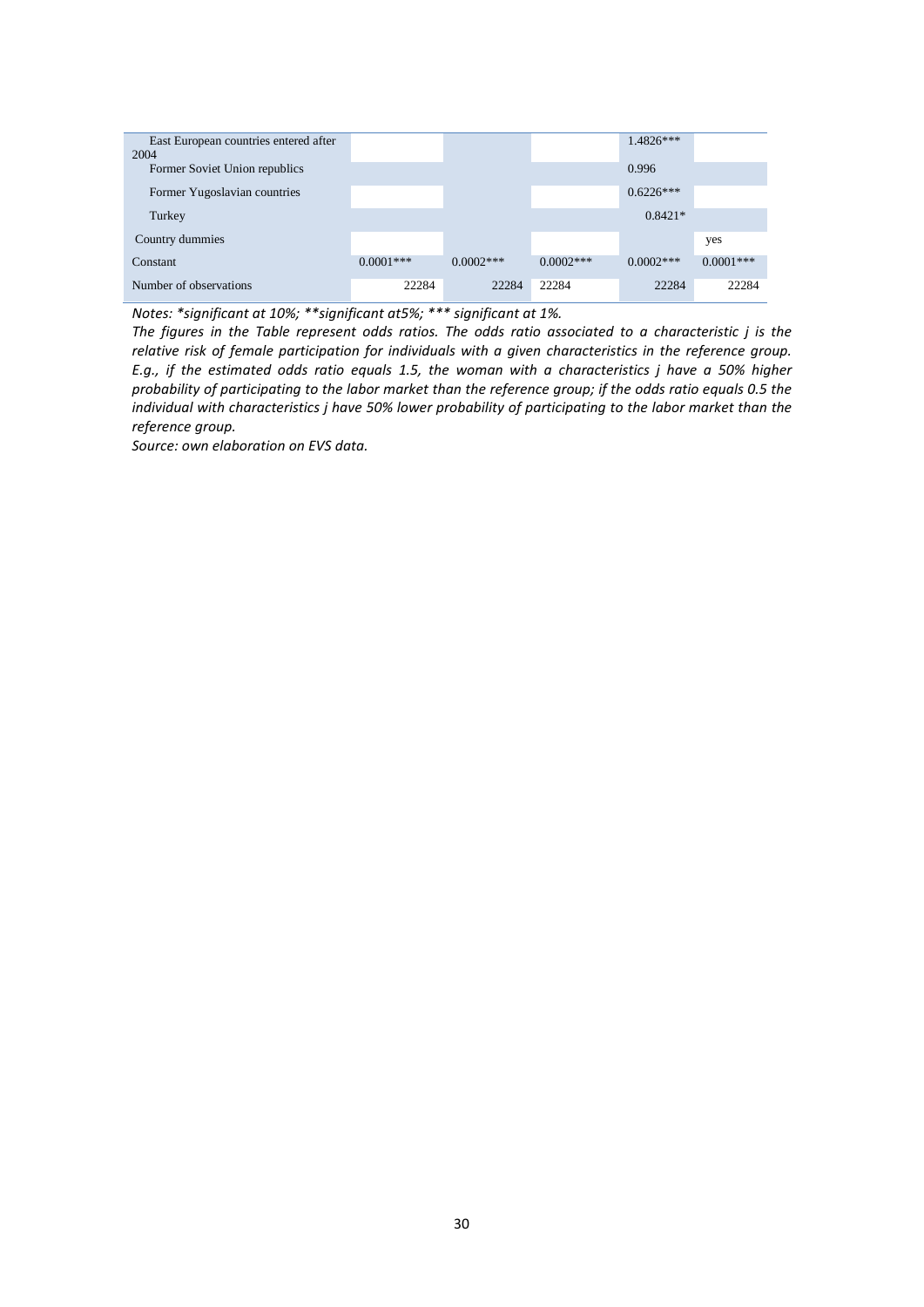| <b>Variable</b>               | <b>Model A</b> | <b>Model B</b> | <b>Model C</b> | <b>Model D</b> | <b>Model E</b> |
|-------------------------------|----------------|----------------|----------------|----------------|----------------|
| Religion (baseline: agnostic) |                |                |                |                |                |
| Catholic active               |                | $0.7821**$     | $0.8191*$      | $0.7302***$    | 0.9422         |
| Catholic non-active           |                | 1.0144         | 1.0257         | 0.993          | 1.0257         |
| Protestant active             |                | 0.8511         | 0.8802         | 0.7643         | 0.7487         |
| Protestant non-active         |                | $1.6993***$    | $1.6497***$    | $1.4779***$    | $1.3721**$     |
| Evangelical active            |                | 0.6914         | 0.6252         | 0.614          | 0.496          |
| Evangelical non-active        |                | 1.005          | 0.9119         | 0.9114         | 0.7667         |
| Muslim active                 |                | $0.3218***$    | $0.3686***$    | $0.5327***$    | $0.7032*$      |
| Muslim non-active             |                | $0.3901***$    | $0.4482***$    | $0.6857***$    | $0.7320**$     |
| Orthodox active               |                | $0.4563***$    | $0.5062***$    | $0.4547***$    | 0.96           |
| Orthodox non-active           |                | $0.6258***$    | $0.6983***$    | $0.6455***$    | 0.9668         |
| Other religion active         |                | 0.9253         | 0.9861         | 0.8654         | 0.9822         |
| Other religion non-active     |                | 0.7563         | 0.8142         | 0.7633         | 0.8994         |
| <b>Atheists</b>               |                | 0.9689         | 1.0324         | 0.9978         | 0.9563         |

**Table 4: Active / non-active religious participation. Attendance of religious services. LOGIT estimates (Odds ratios)**

*Notes: \*significant at 10%; \*\*significant at 5%; \*\*\* significant at 1%. Each model includes the same control variables as in Table 3. Source: own elaboration on EVS data.*

### **Table 5: Active / non-active religious participation. Feeling to be religious. LOGIT estimates (Odds ratios)**

| <b>Variable</b>               | <b>Model A</b> | <b>Model B</b> | <b>Model C</b> | <b>Model D</b> | <b>Model E</b> |
|-------------------------------|----------------|----------------|----------------|----------------|----------------|
| Religion (baseline: agnostic) |                |                |                |                |                |
| Catholic active               |                | 0.9984         | 0.9924         | $0.8144**$     | 0.9018         |
| Catholic non-active           |                | 1.066          | 0.9963         | 0.8887         | 0.982          |
| Protestant active             |                | $1.7793***$    | $1.6677***$    | 1.2907*        | 1.1573         |
| Protestant non-active         |                | $1.5510***$    | 1.4195**       | 1.1322         | 1.0875         |
| Evangelical active            |                | 0.9602         | 0.8059         | 0.7355         | 0.5803         |
| Evangelical non-active        |                | 0.5035         | 0.4261         | 0.3933         | 0.4664         |
| Muslim active                 |                | $0.4184***$    | $0.4778***$    | $0.5780***$    | $0.6398**$     |
| Muslim non-active             |                | $0.4307**$     | $0.4860**$     | 0.8054         | 0.9575         |
| Orthodox active               |                | $0.5958***$    | $0.6580***$    | $0.5280***$    | $0.8560*$      |
| Orthodox non-active           |                | $1.2919*$      | 1.4316**       | 1.0798         | 1.0452         |
| Other religion active         |                | 0.8747         | 0.9195         | $0.7271*$      | 0.8357         |
| Other religion non-active     |                | 1.0306         | 1.0617         | 0.8483         | 0.9678         |
| <b>Atheists</b>               |                | 1.0504         | 1.0943         | 0.9228         | 0.8784         |

*Notes: \*significant at 10%; \*\*significant at 5%; \*\*\* significant at 1%. Each model includes the same control variables as in Table 3. Source: own elaboration on EVS data.*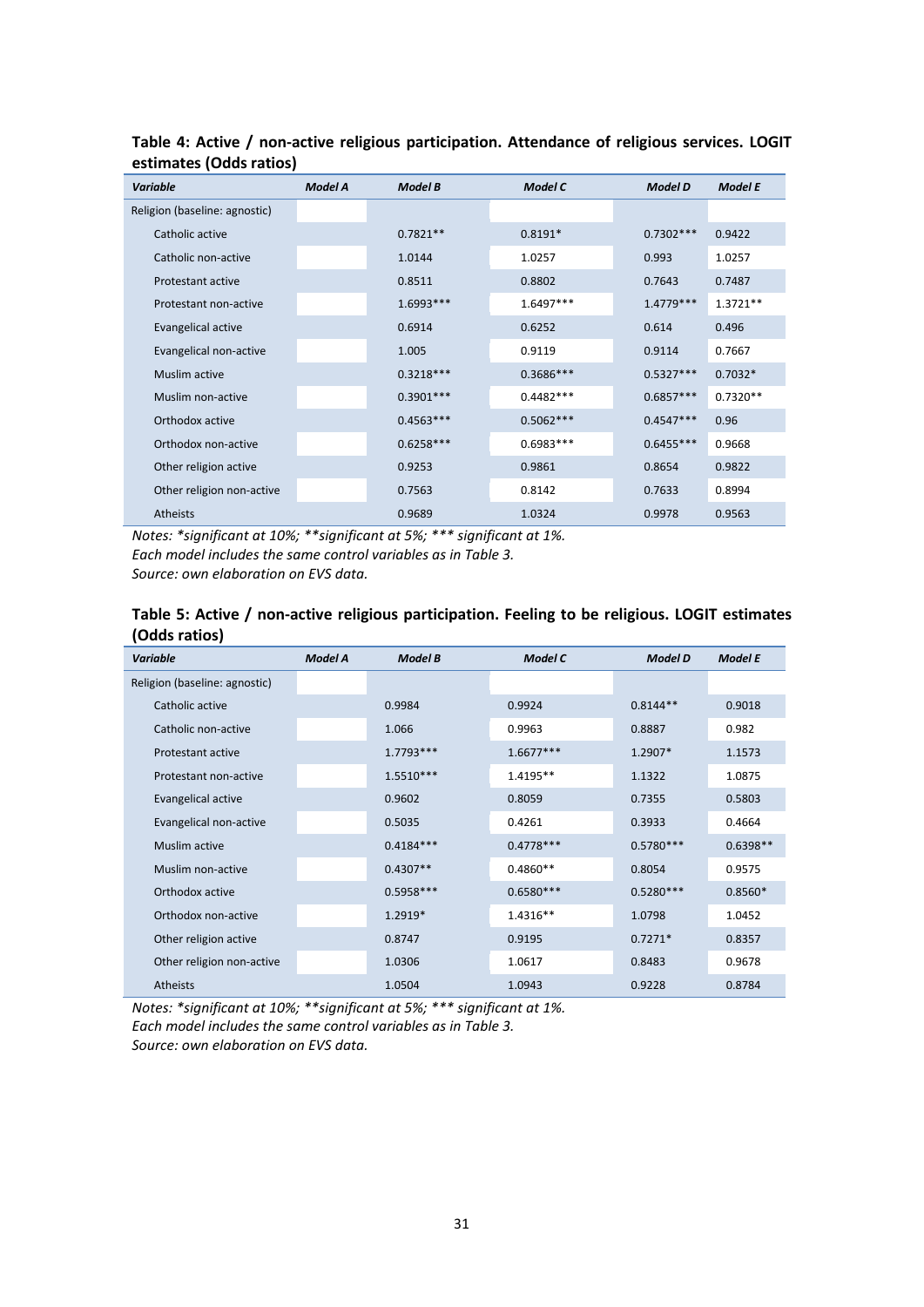| Table 6: Religion and migration status. LOGIT estimates (Odds ratios) |         |         |         |         |         |
|-----------------------------------------------------------------------|---------|---------|---------|---------|---------|
| Variable                                                              | Model A | Model B | Model C | Model D | Model E |
|                                                                       |         |         |         |         |         |

| Variable                                      | Model A     | Model B     | Model C     | Model D     | Model E     |
|-----------------------------------------------|-------------|-------------|-------------|-------------|-------------|
| Religion (baseline: agnostic)                 |             |             |             |             |             |
| Native Catholic                               | 0.9841      | 0.9831      | 0.9343      | 0.9781      | 0.9841      |
| Catholic 1st generation immigrant             | 1.1159      | 1.1109      | 1.1149      | 1.1399      | 1.1159      |
| Catholic 2nd generation immigrant             | $0.5729*$   | $0.5710*$   | 0.5846      | 0.5998      | $0.5729*$   |
| <b>Native Protestant</b>                      | 1.6819***   | $1.5792***$ | 1.3701**    | 1.2289*     | 1.6819***   |
| Protestant 1st generation immigrant           | 1.6273      | 1.6678      | 1.5689      | 1.4181      | 1.6273      |
| Protestant 2nd generation immigrant           | 0.7083      | 0.7741      | 0.6547      | 0.6928      | 0.7083      |
| Native Evangelical                            | 1.182       | 1.016       | 1.0416      | 0.7911      | 1.182       |
| Evangelical 1st generation immigrant          | 0.5172      | 0.4522      | 0.4258      | 0.3897      | 0.5172      |
| Native Muslim                                 | $0.3882***$ | $0.4437***$ | $0.6707***$ | $0.7077***$ | $0.3882***$ |
| Muslim 1st generation immigrant               | $0.4142***$ | $0.4652***$ | 0.6736      | $0.5462**$  | $0.4142***$ |
| Muslim 2nd generation immigrant               | $0.4497*$   | 0.514       | 0.8529      | 0.7373      | $0.4497*$   |
| Native Orthodox                               | $0.6071***$ | $0.6653***$ | $0.6132***$ | 0.9291      | $0.6071***$ |
| Orthodox 1st generation immigrant             | 0.882       | 0.9986      | 0.9272      | 1.0864      | 0.882       |
| Orthodox 2 <sup>nd</sup> generation immigrant | $0.4501**$  | $0.5391*$   | $0.4888*$   | 0.6084      | $0.4501**$  |
| Native of other religion                      | 0.6105      | $0.5986*$   | $0.6044*$   | 0.6587      | 0.6105      |
| Other religion 1st generation immigrant       | $0.0967*$   | $0.1007*$   | $0.1172*$   | $0.1122*$   | $0.0967*$   |
| Other religion 2nd generation immigrant       | 13.2892*    | 13.6161**   | 10.6341*    | 11.3391*    | 13.2892*    |
| <b>Atheists</b>                               | 1.0165      | 1.0641      | 1.0385      | 0.9308      | 1.0165      |

*Notes: \*significant at 10%; \*\*significant at 5%; \*\*\* significant at 1%.*

*Each model includes the same control variables as in Table 3.*

*Source: own elaboration on EVS data.*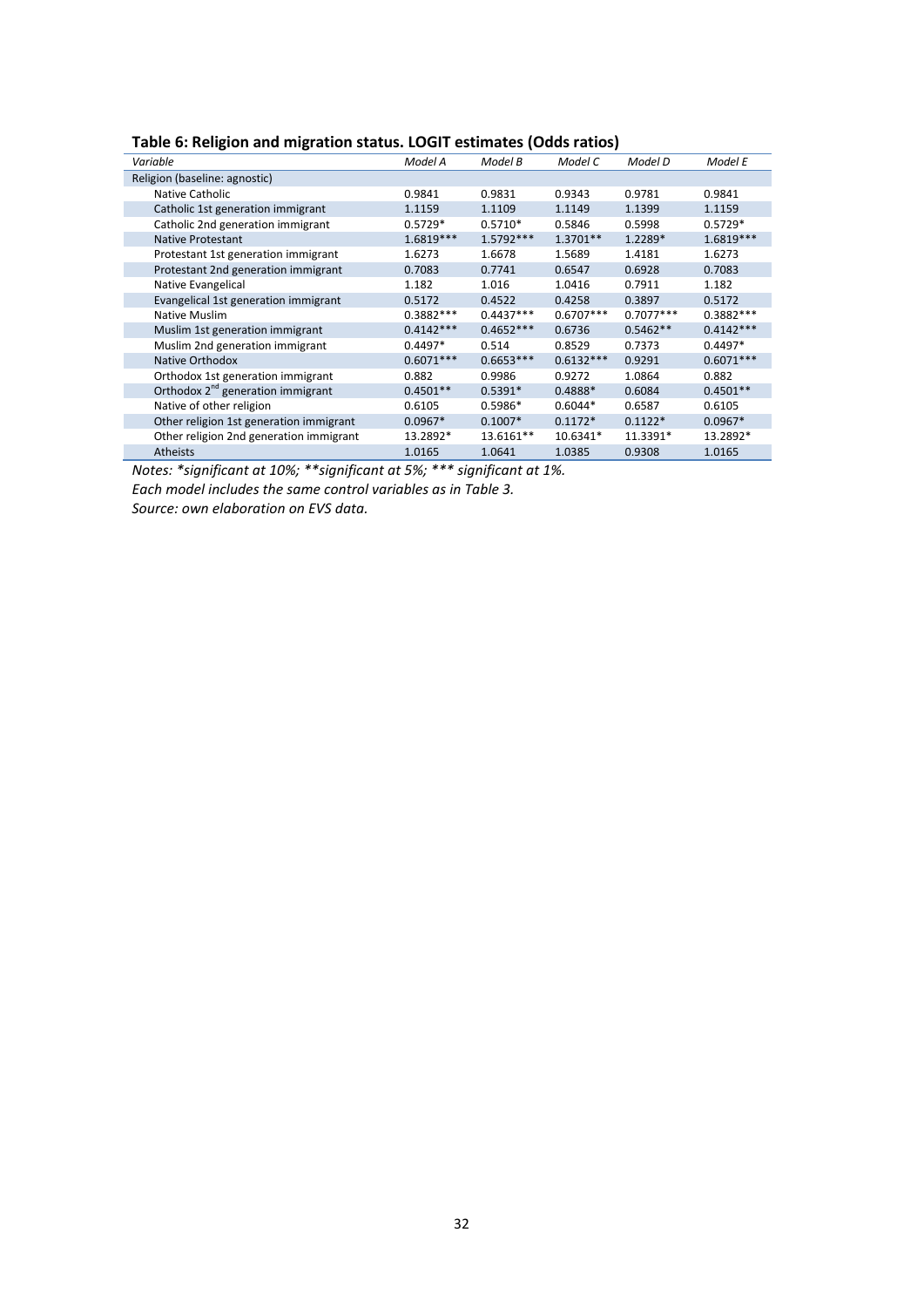#### **Figures**



**Figure 1: Female employment rate and share of individuals in the population belonging to the catholic and orthodox denominations in 2008**

*Note: in the case of Romania, Bulgaria, Cyprus, Greece and Estonia, the share of individuals belonging to the orthodox denomination is considered.* 

*Source: our elaboration on Eurostat (female participation) and EVS data.*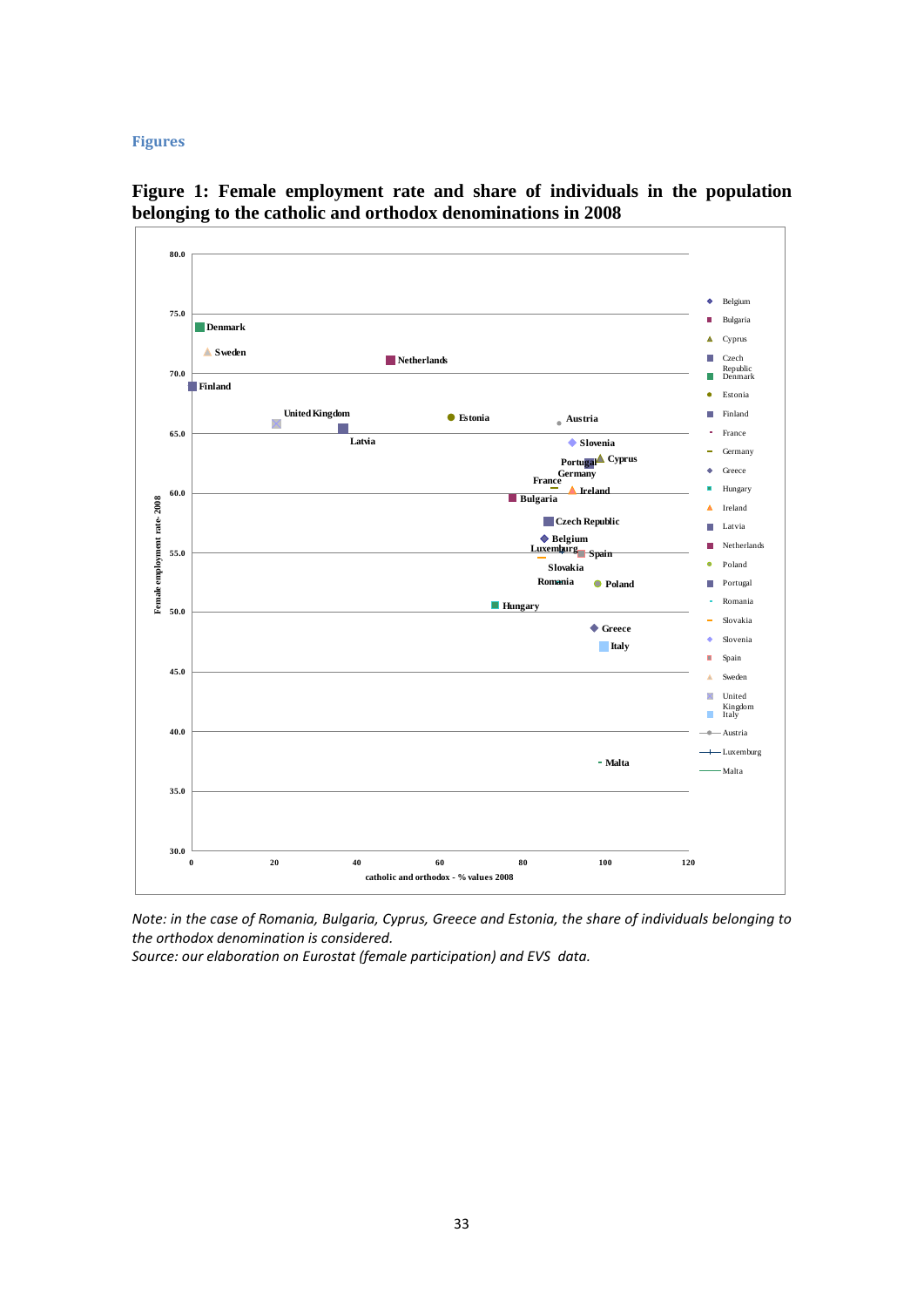

**Figure 2. Relative disadvantage of women in terms of employment rates by religion**

*Source: own elaboration on EVS data.*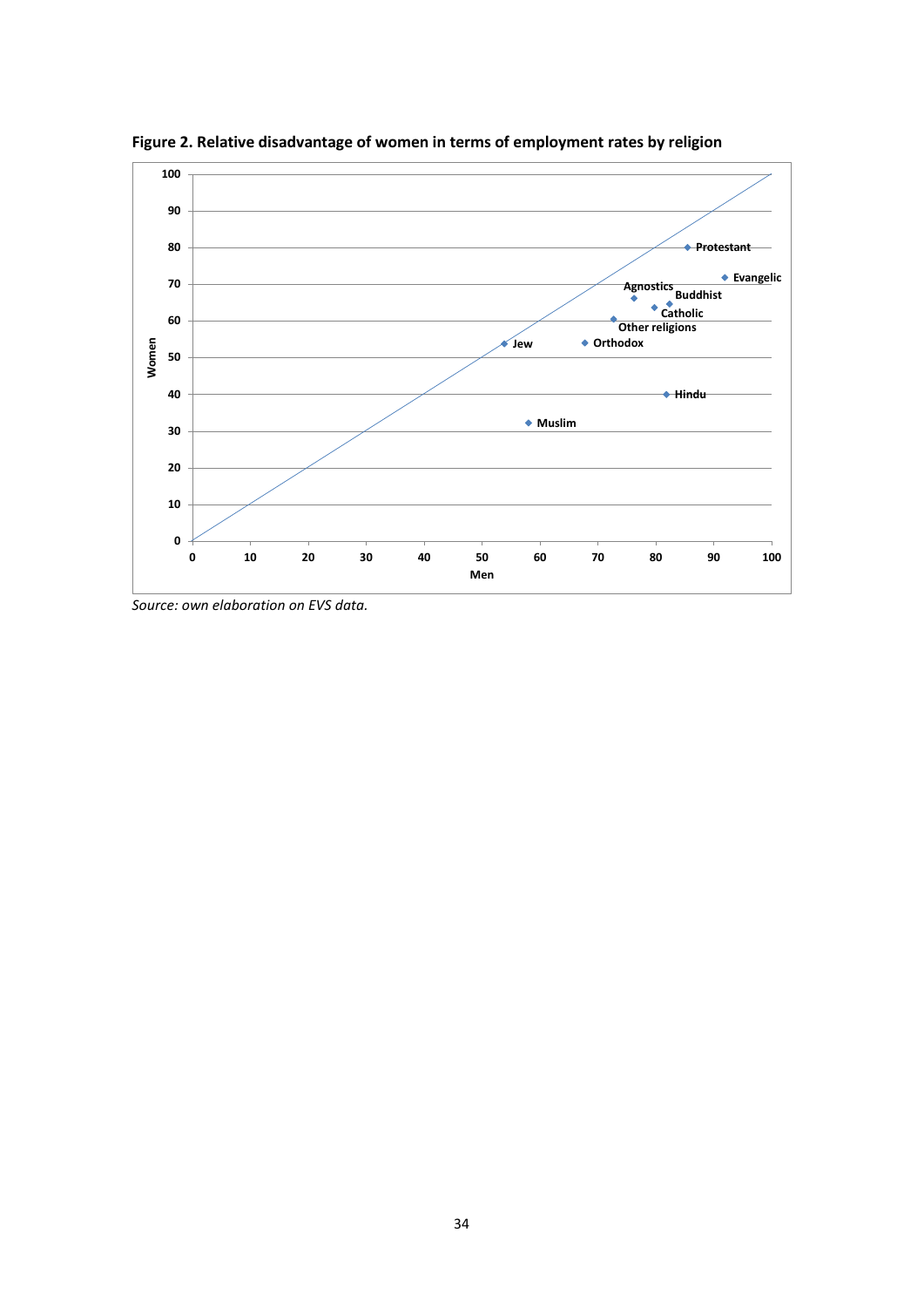## **Annex**

| Table AI. Variables definition                         |                       |                                                                                                                                                                                                                    |
|--------------------------------------------------------|-----------------------|--------------------------------------------------------------------------------------------------------------------------------------------------------------------------------------------------------------------|
| <b>Variables</b>                                       | Variable name         | <b>Definition</b>                                                                                                                                                                                                  |
| <b>Dependent variables</b>                             |                       |                                                                                                                                                                                                                    |
| <b>Employment status</b>                               |                       | =1 if wage employee (full-time or part-time) or self-                                                                                                                                                              |
| (employed, not                                         | Employed_not employed | employed; = 0 otherwise                                                                                                                                                                                            |
| employed)                                              |                       |                                                                                                                                                                                                                    |
| <b>Employment status</b>                               | Employed_inactive     | =1 if wage employee (full-time or part-time) or self-                                                                                                                                                              |
| (employed, inactive)                                   |                       | employed; =2 if inactive; =3 if unemployed                                                                                                                                                                         |
| Independent variables of which:                        |                       |                                                                                                                                                                                                                    |
| <b>Individual characteristics</b>                      |                       |                                                                                                                                                                                                                    |
| Age                                                    | Age                   | Number of years = 2012- year of birth ( $v303$ )                                                                                                                                                                   |
| Level of education                                     | Compulsory_school     | $= 1$ , if compulsory school; $= 0$ , otherwise                                                                                                                                                                    |
| Level of education                                     | Low Secondary         | = 1, if Low secondary; = 0, otherwise                                                                                                                                                                              |
| Level of education                                     | <b>High Secondary</b> | $= 1$ , if Second stage of secondary school; $= 0$ , otherwise                                                                                                                                                     |
| Level of education                                     | Post-Secondary        | = 1, if post- secondary non- tertiary education; = 0,<br>otherwise                                                                                                                                                 |
| Level of education                                     | Tertiary              | $= 1$ , if first or second stage of tertiary education; $= 0$ ,<br>otherwise                                                                                                                                       |
| Civil status                                           | Legal status          | $=$ 1, if married or registered partnership; $=$ 0, otherwise                                                                                                                                                      |
| <b>Household characteristics</b>                       |                       |                                                                                                                                                                                                                    |
| Co-resident parents                                    | cores_par             | $= 1$ , if parents are co-resident; $= 0$ , otherwise                                                                                                                                                              |
| Co-resident grandparents                               | cores_grpa            | $= 1$ , if grandparents are co-resident; $= 0$ , otherwise                                                                                                                                                         |
|                                                        |                       | $=1$ , if the household income is under poverty threshold; $=0$                                                                                                                                                    |
| Poverty threshold                                      | poors Az1             | otherwise<br>Note that the variable has been calculated starting from<br>the Stata commands "poverty", which computes the<br>poverty line as two-third of the median income, in this<br>case the household income. |
| Number of children                                     | n children            | Number of children                                                                                                                                                                                                 |
| Presence of a first child<br>under the age of 10 years | Child_minore10        | $=$ 1 if first child under the age of 10 years; 0= otherwise                                                                                                                                                       |
| Level education father or                              |                       |                                                                                                                                                                                                                    |
| mother- pre-primary                                    | classe1               | = 1, if compulsory school; = 0, otherwise                                                                                                                                                                          |
| primary                                                |                       |                                                                                                                                                                                                                    |
| Level education father or                              |                       |                                                                                                                                                                                                                    |
| mother-lower secondary                                 | classe2               | $= 1$ , Lower secondary $= 0$ , otherwise                                                                                                                                                                          |
| Level education father or                              |                       |                                                                                                                                                                                                                    |
| mother-secondary                                       | classe3               | =1, secondary= 0, otherwise                                                                                                                                                                                        |
| Level education father or                              |                       |                                                                                                                                                                                                                    |
| mother- post secondary                                 | classe4               | $=$ 1, post-secondary non tertiary = 0, otherwise                                                                                                                                                                  |
| non tertiary                                           |                       |                                                                                                                                                                                                                    |
| Level education father or                              |                       |                                                                                                                                                                                                                    |
| mother-first and second                                | classe5               | $= 1$ , first or second stage of tertiary education 0=,                                                                                                                                                            |
| stage tertiary                                         |                       | otherwise                                                                                                                                                                                                          |
| <b>Migration status</b>                                |                       |                                                                                                                                                                                                                    |
|                                                        |                       | Years from which the interviewed lives in the country where                                                                                                                                                        |
| Years of immigration                                   | anni immigr           | he resides                                                                                                                                                                                                         |
| Nationality                                            | national              | $=$ 1 if interviewed has country nationality; 0= otherwise                                                                                                                                                         |
| Parents are immigrants                                 | par immig             | =1 if one or both parents are immigrants; 0= otherwise                                                                                                                                                             |
| Father is immigrant                                    | father_immig          | =1 if the father is immigrant; 0= otherwise                                                                                                                                                                        |
| Mother is immigrant                                    | mother_immig          | =1 if the mother is immigrant; 0= otherwise                                                                                                                                                                        |
| Partner is immigrant                                   | foreign_partner       | =1 if partner has foreign nationality                                                                                                                                                                              |
| <b>Societal characteristics</b>                        |                       |                                                                                                                                                                                                                    |
| Population size of the city                            |                       | = 1,  8 according to dimension of population in the city of                                                                                                                                                        |
| of residence                                           | pop_res               | residence (8 class sizes from less than 2000 inhabitants to                                                                                                                                                        |

## **Table A1. Variables' definition**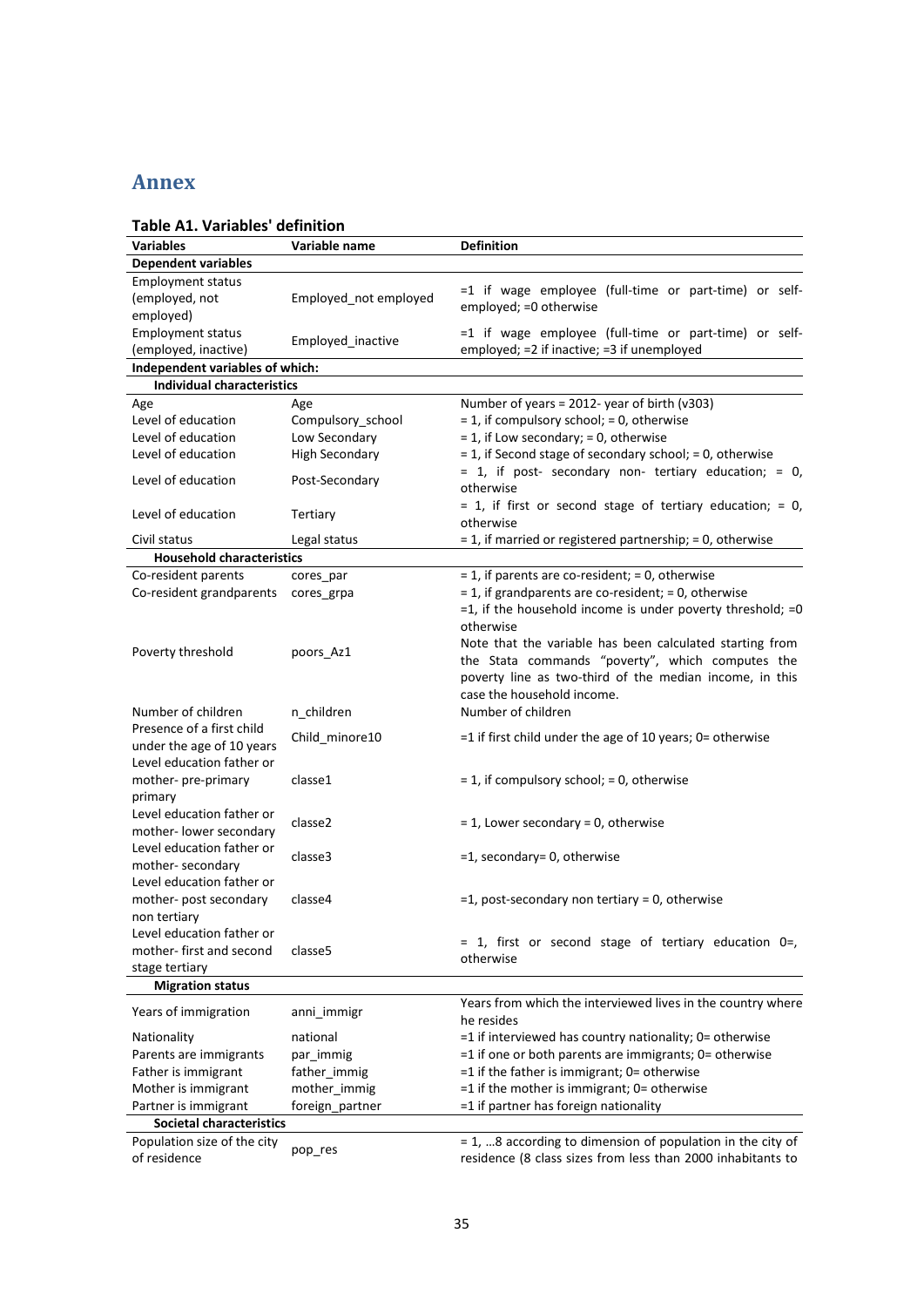|                                           |                          | more than half a million), as based on question v370.                                     |
|-------------------------------------------|--------------------------|-------------------------------------------------------------------------------------------|
| <b>Religious beliefs</b>                  |                          |                                                                                           |
| Catholic affiliation                      | Catholic                 | =1 if Catholic; =0 otherwise                                                              |
| <b>Protestant affiliation</b>             | Protestant               | =1 if Protestant; =0 otherwise                                                            |
| Evangelical affiliation                   | Evangelical              | =1 if Evangelical; =0 otherwise                                                           |
| Muslim affiliation                        | Muslim                   | =1 if Muslim; =0 otherwise                                                                |
| Orthodox affiliation                      | Orthodox                 | =1 if Orthodox; =0 otherwise                                                              |
| Other Religious affiliation               | Religion_other           | =1 if Jew, Hindu, Buddhist or other religion; =0 otherwise                                |
| Atheist                                   | Atei                     | $=1$ if now and in the past did not belong to any religious<br>affiliation; = 0 otherwise |
| Agnostic                                  | Agnostic                 | =1 if agnostic; 0= otherwise                                                              |
| Degree of religiosity                     |                          |                                                                                           |
|                                           |                          | =1 if attending religious services more than once or once a                               |
| Level of religiosity                      | Religiosity              | week; = 0 otherwise                                                                       |
|                                           |                          | =1 if Catholic and attending religious services more than                                 |
| Active catholic                           | catholic_active          | once or at least once a week; =0 otherwise                                                |
| Non active catholic                       | catholic_nonactive       | =1 if Catholic and attending religious services less than                                 |
|                                           |                          | once a week; = 0 otherwise                                                                |
| Active protestant                         | protestant active        | =1 if Protestant and attending religious services more than                               |
|                                           |                          | once or at least once a week; =0 otherwise                                                |
| Non active protestant                     | protestant nonactive     | =1 if Protestant and attending religious services less than                               |
|                                           |                          | once a week; = 0 otherwise                                                                |
| Active evangelist                         | evangelic_active         | =1 if Evangelical and attending religious services more than                              |
|                                           |                          | once or at least once a week; =0 otherwise                                                |
| Non active evangelist                     | evangelic_nonactive      | =1 if Evangelist and attending religious services less than<br>once a week; = 0 otherwise |
|                                           |                          | =1 if Muslim and attending religious services more than                                   |
| <b>Active Muslim</b>                      | muslim_active            | once or at least once a week; =0 otherwise                                                |
|                                           |                          | =1 if Muslim and attending religious services less than once                              |
| Non active Muslim                         | muslim_nonactive         | a week; = 0 otherwise                                                                     |
|                                           |                          | =1 if Orthodox and attending religious services more than                                 |
| Active orthodox                           | orthodox_active          | once or at least once a week; =0 otherwise                                                |
| Non active orthodox                       | orthodox_nonactive       | =1 if Orthodox and attending religious services less than                                 |
|                                           |                          | once a week; = 0 otherwise                                                                |
| Active other religion                     | religion_other_active    | =1 if other religion and attending religious services more                                |
|                                           |                          | than once or at least once a week; =0 otherwise                                           |
| Non active other religion                 | religion_other_nonactive | =1 if other religion and attending religious services less                                |
| <b>Religion and migration</b>             |                          | than once a week; = 0 otherwise                                                           |
| Native Catholic                           | cattres                  | =1 if Catholic and resident; =0 otherwise                                                 |
| Catholic immigrant first                  |                          |                                                                                           |
| generation                                | cattimmigprima           | =1 if Catholic and first generation immigrant; =0 otherwise                               |
| Catholic immigrant                        |                          | $=1$ if Catholic and second generation immigrant; $=0$                                    |
| second generation                         | cattimmigseconda         | otherwise                                                                                 |
| Native Protestant                         | protestantres            | =1 if Protestant and resident; =0 otherwise                                               |
| Protestant immigrant first                | protestantimmigprima     | $=1$ if Protestant and first generation immigrant; $=0$                                   |
| generation                                |                          | otherwise                                                                                 |
| Protestant immigrant                      | protestantimmigseconda   | $=1$ if Protestant and second generation immigrant; $=0$                                  |
| second generation                         |                          | otherwise                                                                                 |
| Native Evangelical                        | evangelicres             | =1 if Evangelical and resident; =0 otherwise                                              |
| Evangelical immigrant                     | evangelicimmigprima      | $=1$ if Evangelical and first generation immigrant; $=0$<br>otherwise                     |
| first generation<br>Evangelical immigrant |                          | $=1$ if Evangelical and second generation immigrant; $=0$                                 |
| second generation                         | evangelicimmigseconda    | otherwise                                                                                 |
|                                           | muslimres                |                                                                                           |
| <b>Native Muslim</b>                      |                          | =1 if Muslim and resident; =0 otherwise                                                   |
| Muslim immigrant first                    |                          |                                                                                           |
| generation                                | muslimimmigprima         | $=$ 1 if Muslim and first generation immigrant; $=$ 0 otherwise                           |
| Muslim immigrant second                   | muslimimmigseconda       | $=1$ if Muslim and second generation immigrant; $=0$                                      |
| generation                                |                          | otherwise                                                                                 |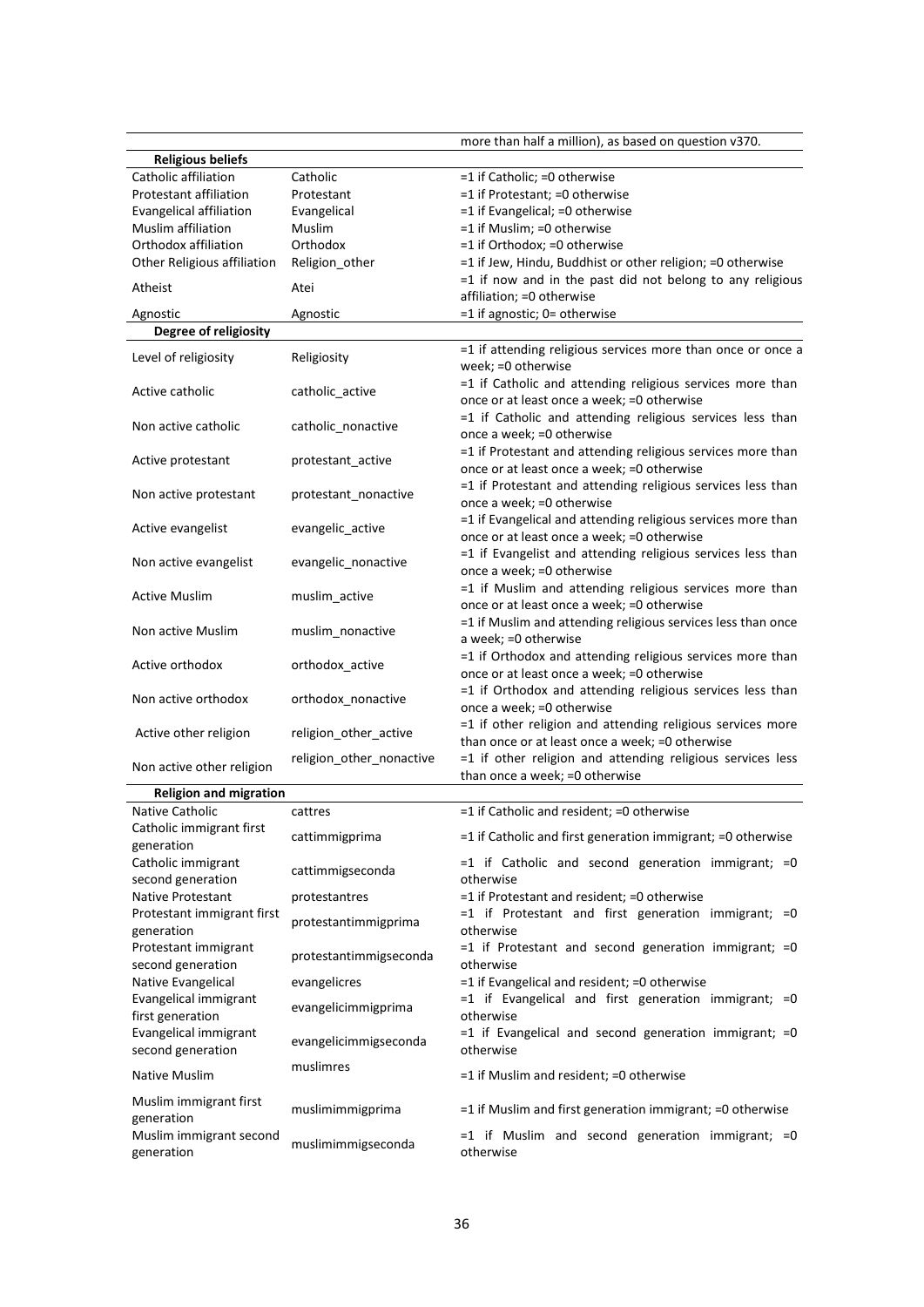| Native Orthodox<br>Orthodox immigrant first<br>generation<br>Orthodox immigrant | orthodoximmigprima<br>orthodoximmigseconda<br>orthodoxres | $=$ 1 if Orthodox and resident; $=$ 0 otherwise<br>$=1$ if Orthodox and first generation immigrant; $=0$<br>otherwise<br>$=1$ if Orthodox and second generation immigrant; $=0$ |
|---------------------------------------------------------------------------------|-----------------------------------------------------------|---------------------------------------------------------------------------------------------------------------------------------------------------------------------------------|
| second generation<br>Native of Other religion                                   | religion_otherres                                         | otherwise<br>$=$ 1 if other religion and resident; $=$ 0 otherwise                                                                                                              |
| Other religion immigrant<br>first generation                                    | religion otherimmigprima                                  | $=1$ if other religion and first generation immigrant; $=0$<br>otherwise                                                                                                        |
| Other religion immigrant                                                        | religion otherimmigsecond                                 | $=$ 1 if other religion and second generation immigrant; $=$ 0                                                                                                                  |
| second generation                                                               | a                                                         | otherwise                                                                                                                                                                       |
| Welfare state regime                                                            |                                                           |                                                                                                                                                                                 |
| Per capita social<br>expenditure                                                | socialex_procapite                                        | In thousands of euros (Eurostat data).                                                                                                                                          |
| Mediterranean countries                                                         | dum med                                                   | $=$ 1 if country belong to Mediterranean welfare regime; $=$ 0<br>otherwise                                                                                                     |
| Center European<br>countries                                                    | dum centreu                                               | $=$ 1 if country belong to center European welfare regime; $=$ 0<br>otherwise                                                                                                   |
| Scandinavian countries                                                          | dum scand                                                 | $=1$ if country belong to Scandinavian welfare regime; $=0$<br>otherwise                                                                                                        |
| Anglo-Saxon countries                                                           | dum_anglo                                                 | $=1$ if country belong to Anglo-Saxon welfare regime; $=0$<br>otherwise                                                                                                         |
| East European countries,<br>entered in 2004                                     | dum esteu primi entr                                      | =1 if country if part of East European countries, entered in<br>EU in 2004; = 0 otherwise                                                                                       |
| East European countries<br>entered after 2004                                   | dum_esteu_second_entr                                     | =1 if country if part of East European countries, entered in<br>EU after 2004; = 0 otherwise                                                                                    |
| East European countries,<br>ex-soviet republic                                  | dum esteu exrep soc sov                                   | $=$ 1 if country if part of ex Sovietic republic, entered in EU in<br>$2004$ ; =0 otherwise                                                                                     |
| Ex Yugoslavian countries                                                        | dum exyug                                                 | =1 if country is ex Yugoslavian; =0 otherwise                                                                                                                                   |
| Turkey                                                                          | dum turchia                                               | $=1$ if Turkey =0 otherwise                                                                                                                                                     |

*Source: own elaboration on EVS data.*

## **Table A2. Descriptive statistics**

| <b>Variables</b>                                                 |          |
|------------------------------------------------------------------|----------|
| <b>Dependent variables</b>                                       | Mean / % |
| Employment status (employed, not employed)                       | 0.5925   |
| Employment status (employed, inactive)                           | 1.5338   |
| Independent variables of which:                                  |          |
| <b>Individual characteristics</b>                                |          |
| Age                                                              | 40.9217  |
| Education: Compulsory school                                     | 0.0744   |
| Education: Low secondary                                         | 0.1453   |
| Education: High secondary                                        | 0.4395   |
| Education: Post-secondary                                        | 0.0646   |
| <b>Education: Tertiary</b>                                       | 0.2743   |
| Civil status                                                     | 0.5695   |
| <b>Household characteristics</b>                                 |          |
| Co-resident parents                                              | 1.7384   |
| Co-resident grandparents                                         | 1.9537   |
| Poverty threshold                                                | 0.3830   |
| Number of children                                               | 1.4011   |
| Presence of a first child under the age of 10 years              | 0.1155   |
| Level education father or mother- pre-primary primary            | 0.2438   |
| Level education father or mother-lower secondary                 | 0.1792   |
| Level education father or mother-secondary                       | 0.3144   |
| Level education father or mother- post secondary non tertiary    | 0.0429   |
| Level education father or mother-first and second stage tertiary | 0.1474   |
| <b>Migration status</b>                                          |          |
| Years of immigration                                             | 23.4436  |
| Nationality                                                      | 0.9436   |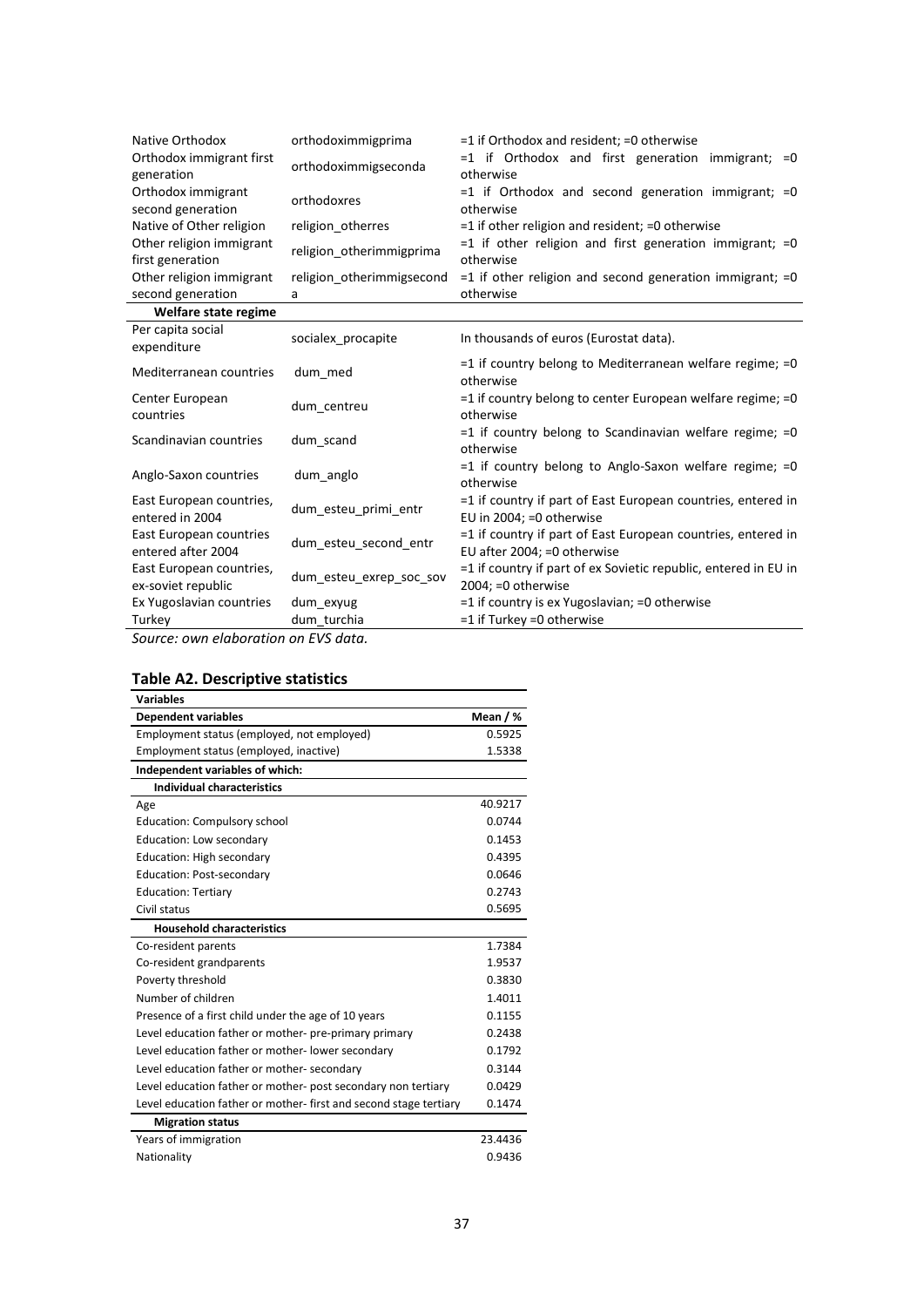| Parents are immigrants                     | 0.1405  |
|--------------------------------------------|---------|
| Father is immigrant                        | 0.1128  |
| Mother is immigrant                        | 0.1115  |
| Partner is immigrant                       | 0.0500  |
| <b>Societal characteristics</b>            |         |
| Population size of the city of residence   | 172657  |
| Per capita social expenditure              | 31.9693 |
| <b>Religious beliefs</b>                   |         |
| Catholic affiliation                       | 0.2613  |
| <b>Protestant affiliation</b>              | 0.0950  |
| <b>Evangelic affiliation</b>               | 0.0036  |
| <b>Muslim affiliation</b>                  | 0.1310  |
| Orthodox affiliation                       | 0.2477  |
| Other Religious affiliation                | 0.0200  |
| Atheist                                    | 0.1744  |
| Agnostic                                   | 0.0636  |
| Degree of religiosity                      |         |
| Level of religiosity                       | 0.1559  |
| Active catholic                            | 0.0783  |
| Non active catholic                        | 0.1830  |
| Active protestant                          | 0.0074  |
| Non active protestant                      | 0.0877  |
| Active evangelist                          | 0.0015  |
| Non active evangelist                      | 0.0021  |
| Active muslim                              | 0.0191  |
| Non active muslim                          | 0.1119  |
| Active orthodox                            | 0.0361  |
| Non active orthodox                        | 0.2116  |
| Active other religion                      | 0.0072  |
| Non active other religion                  | 0.0128  |
| <b>Religion and migration</b>              |         |
| Catholic native                            | 0.2230  |
| Catholic immigrant first generation        | 0.0213  |
| Catholic immigrant second generation       | 0.0048  |
| Protestant native                          | 0.0842  |
| Protestant immigrant first generation      | 0.0048  |
| Protestant immigrant second generation     | 0.0008  |
| Evangelic native                           | 0.0029  |
| Evangelic immigrant first generation       | 0.0004  |
| Evangelic immigrant second generation      | 0.0001  |
| Muslim native                              | 0.1161  |
| Muslim immigrant first generation          | 0.0099  |
| Muslim immigrant second generation         | 0.0021  |
| Orthodox native                            | 0.2073  |
| Orthodox immigrant first generation        | 0.0202  |
| Orthodox immigrant second generation       | 0.0056  |
| Other religion native                      | 0.0140  |
| Other religion immigrant first generation  | 0.0035  |
| Other religion immigrant second generation | 0.0006  |

*Source: own elaboration on EVS data.*